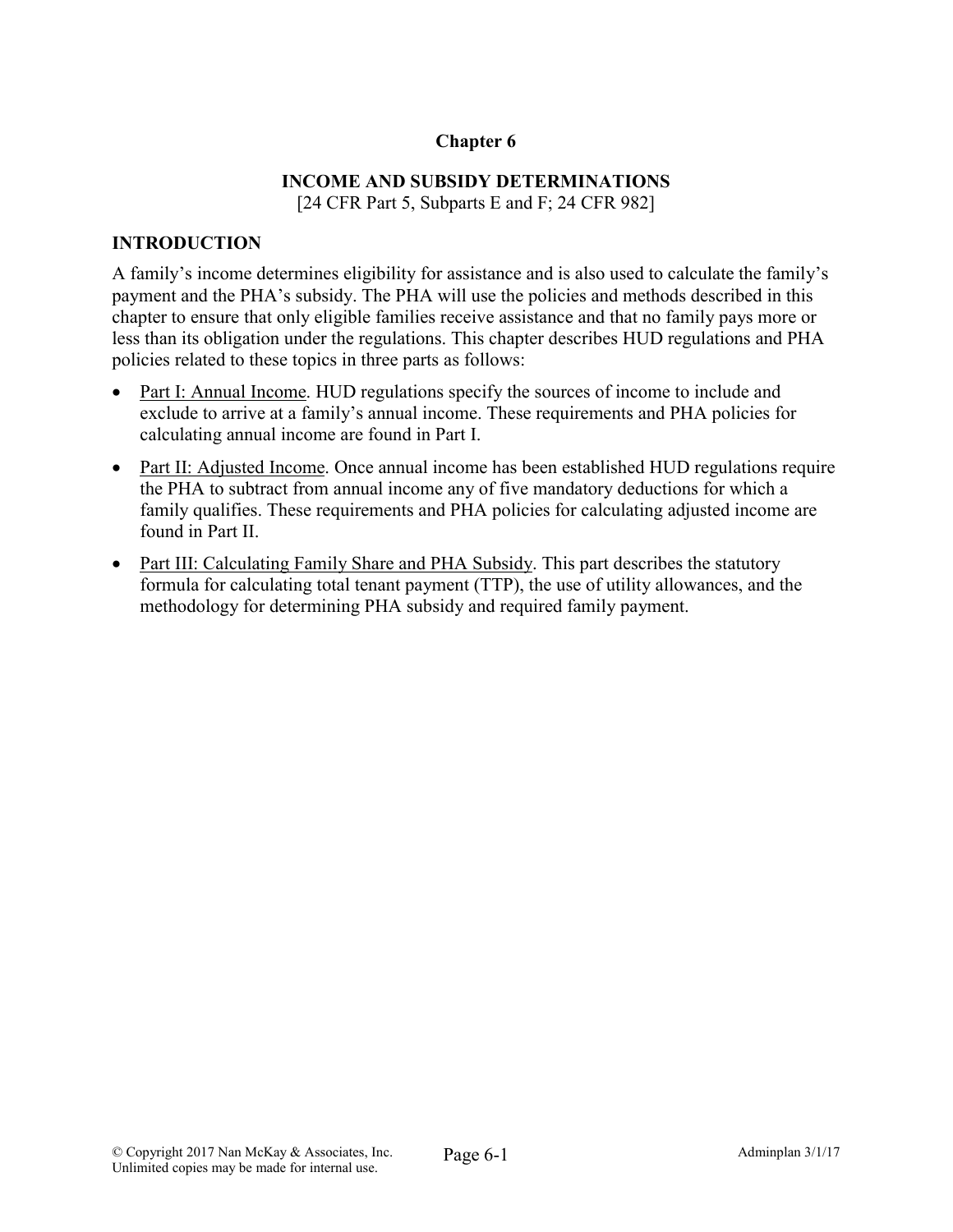# PART I: ANNUAL INCOME

## 6-I.A. OVERVIEW

The general regulatory definition of *annual income* shown below is from 24 CFR 5.609.

5.609 Annual income.

(a) Annual income means all amounts, monetary or not, which:

(1) Go to, or on behalf of, the family head or spouse (even if temporarily absent) or to any other family member; or

(2) Are anticipated to be received from a source outside the family during the 12-month period following admission or annual reexamination effective date; and

(3) Which are not specifically excluded in paragraph [5.609(c)].

(4) Annual income also means amounts derived (during the 12-month period) from assets to which any member of the family has access.

In addition to this general definition, HUD regulations establish policies for treating specific types of income and assets. The full texts of those portions of the regulations are provided in exhibits at the end of this chapter as follows:

- Annual Income Inclusions (Exhibit 6-1)
- Annual Income Exclusions (Exhibit 6-2)
- Treatment of Family Assets (Exhibit 6-3)
- Earned Income Disallowance for Persons with Disabilities (Exhibit 6-4)
- The Effect of Welfare Benefit Reduction (Exhibit 6-5)

Sections 6-I.B and 6-I.C discuss general requirements and methods for calculating annual income. The rest of this section describes how each source of income is treated for the purposes of determining annual income. HUD regulations present income inclusions and exclusions separately [24 CFR 5.609(b) and 24 CFR 5.609(c)]. In this plan, however, the discussions of income inclusions and exclusions are integrated by topic (e.g., all policies affecting earned income are discussed together in section 6-I.D). Verification requirements for annual income are discussed in Chapter 7.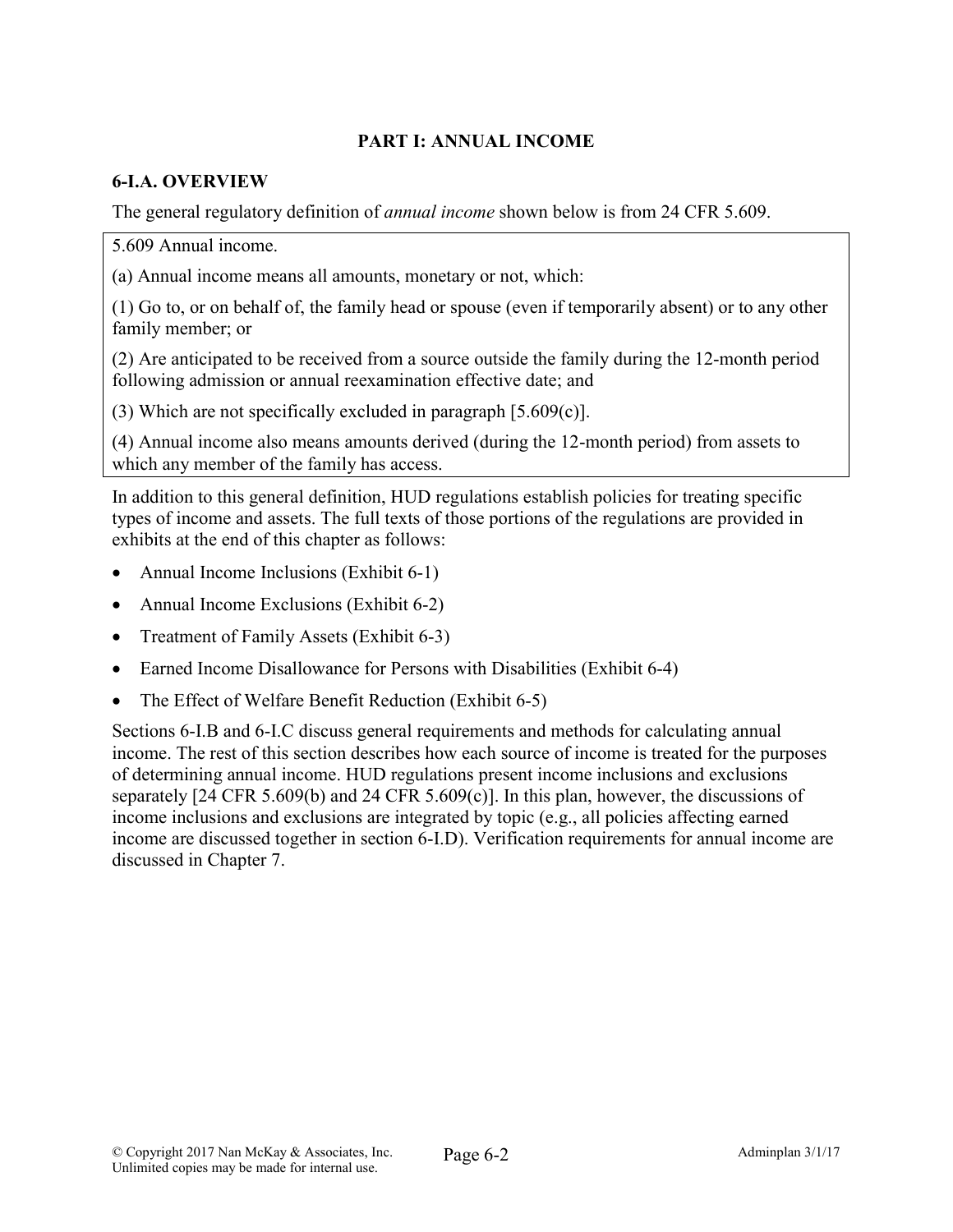# 6-I.B. HOUSEHOLD COMPOSITION AND INCOME

Income received by all family members must be counted unless specifically excluded by the regulations. It is the responsibility of the head of household to report changes in family composition. The rules on which sources of income are counted vary somewhat by family member. The chart below summarizes how family composition affects income determinations.

| <b>Summary of Income Included and Excluded by Person</b>                        |                                                                                                      |  |  |
|---------------------------------------------------------------------------------|------------------------------------------------------------------------------------------------------|--|--|
| Live-in aides                                                                   | Income from all sources is excluded [24 CFR $5.609(c)(5)$ ].                                         |  |  |
| Foster child or foster adult                                                    | Income from all sources is excluded [24 CFR $5.609(c)(2)$ ].                                         |  |  |
| Head, spouse, or cohead<br>Other adult family members                           | All sources of income not specifically excluded by the<br>regulations are included.                  |  |  |
| Children under 18 years of age                                                  | Employment income is excluded [24 CFR $5.609(c)(1)$ ].                                               |  |  |
|                                                                                 | All other sources of income, except those specifically<br>excluded by the regulations, are included. |  |  |
| Full-time students 18 years of<br>age or older (not head, spouse,<br>or cohead) | Employment income above \$480/year is excluded [24 CFR]<br>$5.609(c)(11)$ ].                         |  |  |
|                                                                                 | All other sources of income, except those specifically<br>excluded by the regulations, are included. |  |  |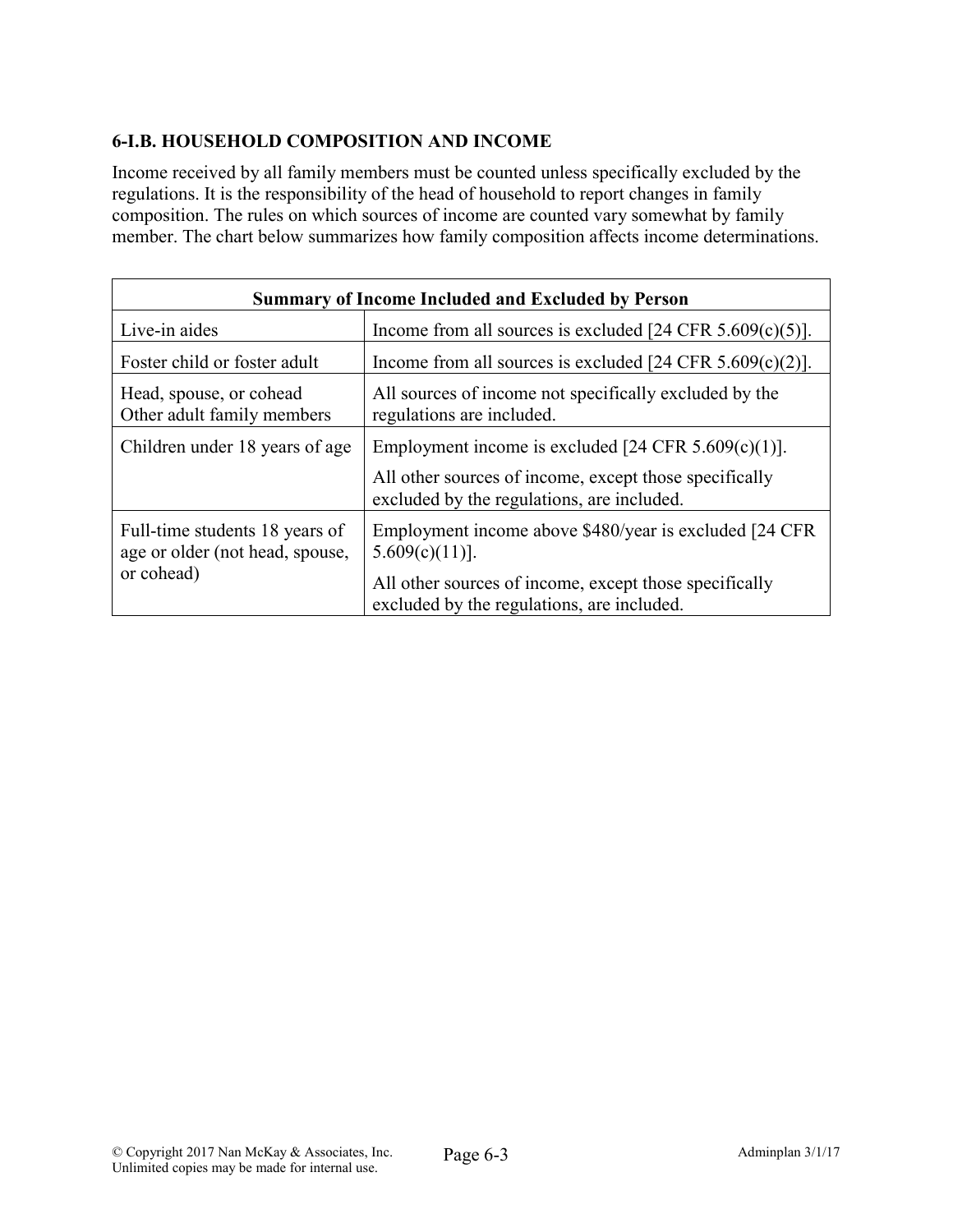## Temporarily Absent Family Members

The income of family members approved to live in the unit will be counted, even if the family member is temporarily absent from the unit [HCV GB, p. 5-18].

## LHA Policy

Generally an individual who is or is expected to be absent from the assisted unit for 180 consecutive days or less is considered temporarily absent and continues to be considered a family member. Generally an individual who is or is expected to be absent from the assisted unit for more than 180 consecutive days is considered permanently absent and no longer a family member. Exceptions to this general policy are discussed below.

## *Absent Students*

# LHA Policy

When someone who has been considered a family member attends school away from home, the person will continue to be considered a family member unless information becomes available to the PHA indicating that the student has established a separate household or the family declares that the student has established a separate household.

## *Absences Due to Placement in Foster Care*

Children temporarily absent from the home as a result of placement in foster care are considered members of the family [24 CFR 5.403].

# LHA Policy

If a child has been placed in foster care, the PHA will verify with the appropriate agency whether and when the child is expected to be returned to the home. Unless the agency confirms that the child has been permanently removed from the home, the child will be counted as a family member.

## *Absent Head, Spouse, or Cohead*

## LHA Policy

An employed head, spouse, or cohead absent from the unit more than 180 consecutive days due to employment will continue to be considered a family member.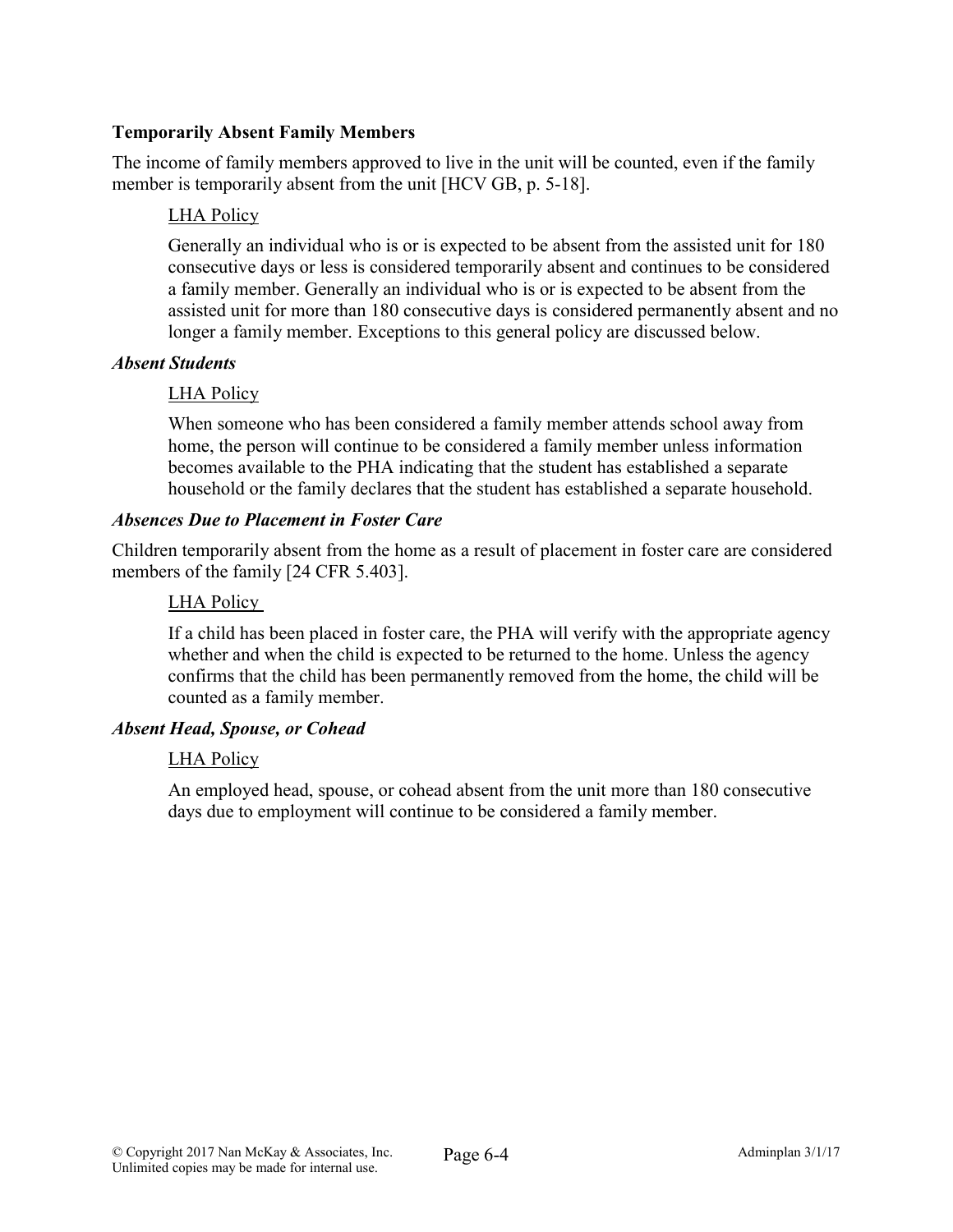## Family Members Permanently Confined for Medical Reasons

If a family member is confined to a nursing home or hospital on a permanent basis, that person is no longer considered a family member and the income of that person is not counted [HCV GB, p. 5-22].

## LHA Policy

LHA will request verification from a responsible medical professional and will use this determination. If the responsible medical professional cannot provide a determination, the person generally will be considered temporarily absent. The family may present evidence that the family member is confined on a permanent basis and request that the person not be considered a family member.

When an individual who has been counted as a family member is determined permanently absent, the family is eligible for the medical expense deduction only if the remaining head, spouse, or cohead qualifies as an elderly person or a person with disabilities.

## Joint Custody of Dependents

#### LHA Policy

Dependents that are subject to a joint custody arrangement will be considered a member of the family, if they live with the applicant or participant family 50 percent or more of the time.

When more than one applicant or participant family is claiming the same dependents as family members, the family with primary custody at the time of the initial examination or reexamination will be able to claim the dependents. If there is a dispute about which family should claim them, the PHA will make the determination based on available documents such as court orders, or an IRS return showing which family has claimed the child for income tax purposes.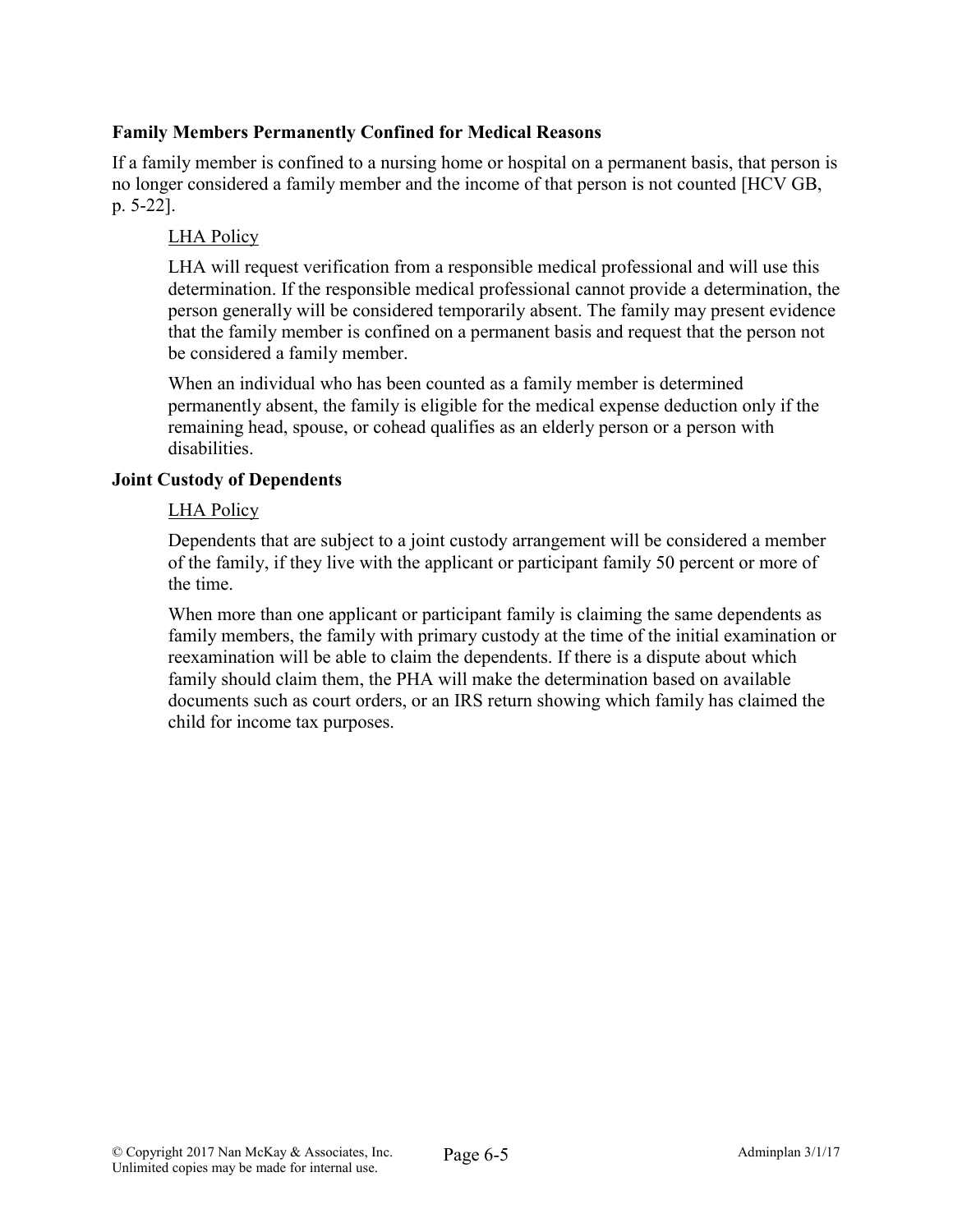## Caretakers for a Child

## LHA Policy

The approval of a caretaker is at the owner and PHA's discretion and subject to the owner and LHA's screening criteria. If neither a parent nor a designated guardian remains in a household receiving HCV assistance, LHA will take the following actions.

- (1) If a responsible agency has determined that another adult is to be brought into the assisted unit to care for a child for an indefinite period, the designated caretaker will not be considered a family member until a determination of custody or legal guardianship is made.
- (2) If a caretaker has assumed responsibility for a child without the involvement of a responsible agency or formal assignment of custody or legal guardianship, the caretaker will be treated as a visitor for 90 days. After the 90 days has elapsed, the caretaker will be considered a family member unless information is provided that would confirm that the caretaker's role is temporary. In such cases the PHA will extend the caretaker's status as an eligible visitor.
- (3) At any time that custody or guardianship legally has been awarded to a caretaker, the housing choice voucher will be transferred to the caretaker.
- (4) During any period that a caretaker is considered a visitor, the income of the caretaker is not counted in annual income and the caretaker does not qualify the family for any deductions from income.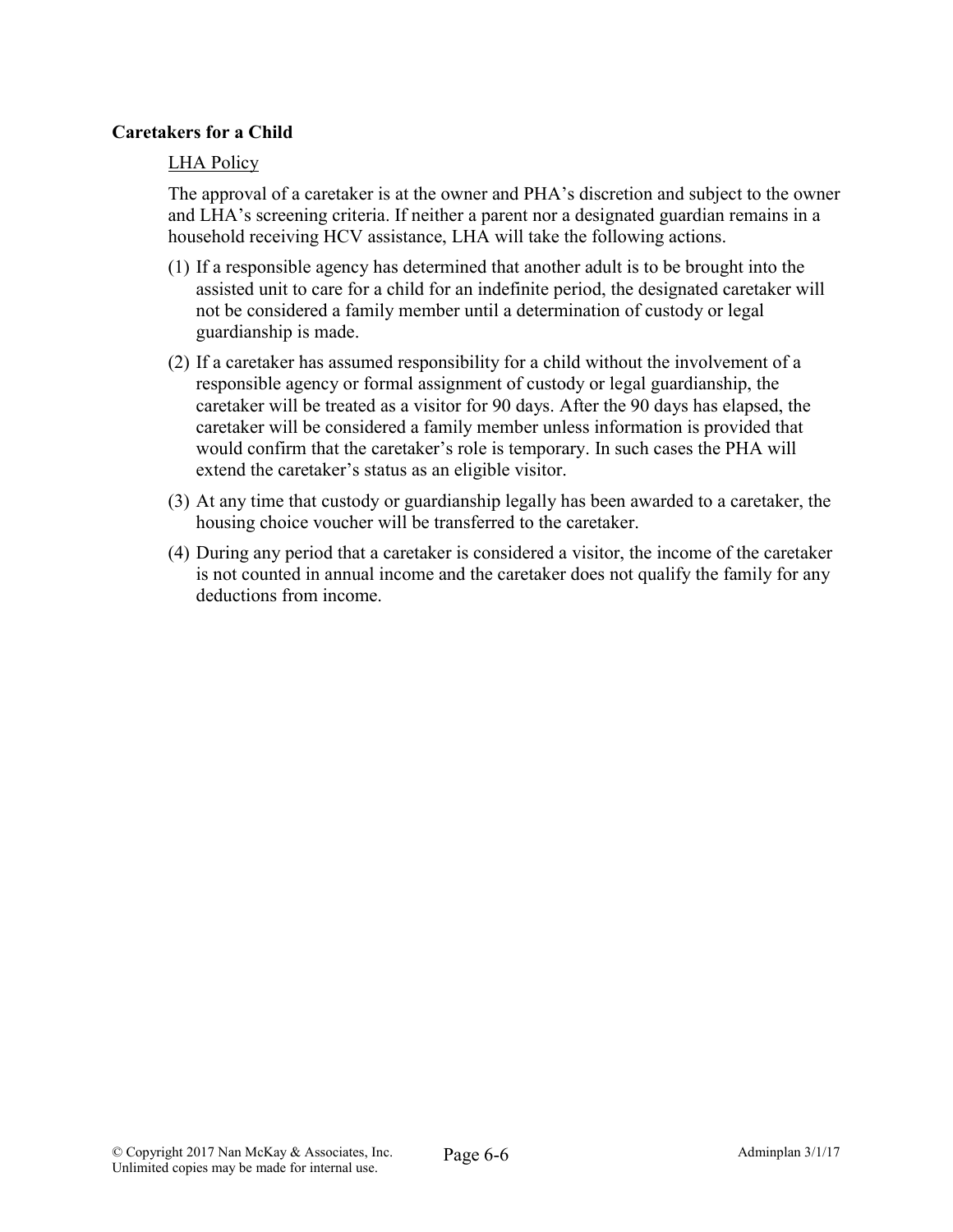# 6-I.C. ANTICIPATING ANNUAL INCOME

The PHA is required to count all income "anticipated to be received from a source outside the family during the 12-month period following admission or annual reexamination effective date" [24 CFR 5.609(a)(2)]. Policies related to anticipating annual income are provided below.

## Basis of Annual Income Projection

The PHA generally will use current circumstances to determine anticipated income for the coming 12-month period. HUD authorizes the PHA to use other than current circumstances to anticipate income when:

- An imminent change in circumstances is expected [HCV GB, p. 5-17]
- It is not feasible to anticipate a level of income over a 12-month period (e.g., seasonal or cyclic income) [24 CFR 5.609(d)]
- The PHA believes that past income is the best available indicator of expected future income  $[24 \text{ CFR } 5.609(d)]$

PHAs are required to use HUD's Enterprise Income Verification (EIV) system in its entirety as a third party source to verify employment and income information, and to reduce administrative subsidy payment errors in accordance with HUD administrative guidance [24 CFR 5.233(a)(2)].

HUD allows PHAs to use tenant-provided documents (pay stubs) to project income once EIV data has been received in such cases where the family does not dispute the EIV employer data and where the PHA does not determine it is necessary to obtain additional third-party data.

# LHA Policy

When EIV is obtained and the family does not dispute the EIV employer data, the PHA will use current tenant-provided documents to project annual income. When the tenantprovided documents are pay stubs, the PHA will make every effort to obtain current and consecutive pay stubs dated within the last 60 days.

The PHA will obtain written and/or oral third-party verification in accordance with the verification requirements and policy in Chapter 7 in the following cases:

If EIV or other UIV data is not available,

If the family disputes the accuracy of the EIV employer data, and/or

If the PHA determines additional information is needed.

In such cases, the PHA will review and analyze current data to anticipate annual income. In all cases, the family file will be documented with a clear record of the reason for the decision, and a clear audit trail will be left as to how the PHA annualized projected income.

When the PHA cannot readily anticipate income based upon current circumstances (e.g., in the case of seasonal employment, unstable working hours, or suspected fraud), the PHA will review and analyze historical data for patterns of employment, paid benefits, and receipt of other income and use the results of this analysis to establish annual income.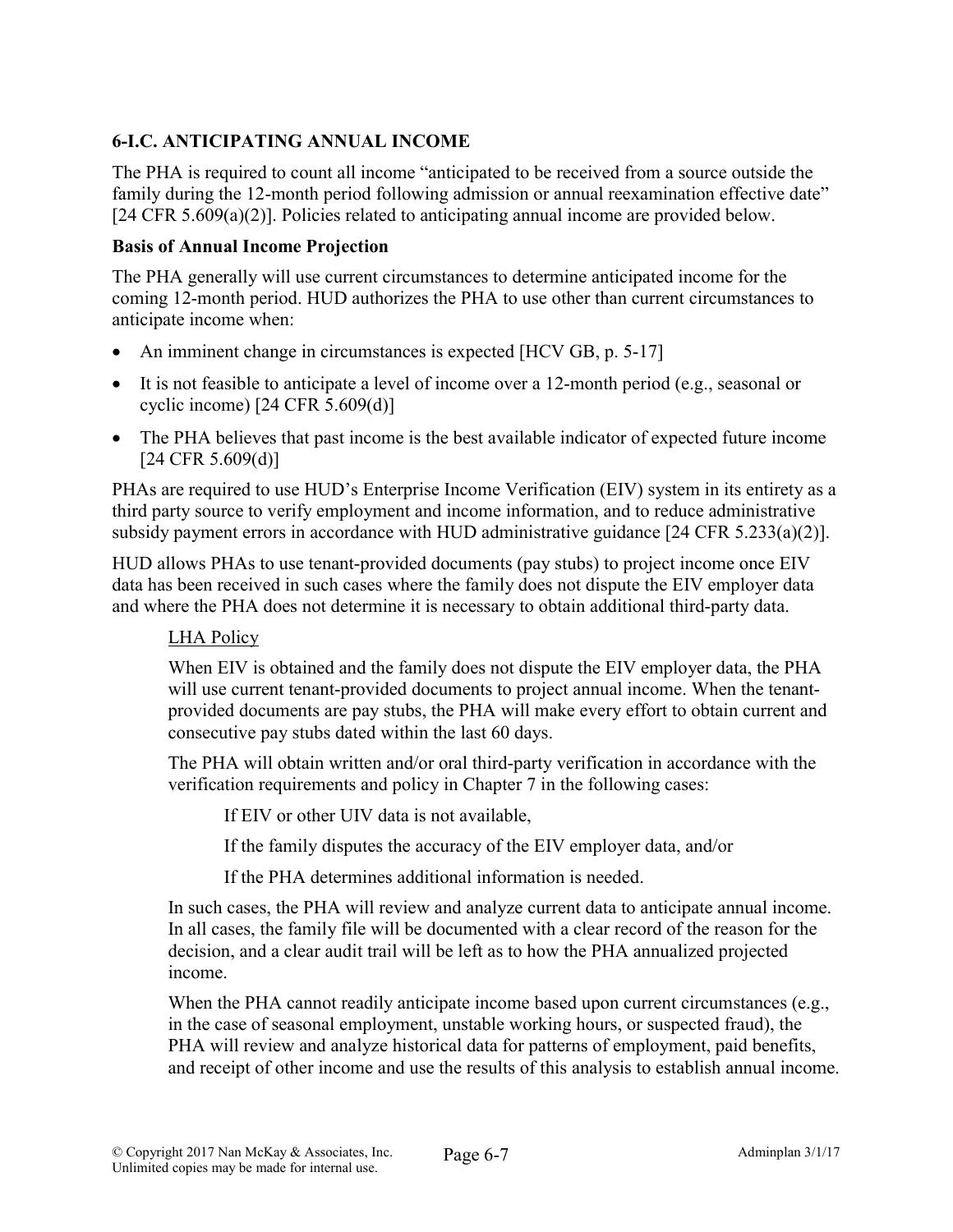Any time current circumstances are not used to project annual income, a clear rationale for the decision will be documented in the file. In all such cases the family may present information and documentation to the PHA to show why the historic pattern does not represent the family's anticipated income.

# *Known Changes in Income*

If the PHA verifies an upcoming increase or decrease in income, annual income will be calculated by applying each income amount to the appropriate part of the 12-month period.

Example: An employer reports that a full-time employee who has been receiving \$8/hour will begin to receive \$8.25/hour in the eighth week after the effective date of the reexamination. In such a case the PHA would calculate annual income as follows:  $($8/hour \times 40 hours \times 7 weeks) + ($8.25 \times 40 hours \times 45 weeks).$ 

The family may present information that demonstrates that implementing a change before its effective date would create a hardship for the family. In such cases the PHA will calculate annual income using current circumstances and then require an interim reexamination when the change actually occurs. This requirement will be imposed even if the PHA's policy on reexaminations does not require interim reexaminations for other types of changes.

When tenant-provided third-party documents are used to anticipate annual income, they will be dated within the last 60 days of the reexamination interview date.

#### Projecting Income

In HUD's EIV webcast of January 2008, HUD made clear that PHAs are not to use EIV quarterly wages to project annual income.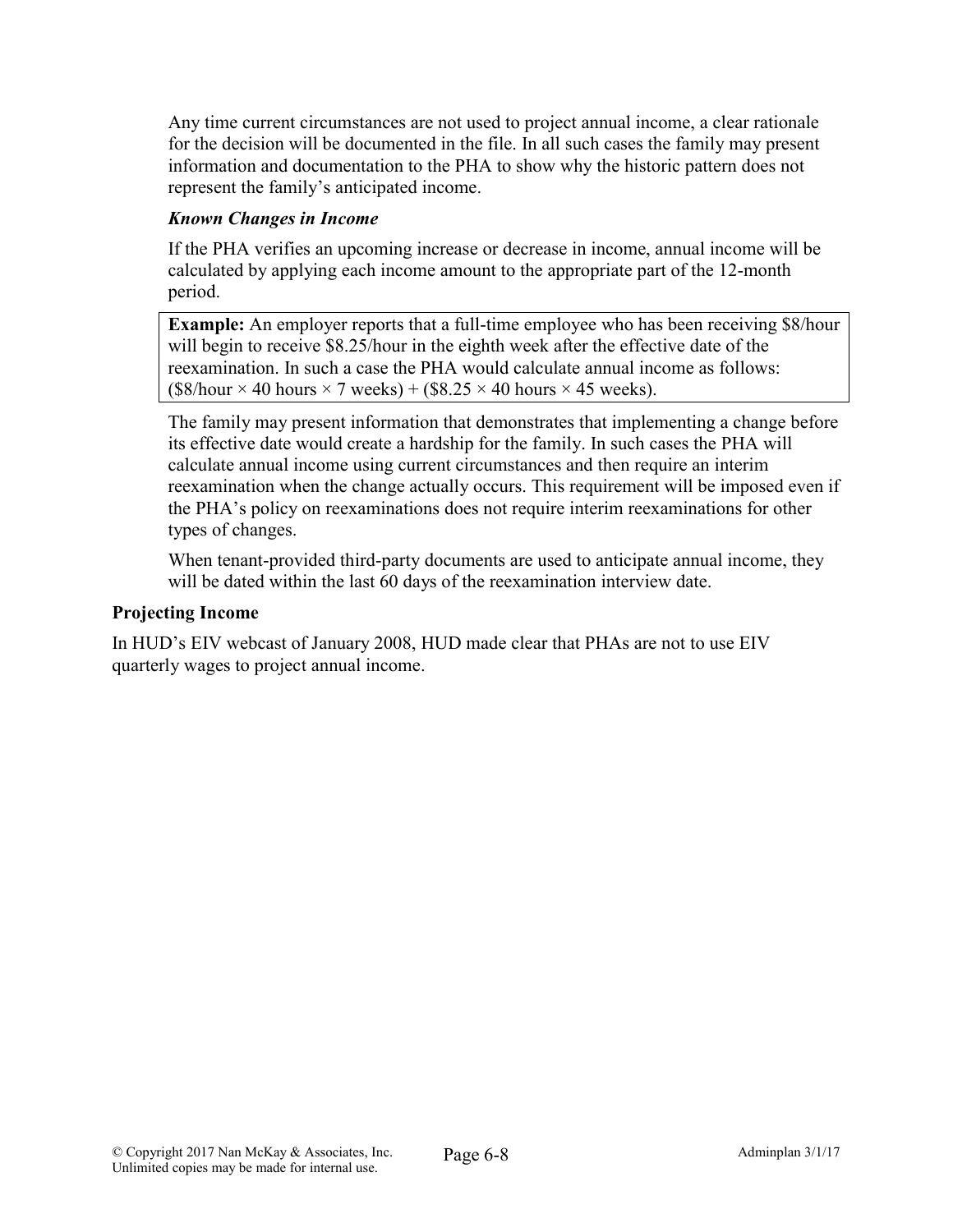# 6-I.D. EARNED INCOME

## Types of Earned Income Included in Annual Income

#### *Wages and Related Compensation*

The full amount, before any payroll deductions, of wages and salaries, overtime pay, commissions, fees, tips and bonuses, and other compensation for personal services is included in annual income [24 CFR 5.609(b)(1)].

## LHA Policy

For persons who regularly receive bonuses or commissions, the PHA will verify and then average amounts received for the two years preceding admission or reexamination. If only a one-year history is available, the PHA will use the prior year amounts. In either case the family may provide, and the PHA will consider, a credible justification for not using this history to anticipate future bonuses or commissions. If a new employee has not yet received any bonuses or commissions, the PHA will count only the amount estimated by the employer. The file will be documented appropriately.

#### *Some Types of Military Pay*

All regular pay, special pay and allowances of a member of the Armed Forces are counted [24 CFR 5.609(b)(8)] except for the special pay to a family member serving in the Armed Forces who is exposed to hostile fire  $[24 \text{ CFR } 5.609 \text{ (c)}(7)]$ .

#### Types of Earned Income Not Counted in Annual Income

#### *Temporary, Nonrecurring, or Sporadic Income* [24 CFR 5.609(c)(9)]

This type of income (including gifts) is not included in annual income. Sporadic income includes temporary payments from the U.S. Census Bureau for employment lasting no longer than 180 days [Notice PIH 2009-19].

## LHA Policy

Sporadic income is income that is not received periodically and cannot be reliably predicted. For example, the income of an individual who works occasionally as a handyman would be considered sporadic if future work could not be anticipated and no historic, stable pattern of income existed.

#### *Children*'*s Earnings*

Employment income earned by children (including foster children) under the age of 18 years is not included in annual income [24 CFR 5.609(c)(1)]. (See Eligibility chapter for a definition of *foster children*.)

#### *Certain Earned Income of Full-Time Students*

Earnings in excess of \$480 for each full-time student 18 years old or older (except for the head, spouse, or cohead) are not counted  $[24 \text{ CFR } 5.609(c)(11)]$ . To be considered "full-time," a student must be considered "full-time" by an educational institution with a degree or certificate program [HCV GB, p. 5-29].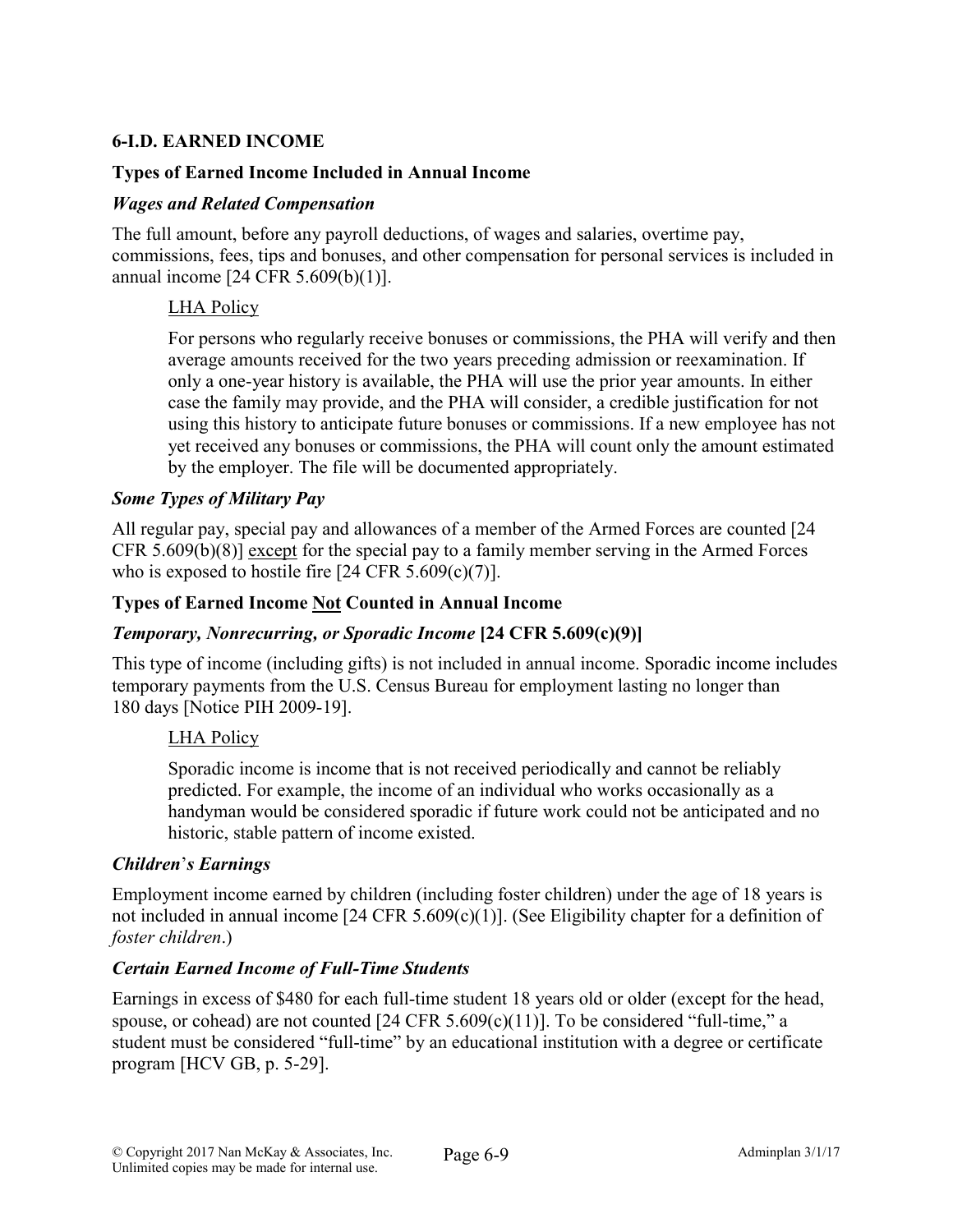# *Income of a Live-in Aide*

Income earned by a live-in aide, as defined in [24 CFR 5.403], is not included in annual income  $[24 \text{ CFR } 5.609(c)(5)]$ . (See Eligibility chapter for a full discussion of live-in aides.)

#### *Income Earned under Certain Federal Programs*

Income from some federal programs is specifically excluded from consideration as income [24 CFR  $5.609(c)(17)$ ], including:

- Payments to volunteers under the Domestic Volunteer Services Act of 1973 (42 U.S.C. 5044(g), 5058)
- Awards under the federal work-study program (20 U.S.C. 1087 uu)
- Payments received from programs funded under Title V of the Older Americans Act of 1985  $(42 \text{ U.S.C. } 3056(f))$
- Allowances, earnings, and payments to AmeriCorps participants under the National and Community Service Act of 1990 (42 U.S.C. 12637(d))
- Allowances, earnings, and payments to participants in programs funded under the Workforce Investment Act of 1998 (29 U.S.C. 2931)

## *Resident Service Stipend*

Amounts received under a resident service stipend are not included in annual income. A resident service stipend is a modest amount (not to exceed \$200 per individual per month) received by a resident for performing a service for the PHA or owner, on a part-time basis, that enhances the quality of life in the development. Such services may include, but are not limited to, fire patrol, hall monitoring, lawn maintenance, resident initiatives coordination, and serving as a member of the PHA's governing board. No resident may receive more than one such stipend during the same period of time  $[24 \text{ CFR } 5.600(c)(8)(iv)].$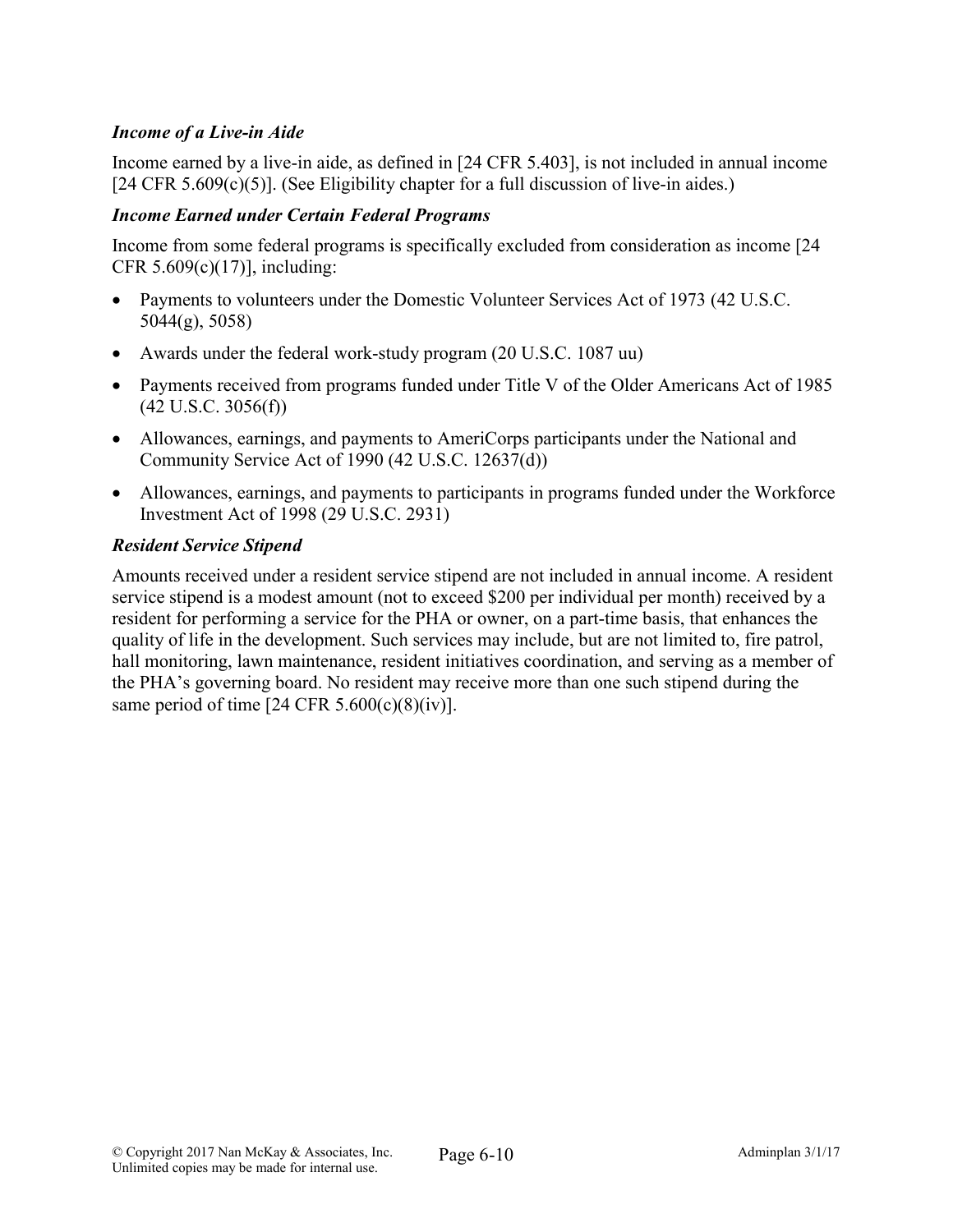# *State and Local Employment Training Programs*

Incremental earnings and benefits to any family member resulting from participation in qualifying state or local employment training programs (including training programs not affiliated with a local government) and training of a family member as resident management staff are excluded from annual income. Amounts excluded by this provision must be received under employment training programs with clearly defined goals and objectives and are excluded only for the period during which the family member participates in the training program [24 CFR  $5.609(c)(8)(v)$ ].

## LHA Policy

The PHA defines *training program* as "a learning process with goals and objectives, generally having a variety of components, and taking place in a series of sessions over a period to time. It is designed to lead to a higher level of proficiency, and it enhances the individual's ability to obtain employment. It may have performance standards to measure proficiency. Training may include, but is not limited to: (1) classroom training in a specific occupational skill, (2) on-the-job training with wages subsidized by the program, or (3) basic education" [expired Notice PIH 98-2, p. 3].

The PHA defines *incremental earnings and benefits* as the difference between: (1) the total amount of welfare assistance and earnings of a family member prior to enrollment in a training program, and (2) the total amount of welfare assistance and earnings of the family member after enrollment in the program [expired Notice PIH 98-2, pp. 3–4].

In calculating the incremental difference, the PHA will use as the pre-enrollment income the total annualized amount of the family member's welfare assistance and earnings reported on the family's most recently completed HUD-50058.

End of participation in a training program must be reported in accordance with the PHA's interim reporting requirements.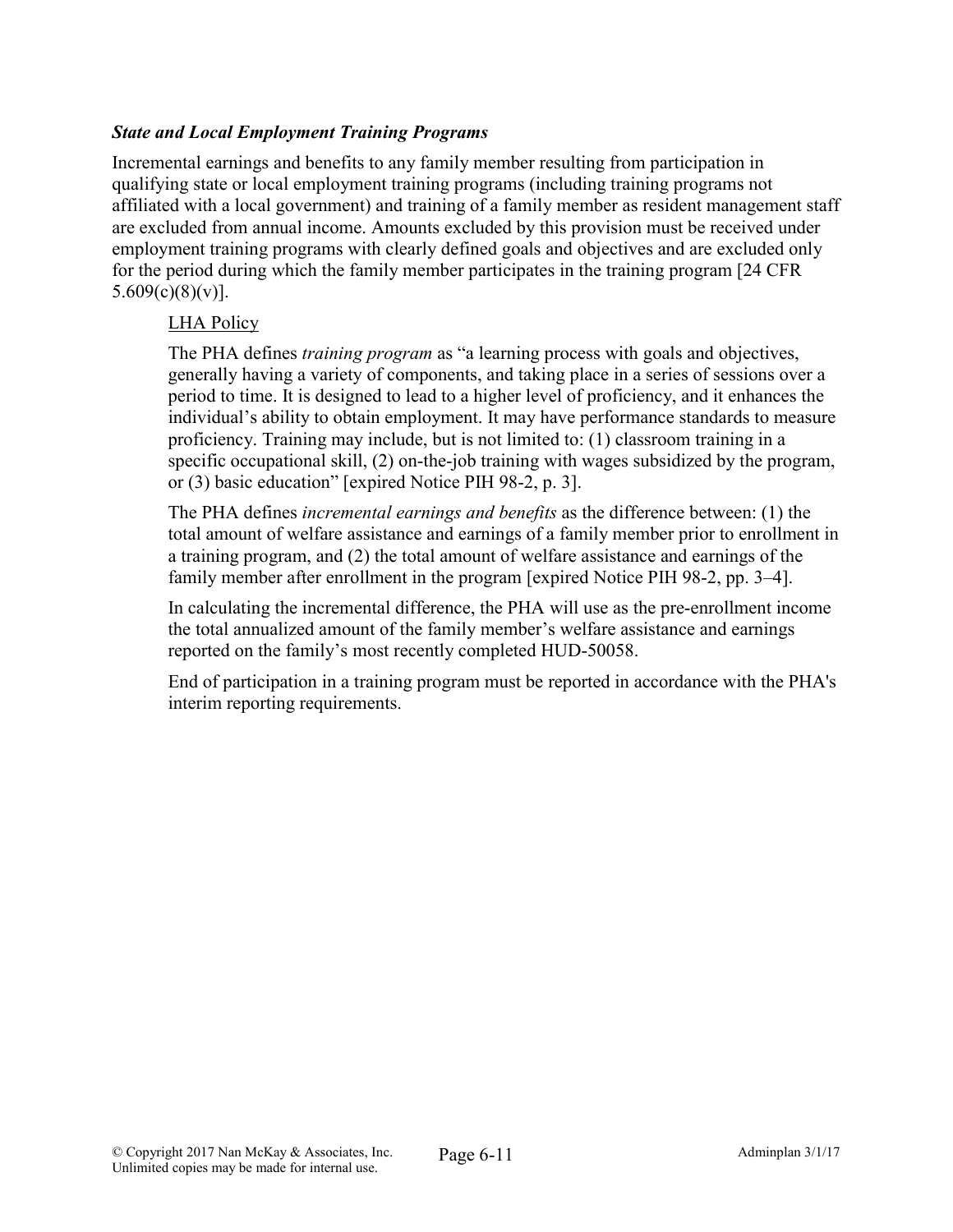# *HUD-Funded Training Programs*

Amounts received under training programs funded in whole or in part by HUD [24 CFR 5.609(c)(8)(i)] are excluded from annual income. Eligible sources of funding for the training include operating subsidy, Section 8 administrative fees, and modernization, Community Development Block Grant (CDBG), HOME program, and other grant funds received from HUD.

## LHA Policy

To qualify as a training program, the program must meet the definition of *training program* provided above for state and local employment training programs.

#### *Earned Income Tax Credit*

Earned income tax credit (EITC) refund payments received on or after January 1, 1991 (26 U.S.C. 32(j)), are excluded from annual income [24 CFR 5.609(c)(17)]. Although many families receive the EITC annually when they file taxes, an EITC can also be received throughout the year. The prorated share of the annual EITC is included in the employee's payroll check.

#### *Earned Income Disallowance*

The earned income disallowance for persons with disabilities is discussed in section 6-I.E below.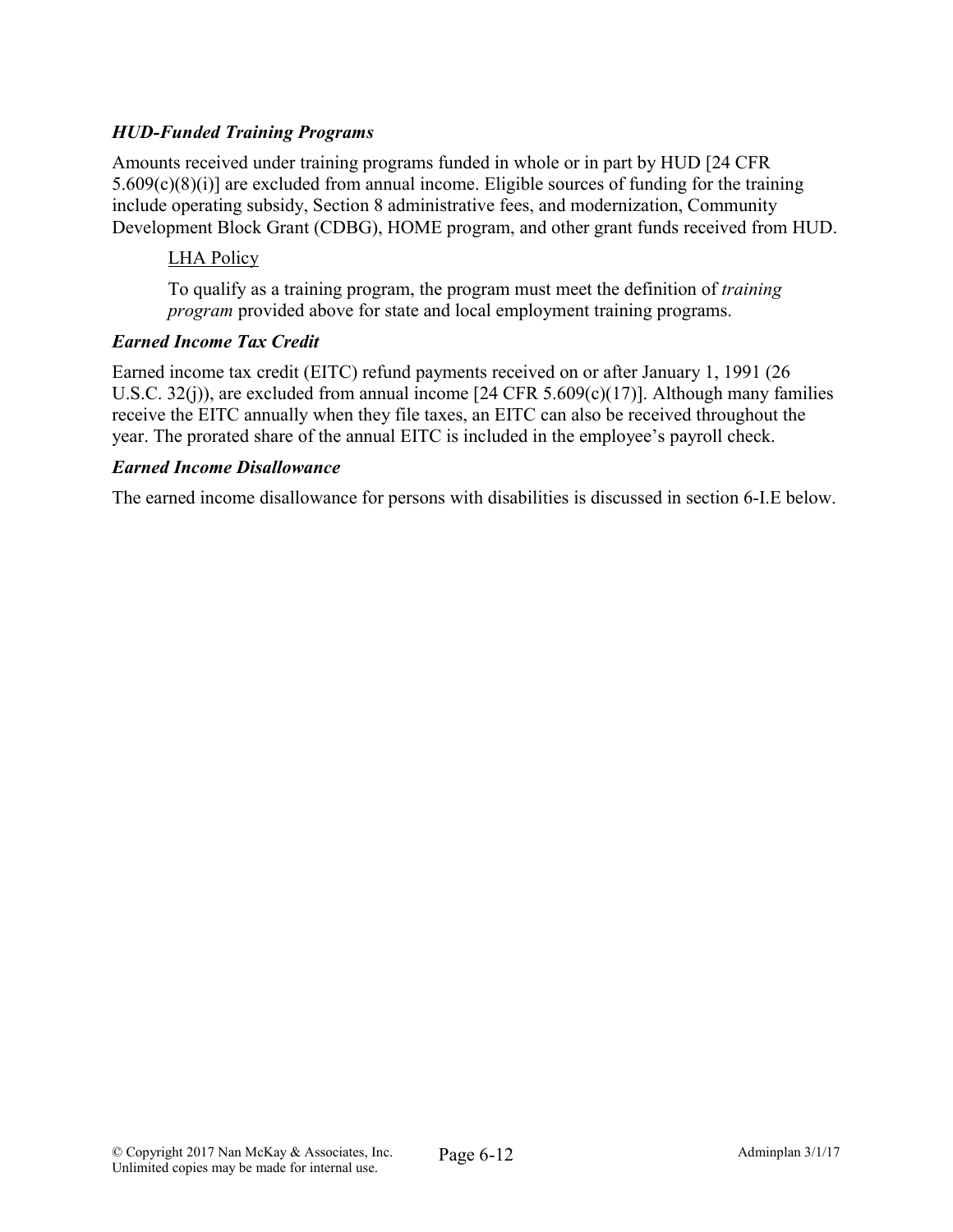# 6-I.E. EARNED INCOME DISALLOWANCE FOR PERSONS WITH DISABILITIES [24 CFR 5.617; Streamlining Final Rule (SFR) Federal Register 3/8/16]

The earned income disallowance (EID) encourages people with disabilities to enter the work force by not including the full value of increases in earned income for a period of time. The full text of 24 CFR 5.617 is included as Exhibit 6-4 at the end of this chapter. Eligibility criteria and limitations on the disallowance are summarized below.

# **Eligibility**

This disallowance applies only to individuals in families already participating in the HCV program (not at initial examination). To qualify, the family must experience an increase in annual income that is the result of one of the following events:

- Employment of a family member who is a person with disabilities and who was previously unemployed for one or more years prior to employment. *Previously unemployed* includes a person who annually has earned not more than the minimum wage applicable to the community multiplied by 500 hours. The applicable minimum wage is the federal minimum wage unless there is a higher state or local minimum wage.
- Increased earnings by a family member who is a person with disabilities and whose earnings increase during participation in an economic self-sufficiency or job-training program. A selfsufficiency program includes a program designed to encourage, assist, train, or facilitate the economic independence of HUD-assisted families or to provide work to such families [24 CFR 5.603(b)].
- New employment or increased earnings by a family member who is a person with disabilities and who has received benefits or services under Temporary Assistance for Needy Families (TANF) or any other state program funded under Part A of Title IV of the Social Security Act within the past six months. If the benefits are received in the form of monthly maintenance, there is no minimum amount. If the benefits or services are received in a form other than monthly maintenance, such as one-time payments, wage subsidies, or transportation assistance, the total amount received over the six-month period must be at least \$500.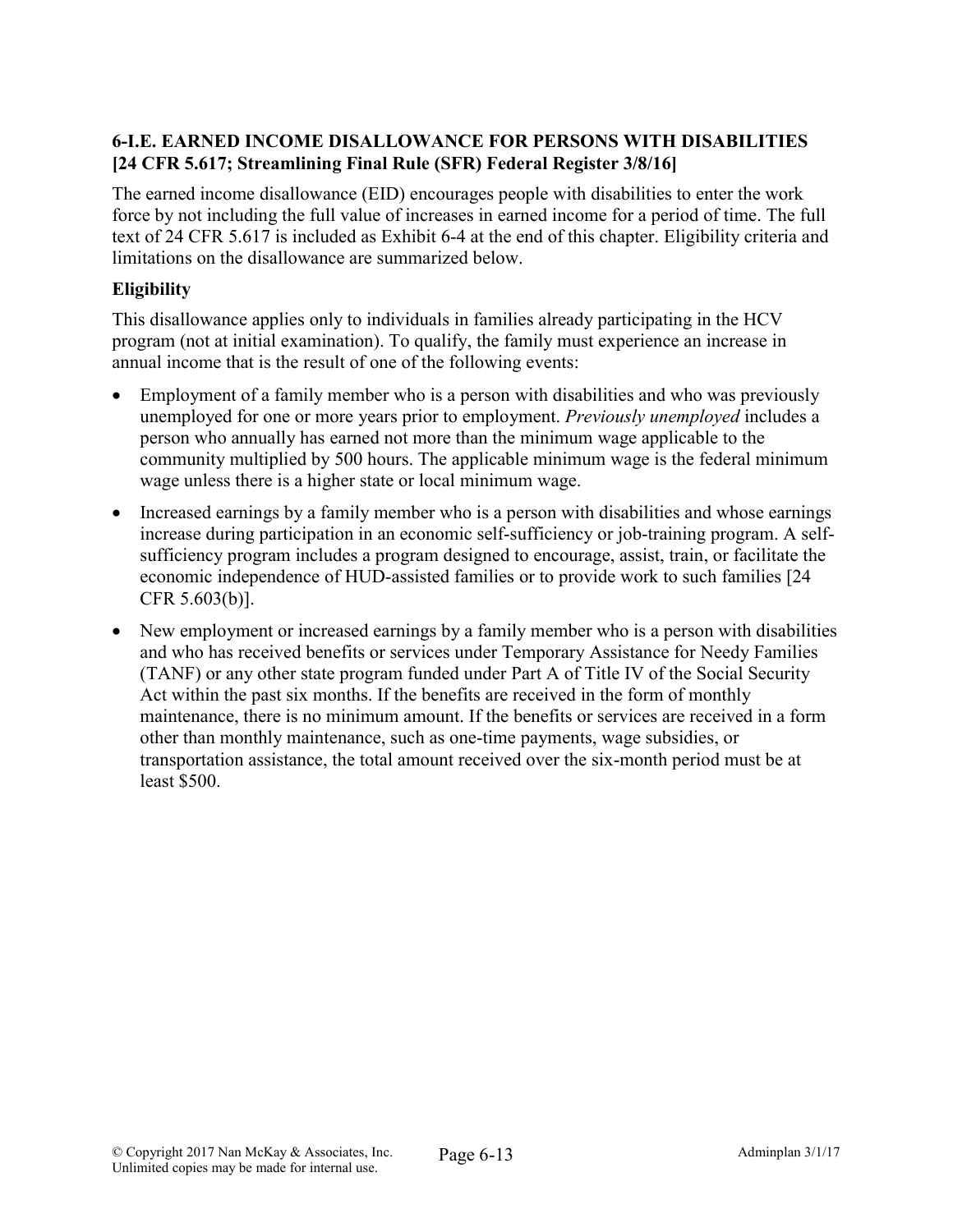# Calculation of the Disallowance

Calculation of the earned income disallowance for an eligible member of a qualified family begins with a comparison of the member's current income with his or her "baseline income." The family member's baseline income is his or her income immediately prior to qualifying for the EID. The family member's baseline income remains constant throughout the period that he or she is participating in the EID. While qualification for the disallowance is the same for all families, calculation of the disallowance will differ depending on when the family member qualified for the EID. Participants qualifying prior to May 9, 2016, will have the disallowance calculated under the "Original Calculation Method" described below which requires a maximum lifetime disallowance period of up to 48 consecutive months. Participants qualifying on or after May 9, 2016, will be subject to the "Revised Calculation Method" Which shortens the lifetime disallowance period to 24 consecutive months.

Under both the original and new methods, the EID eligibility criteria, the benefit amount, the single lifetime eligibility requirement and the ability of the applicable family member to stop and restart employment during the eligibility period are the same.

# Original Calculation Method

#### *Initial 12-Month Exclusion*

During the initial 12-month exclusion period, the full amount (100 percent) of any increase in income attributable to new employment or increased earnings is excluded. The 12 months are cumulative and need not be consecutive.

#### LHA Policy

The initial EID exclusion period will begin on the first of the month following the date an eligible member of a qualified family is first employed or first experiences an increase in earnings.

## *Second 12-Month Exclusion and Phase-In*

During the second 12-month exclusion period, the exclusion is reduced to half (50 percent) of any increase in income attributable to employment or increased earnings. The 12 months are cumulative and need not be consecutive.

#### *Lifetime Limitation*

The EID has a four-year (48-month) lifetime maximum. The four-year eligibility period begins at the same time that the initial exclusion period begins and ends 48 months later. The one-time eligibility for the EID applies even if the eligible individual begins to receive assistance from another housing agency, if the individual moves between public housing and Section 8 assistance, or if there are breaks in assistance.

#### PHA Policy

During the 48-month eligibility period, the PHA will schedule and conduct an interim reexamination each time there is a change in the family member's annual income that affects or is affected by the EID (e.g., when the family member's income falls to a level at or below his/her prequalifying income, when one of the exclusion periods ends, and at the end of the lifetime maximum eligibility period).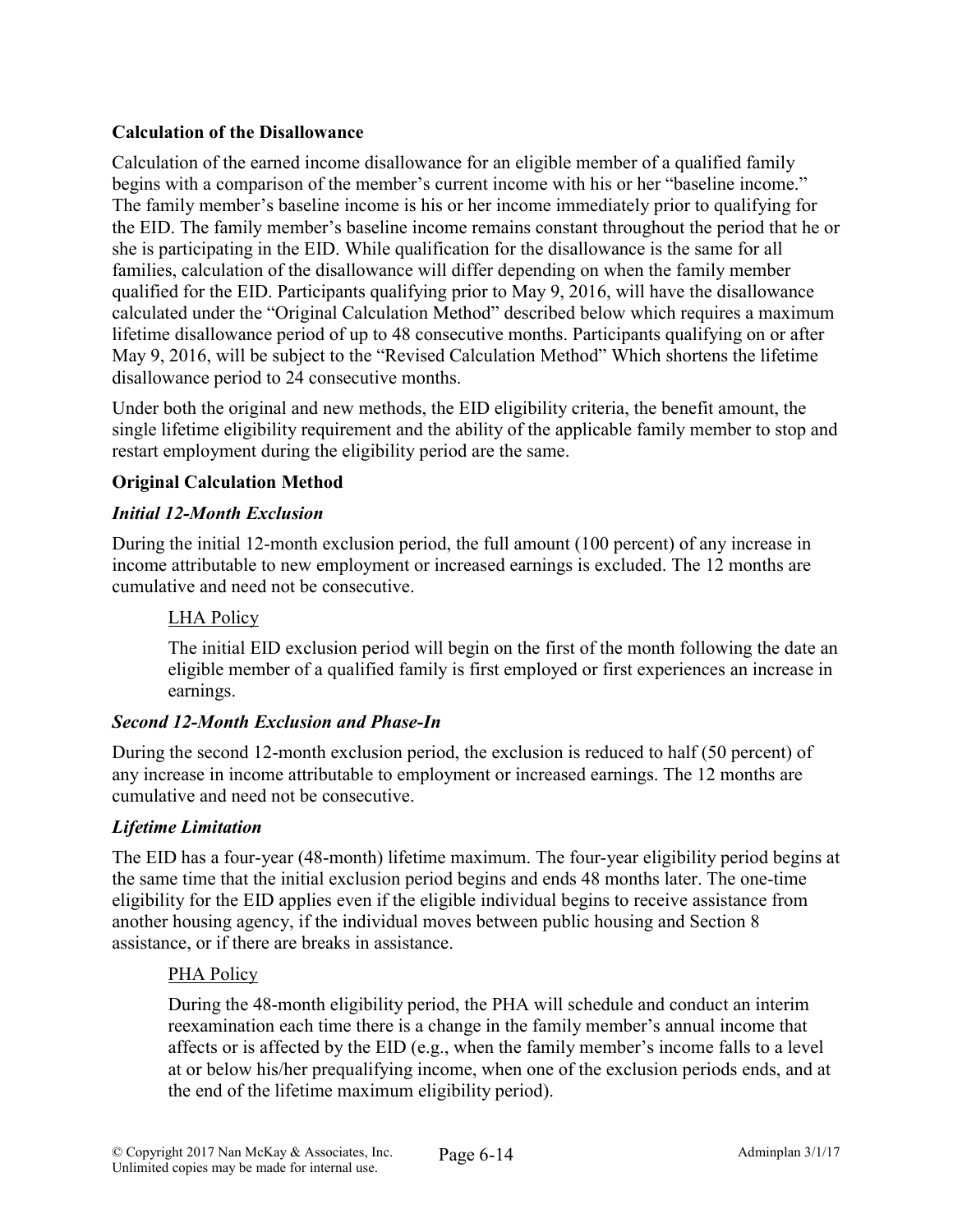# Revised Calculation Method

## *Initial 12-Month Exclusion*

During the initial exclusion period of 12 consecutive months, the full amount (100 percent) of any increase in income attributable to new employment or increased earnings is excluded.

#### LHA Policy

The initial EID exclusion period will begin on the first of the month following the date an eligible member of a qualified family is first employed or first experiences an increase in earnings.

#### *Second 12-Month Exclusion*

During the second exclusion period of 12 consecutive months, the PHA must exclude at least 50 percent of any increase in income attributable to employment or increased earnings.

#### LHA Policy

During the second 12-month exclusion period, the PHA will exclude 100 percent of any increase in income attributable to new employment or increased earnings.

#### *Lifetime Limitation*

The EID has a two-year (24-month) lifetime maximum. The two-year eligibility period begins at the same time that the initial exclusion period begins and ends 24 months later. During the 24 month period, an individual remains eligible for EID even if they begin to receive assistance from a different housing agency, move between public housing and Section 8 assistance, or have breaks in assistance.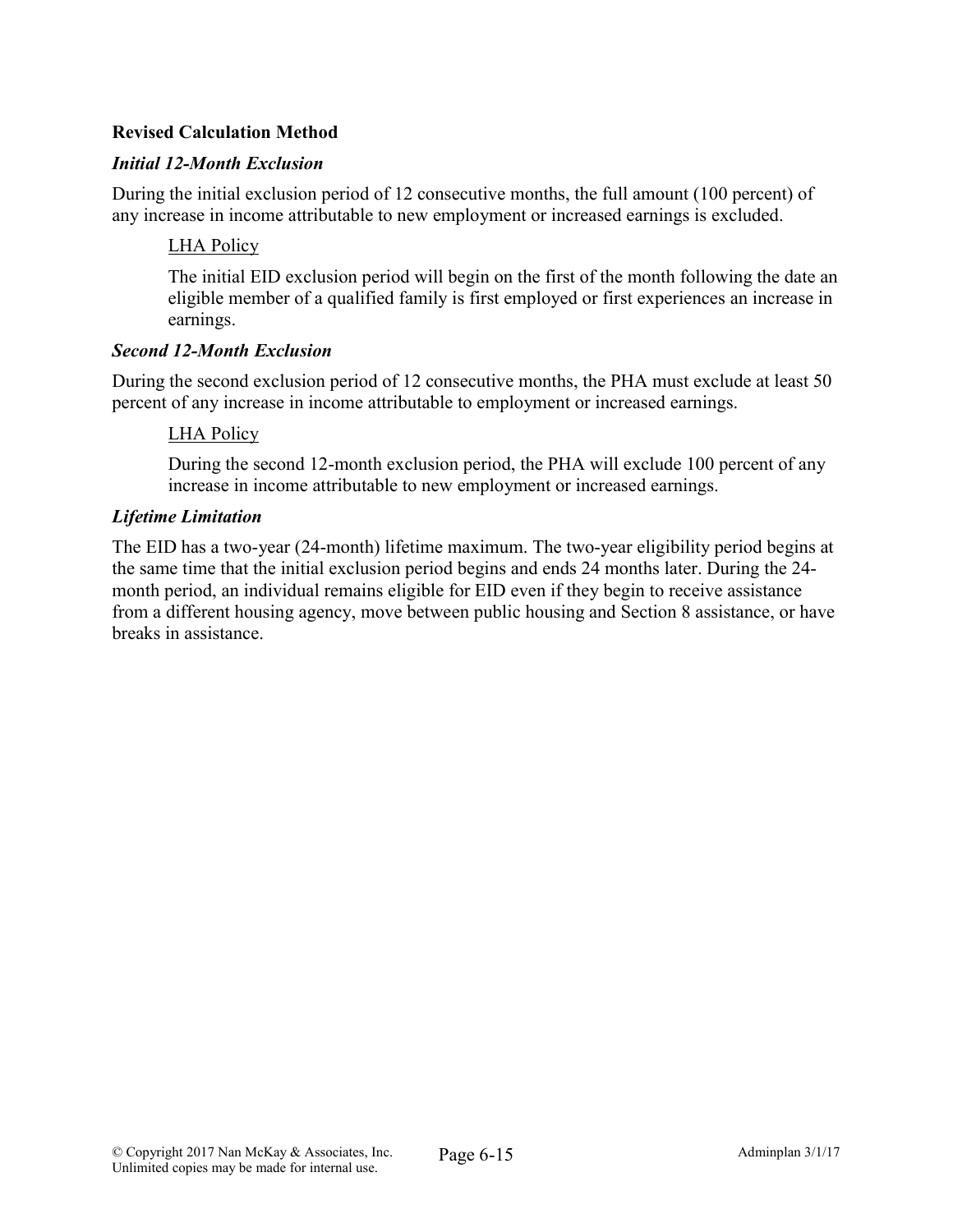# 6-I.F. BUSINESS INCOME [24 CFR 5.609(b)(2)]

Annual income includes "the net income from the operation of a business or profession. Expenditures for business expansion or amortization of capital indebtedness shall not be used as deductions in determining net income. An allowance for depreciation of assets used in a business or profession may be deducted, based on straight line depreciation, as provided in Internal Revenue Service regulations. Any withdrawal of cash or assets from the operation of a business or profession will be included in income, except to the extent the withdrawal is reimbursement of cash or assets invested in the operation by the family" [24 CFR 5.609(b)(2)].

#### Business Expenses

Net income is "gross income less business expense" [HCV GB, p. 5-19].

# LHA Policy

To determine business expenses that may be deducted from gross income, the PHA will use current applicable Internal Revenue Service (IRS) rules for determining allowable business expenses [see IRS Publication 535], unless a topic is addressed by HUD regulations or guidance as described below.

## Business Expansion

HUD regulations do not permit the PHA to deduct from gross income expenses for business expansion.

## LHA Policy

*Business expansion* is defined as any capital expenditures made to add new business activities, to expand current facilities, or to operate the business in additional locations. For example, purchase of a street sweeper by a construction business for the purpose of adding street cleaning to the services offered by the business would be considered a business expansion. Similarly, the purchase of a property by a hair care business to open at a second location would be considered a business expansion.

## Capital Indebtedness

HUD regulations do not permit the PHA to deduct from gross income the amortization of capital indebtedness.

## LHA Policy

*Capital indebtedness* is defined as the principal portion of the payment on a capital asset such as land, buildings, and machinery. This means the PHA will allow as a business expense interest, but not principal, paid on capital indebtedness.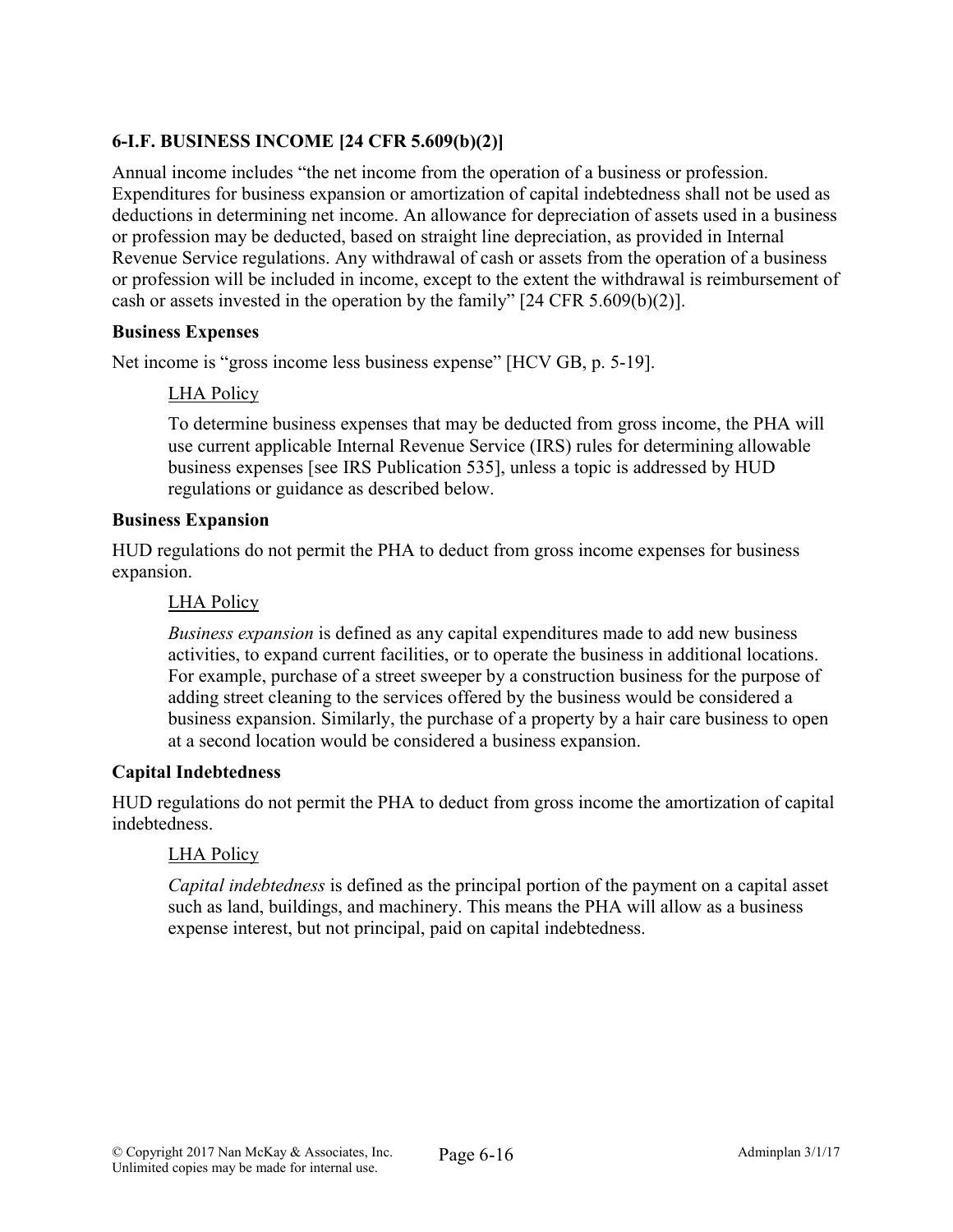#### Negative Business Income

If the net income from a business is negative, no business income will be included in annual income; a negative amount will not be used to offset other family income.

#### Withdrawal of Cash or Assets from a Business

HUD regulations require the PHA to include in annual income the withdrawal of cash or assets from the operation of a business or profession unless the withdrawal reimburses a family member for cash or assets invested in the business by the family.

#### LHA Policy

Acceptable investments in a business include cash loans and contributions of assets or equipment. For example, if a member of an assisted family provided an up-front loan of \$2,000 to help a business get started, the PHA will not count as income any withdrawals from the business up to the amount of this loan until the loan has been repaid. Investments do not include the value of labor contributed to the business without compensation.

#### Co-owned Businesses

#### LHA Policy

If a business is co-owned with someone outside the family, the family must document the share of the business it owns. If the family's share of the income is lower than its share of ownership, the family must document the reasons for the difference.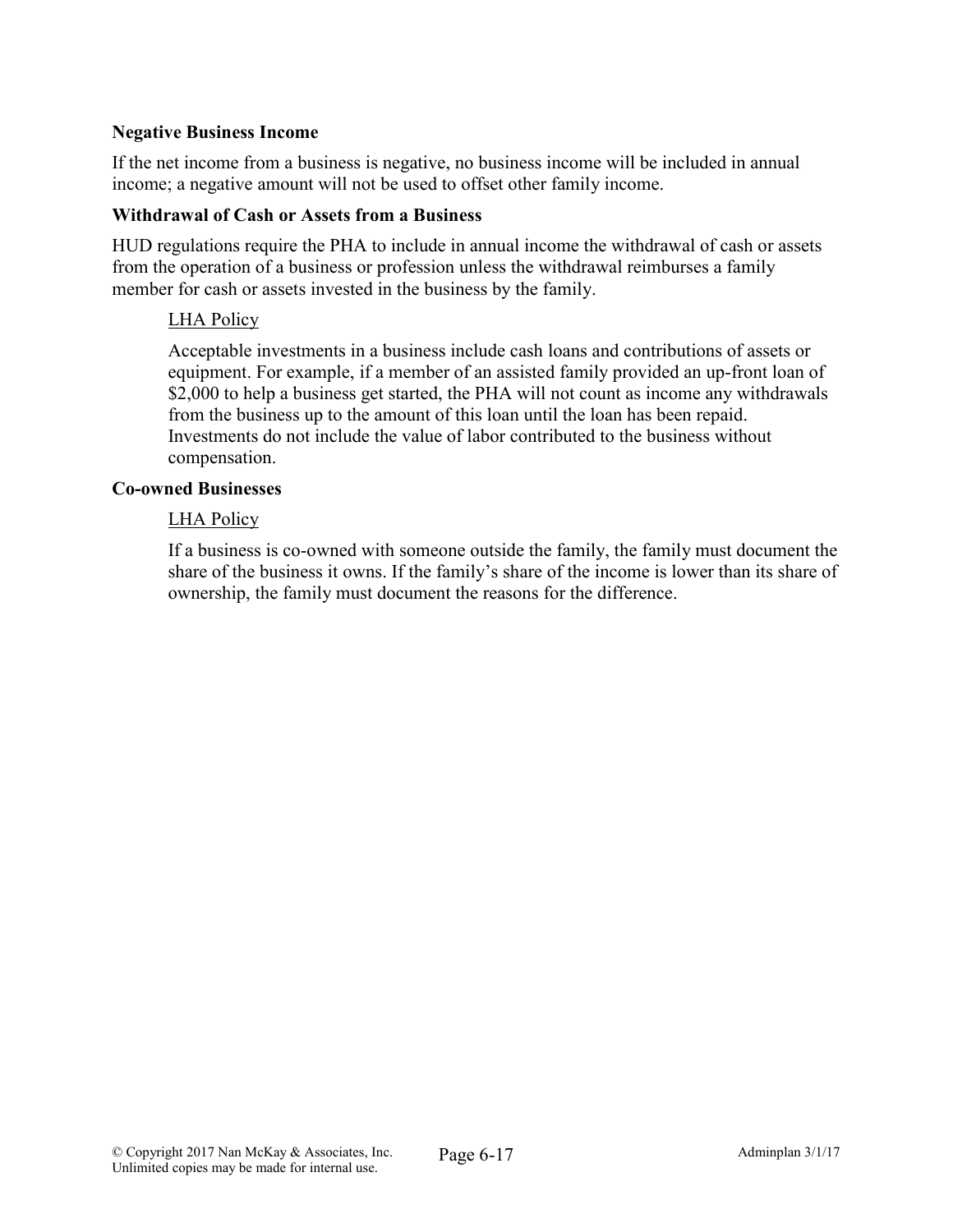# 6-I.G. ASSETS [24 CFR 5.609(b)(3); 24 CFR 5.603(b)]

#### **Overview**

There is no asset limitation for participation in the HCV program. However, HUD requires that the PHA include in annual income the anticipated "interest, dividends, and other net income of any kind from real or personal property" [24 CFR 5.609(b)(3)]. This section discusses how the income from various types of assets is determined. For most types of assets, the PHA must determine the value of the asset in order to compute income from the asset. Therefore, for each asset type, this section discusses:

- How the value of the asset will be determined
- How income from the asset will be calculated

Exhibit 6-1 provides the regulatory requirements for calculating income from assets [24 CFR 5.609(b)(3)], and Exhibit 6-3 provides the regulatory definition of *net family assets*. This section begins with a discussion of general policies related to assets and then provides HUD rules and PHA policies related to each type of asset.

Optional policies for family self-certification of assets are found in Chapter 7.

#### General Policies

#### *Income from Assets*

The PHA generally will use current circumstances to determine both the value of an asset and the anticipated income from the asset. As is true for all sources of income, HUD authorizes the PHA to use other than current circumstances to anticipate income when (1) an imminent change in circumstances is expected (2) it is not feasible to anticipate a level of income over 12 months or (3) the PHA believes that past income is the best indicator of anticipated income. For example, if a family member owns real property that typically receives rental income but the property is currently vacant, the PHA can take into consideration past rental income along with the prospects of obtaining a new tenant.

#### LHA Policy

Anytime current circumstances are not used to determine asset income, a clear rationale for the decision will be documented in the file. In such cases the family may present information and documentation to the PHA to show why the asset income determination does not represent the family's anticipated asset income.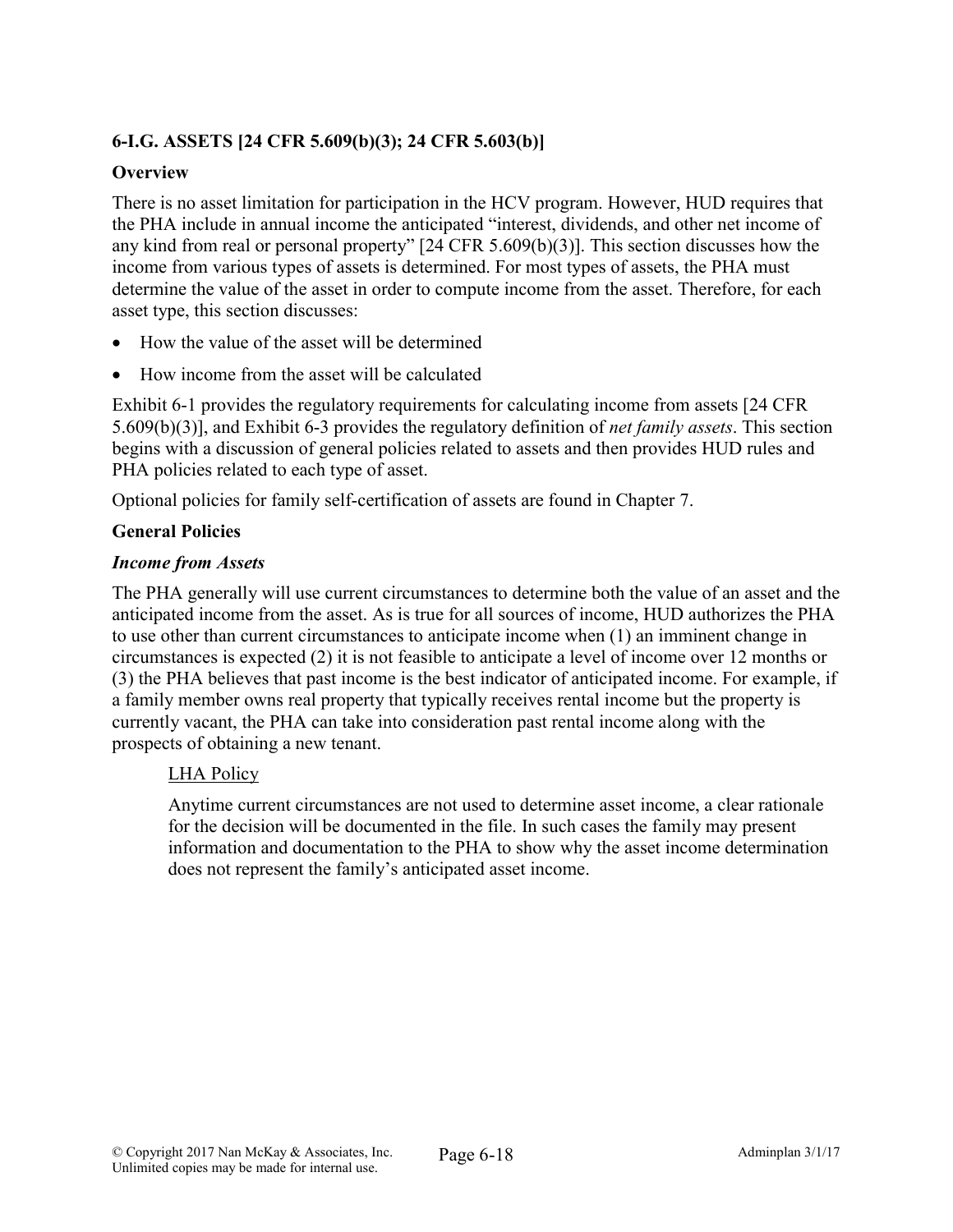# *Valuing Assets*

The calculation of asset income sometimes requires the PHA to make a distinction between an asset's market value and its cash value.

- The market value of an asset is its worth in the market (e.g., the amount a buyer would pay for real estate or the total value of an investment account).
- The cash value of an asset is its market value less all reasonable amounts that would be incurred when converting the asset to cash.

# LHA Policy

Reasonable costs that would be incurred when disposing of an asset include, but are not limited to, penalties for premature withdrawal, broker and legal fees, and settlement costs incurred in real estate transactions [HCV GB, p. 5-28].

## *Lump-Sum Receipts*

Payments that are received in a single lump sum, such as inheritances, capital gains, lottery winnings, insurance settlements, and proceeds from the sale of property, are generally considered assets, not income. However, such lump-sum receipts are counted as assets only if they are retained by a family in a form recognizable as an asset (e.g., deposited in a savings or checking account) [RHIIP FAQs]. (For a discussion of lump-sum payments that represent the delayed start of a periodic payment, most of which are counted as income, see sections 6-I.H and 6-I.I.)

# *Imputing Income from Assets [24 CFR 5.609(b)(3), Notice PIH 2012-29*]

When net family assets are \$5,000 or less, the PHA will include in annual income the actual income anticipated to be derived from the assets. When the family has net family assets in excess of \$5,000, the PHA will include in annual income the greater of (1) the actual income derived from the assets or (2) the imputed income. Imputed income from assets is calculated by multiplying the total cash value of all family assets by an average passbook savings rate as determined by the PHA.

- Note: The HUD field office no longer provides an interest rate for imputed asset income. The "safe harbor" is now for the PHA to establish a passbook rate within 0.75 percent of a national average.
- The PHA must review its passbook rate annually to ensure that it remains within 0.75 percent of the national average.

## LHA Policy

The PHA will initially set the imputed asset passbook rate at the national rate established by the Federal Deposit Insurance Corporation (FDIC).

The PHA will review the passbook rate annually, in December of each year. The rate will not be adjusted unless the current PHA rate is no longer within 0.75 percent of the national rate. If it is no longer within 0.75 percent of the national rate, the passbook rate will be set at the current national rate.

Changes to the passbook rate will take effect on February 1 following the December review.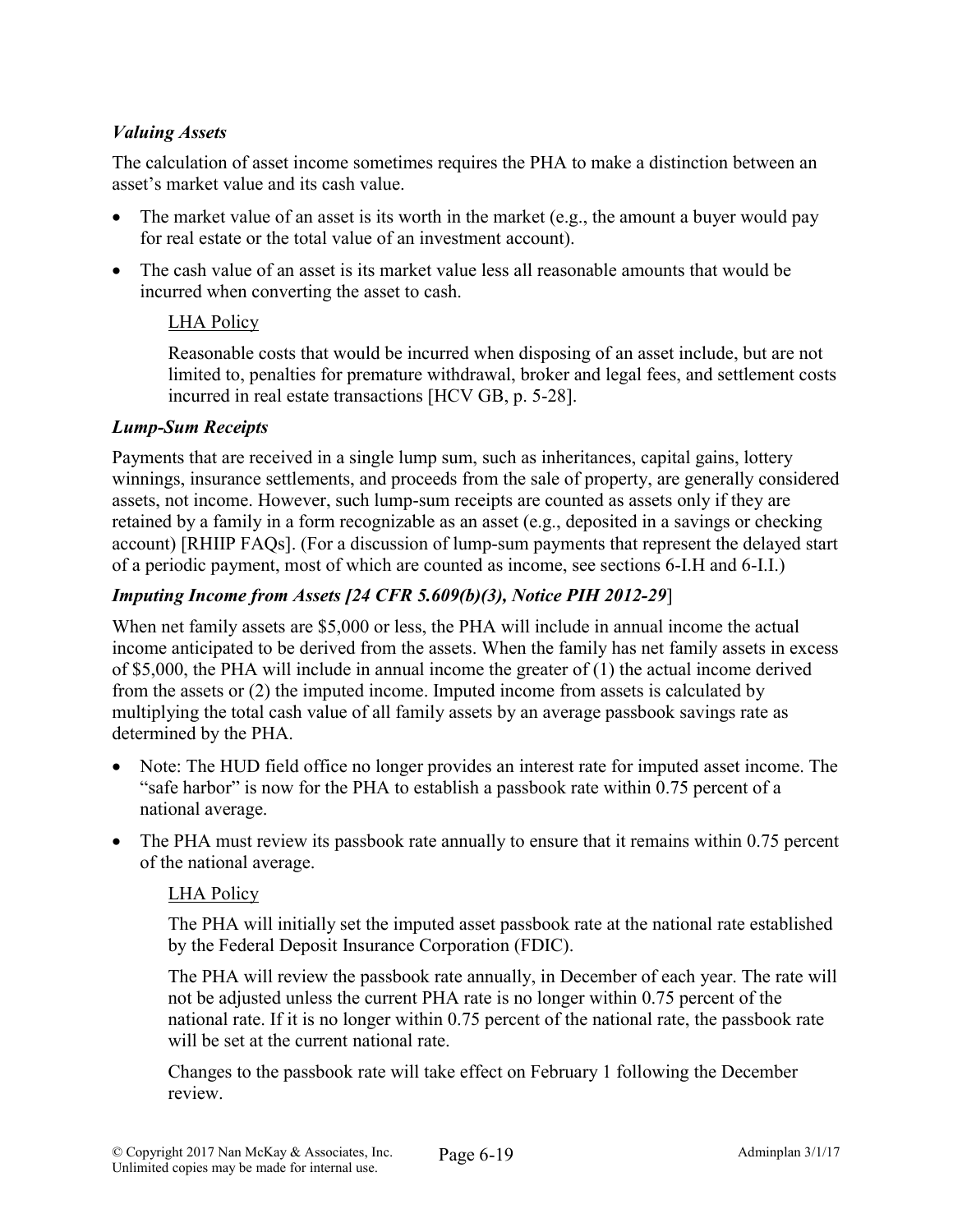# *Determining Actual Anticipated Income from Assets*

It may or may not be necessary for the PHA to use the value of an asset to compute the actual anticipated income from the asset. When the value is required to compute the anticipated income from an asset, the market value of the asset is used. For example, if the asset is a property for which a family receives rental income, the anticipated income is determined by annualizing the actual monthly rental amount received for the property; it is not based on the property's market value. However, if the asset is a savings account, the anticipated income is determined by multiplying the market value of the account by the interest rate on the account.

#### *Withdrawal of Cash or Liquidation of Investments*

Any withdrawal of cash or assets from an investment will be included in income except to the extent that the withdrawal reimburses amounts invested by the family. For example, when a family member retires, the amount received by the family from a retirement investment plan is not counted as income until the family has received payments equal to the amount the family member deposited into the retirement investment plan.

#### *Jointly Owned Assets*

The regulation at 24 CFR 5.609(a)(4) specifies that annual income includes "amounts derived (during the 12-month period) from assets to which any member of the family has access."

#### LHA Policy

If an asset is owned by more than one person and any family member has unrestricted access to the asset, the PHA will count the full value of the asset. A family member has unrestricted access to an asset when he or she can legally dispose of the asset without the consent of any of the other owners.

If an asset is owned by more than one person, including a family member, but the family member does not have unrestricted access to the asset, the PHA will prorate the asset according to the percentage of ownership. If no percentage is specified or provided for by state or local law, the PHA will prorate the asset evenly among all owners.

## *Assets Disposed Of for Less than Fair Market Value [24 CFR 5.603(b)]*

HUD regulations require the PHA to count as a current asset any business or family asset that was disposed of for less than fair market value during the two years prior to the effective date of the examination/reexamination, except as noted below.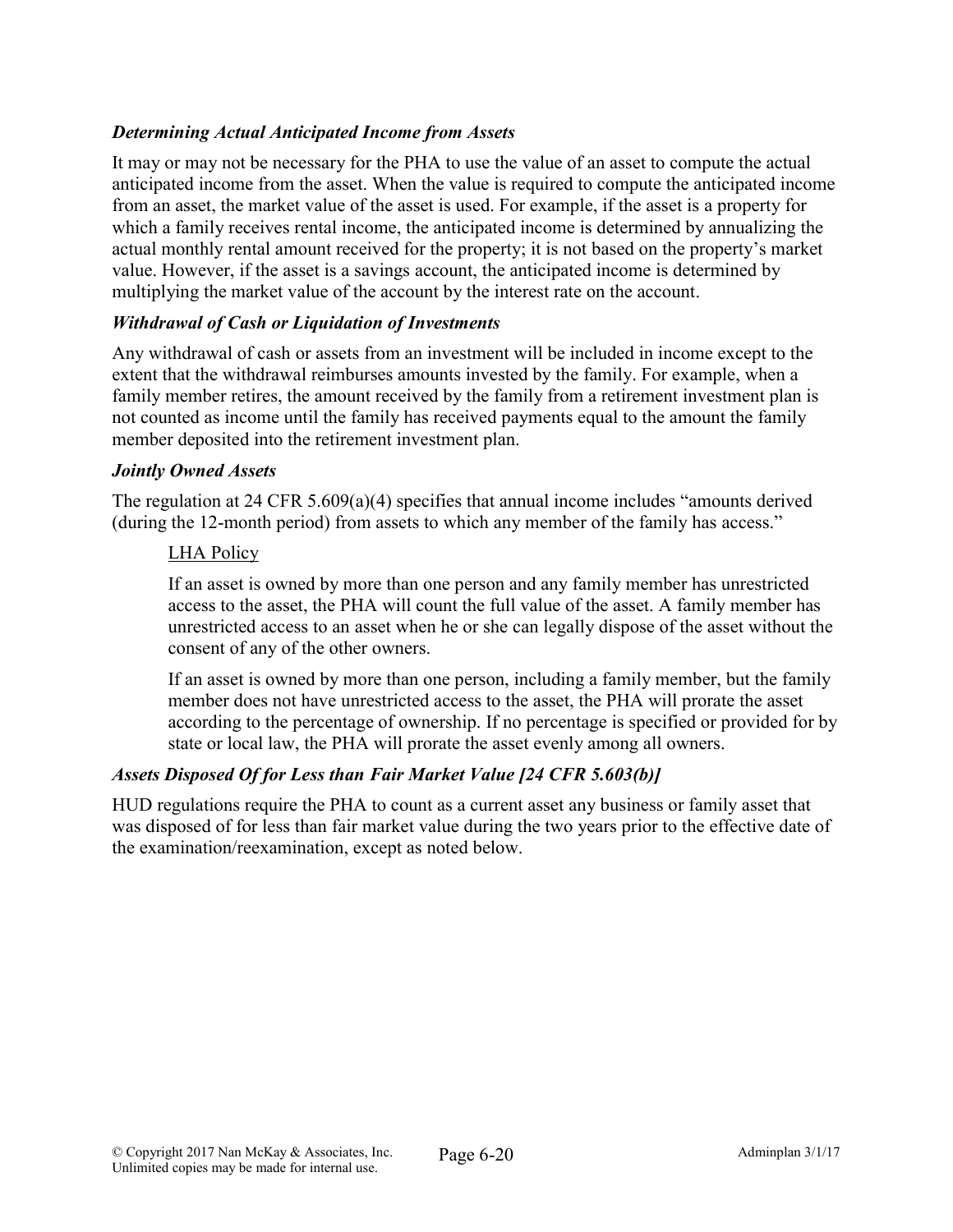# *Minimum Threshold*

The *HVC Guidebook* permits the PHA to set a threshold below which assets disposed of for less than fair market value will not be counted [HCV GB, p. 5-27].

#### LHA Policy

The PHA will not include the value of assets disposed of for less than fair market value unless the cumulative fair market value of all assets disposed of during the past two years exceeds the gross amount received for the assets by more than \$1,000.

When the two-year period expires, the income assigned to the disposed asset(s) also expires. If the two-year period ends between annual recertifications, the family may request an interim recertification to eliminate consideration of the asset(s).

Assets placed by the family in nonrevocable trusts are considered assets disposed of for less than fair market value except when the assets placed in trust were received through settlements or judgments.

#### *Separation or Divorce*

The regulation also specifies that assets are not considered disposed of for less than fair market value if they are disposed of as part of a separation or divorce settlement and the applicant or tenant receives important consideration not measurable in dollar terms.

#### LHA Policy

All assets disposed of as part of a separation or divorce settlement will be considered assets for which important consideration not measurable in monetary terms has been received. In order to qualify for this exemption, a family member must be subject to a formal separation or divorce settlement agreement established through arbitration, mediation, or court order.

#### *Foreclosure or Bankruptcy*

Assets are not considered disposed of for less than fair market value when the disposition is the result of a foreclosure or bankruptcy sale.

## *Family Declaration*

#### LHA Policy

Families must sign a declaration form at initial certification and each annual recertification identifying all assets that have been disposed of for less than fair market value or declaring that no assets have been disposed of for less than fair market value. The PHA may verify the value of the assets disposed of if other information available to the PHA does not appear to agree with the information reported by the family.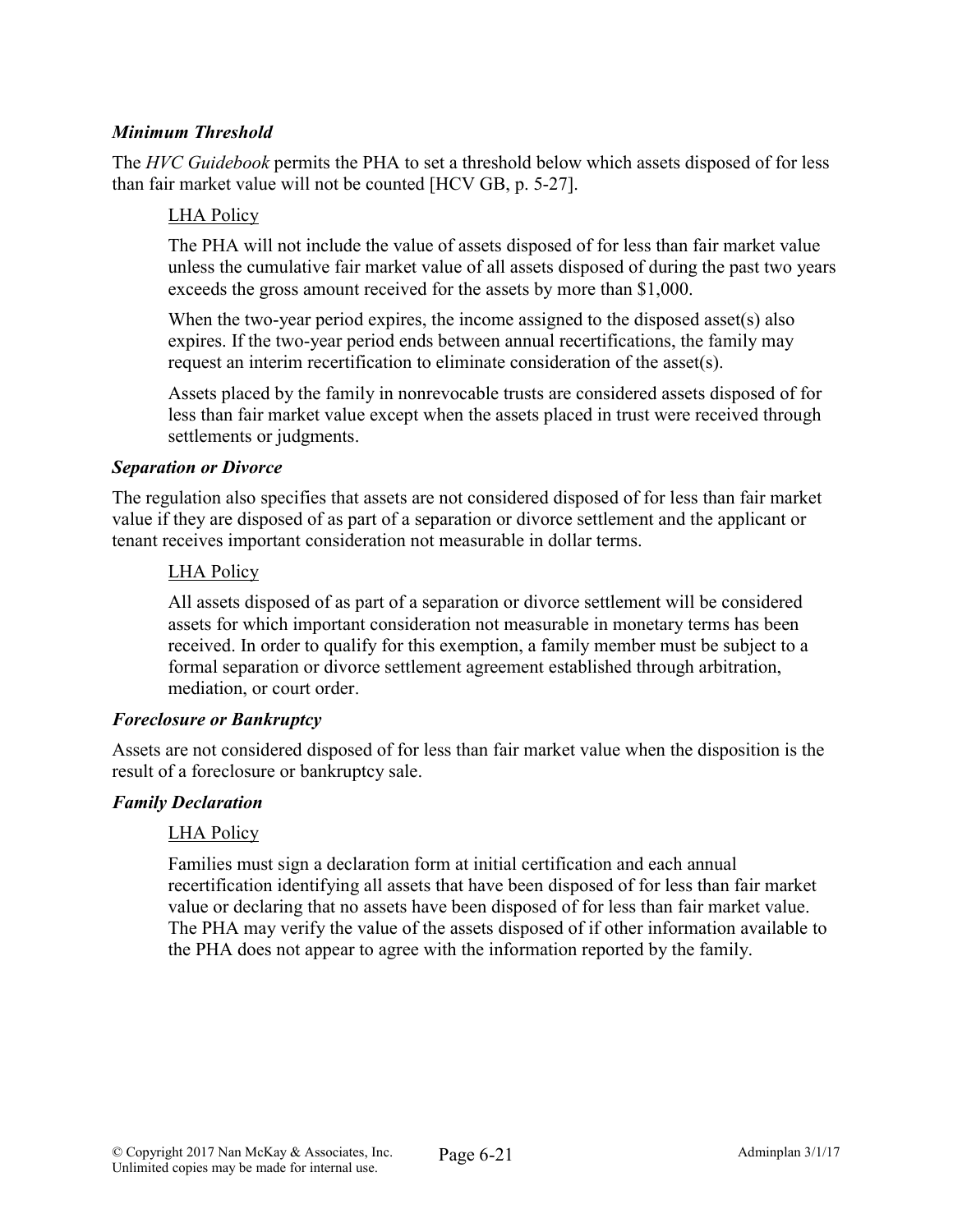# Types of Assets

#### *Checking and Savings Accounts*

For regular checking accounts and savings accounts, *cash value* has the same meaning as *market value*. If a checking account does not bear interest, the anticipated income from the account is zero.

#### LHA Policy

In determining the value of a checking account, the PHA will use the average monthly balance for the last six months.

In determining the value of a savings account, the PHA will use the current balance.

In determining the anticipated income from an interest-bearing checking or savings account, the PHA will multiply the value of the account by the current rate of interest paid on the account.

#### *Investment Accounts Such as Stocks, Bonds, Saving Certificates, and Money Market Funds*

Interest or dividends earned by investment accounts are counted as actual income from assets even when the earnings are reinvested. The cash value of such an asset is determined by deducting from the market value any broker fees, penalties for early withdrawal, or other costs of converting the asset to cash.

#### LHA Policy

In determining the market value of an investment account, the PHA will use the value of the account on the most recent investment report.

How anticipated income from an investment account will be calculated depends on whether the rate of return is known. For assets that are held in an investment account with a known rate of return (e.g., savings certificates), asset income will be calculated based on that known rate (market value multiplied by rate of earnings). When the anticipated rate of return is not known (e.g., stocks), the PHA will calculate asset income based on the earnings for the most recent reporting period.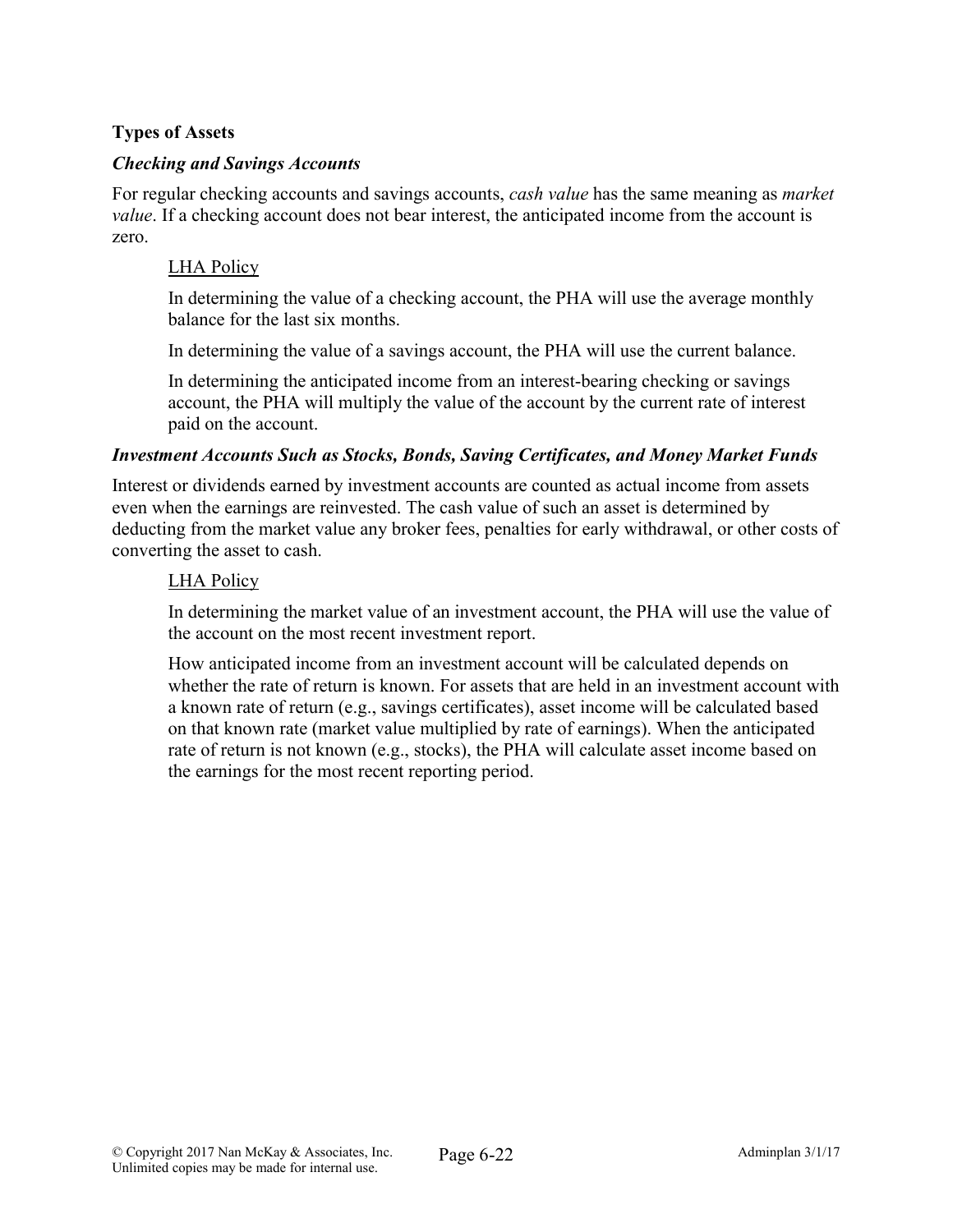# *Equity in Real Property or Other Capital Investments*

Equity (cash value) in a property or other capital asset is the estimated current market value of the asset less the unpaid balance on all loans secured by the asset and reasonable costs (such as broker fees) that would be incurred in selling the asset [HCV GB, p. 5-25].

## LHA Policy

In determining the equity, the PHA will determine market value by examining recent sales of at least three properties in the surrounding or similar neighborhood that possess comparable factors that affect market value.

The PHA will first use the payoff amount for the loan (mortgage) as the unpaid balance to calculate equity. If the payoff amount is not available, the PHA will use the basic loan balance information to deduct from the market value in the equity calculation.

Equity in real property and other capital investments is considered in the calculation of asset income except for the following types of assets:

- Equity accounts in HUD homeownership programs [24 CFR5.603(b)]
- The value of a home currently being purchased with assistance under the HCV program Homeownership Option for the first 10 years after the purchase date of the home [24 CFR 5.603(b), Notice PIH 2012-3]
- Equity in owner-occupied cooperatives and manufactured homes in which the family lives [HCV GB, p. 5-25]
- Equity in real property when a family member's main occupation is real estate [HCV GB, p. 5-25]. This real estate is considered a business asset, and income related to this asset will be calculated as described in section 6-I.F.
- $\bullet$  Interests in Indian Trust lands [24 CFR 5.603(b)]
- Real property and capital assets that are part of an active business or farming operation [HCV] GB, p. 5-25]

The PHA must also deduct from the equity the reasonable costs for converting the asset to cash. Using the formula for calculating equity specified above, the net cash value of real property is the market value of the loan (mortgage) minus the expenses to convert to cash [Notice PIH 2012-3].

## LHA Policy

For the purposes of calculating expenses to convert to cash for real property, the PHA will use ten percent of the market value of the home.

A family may have real property as an asset in two ways: (1) owning the property itself and (2) holding a mortgage or deed of trust on the property. In the case of a property owned by a family member, the anticipated asset income generally will be in the form of rent or other payment for the use of the property. If the property generates no income, actual anticipated income from the asset will be zero.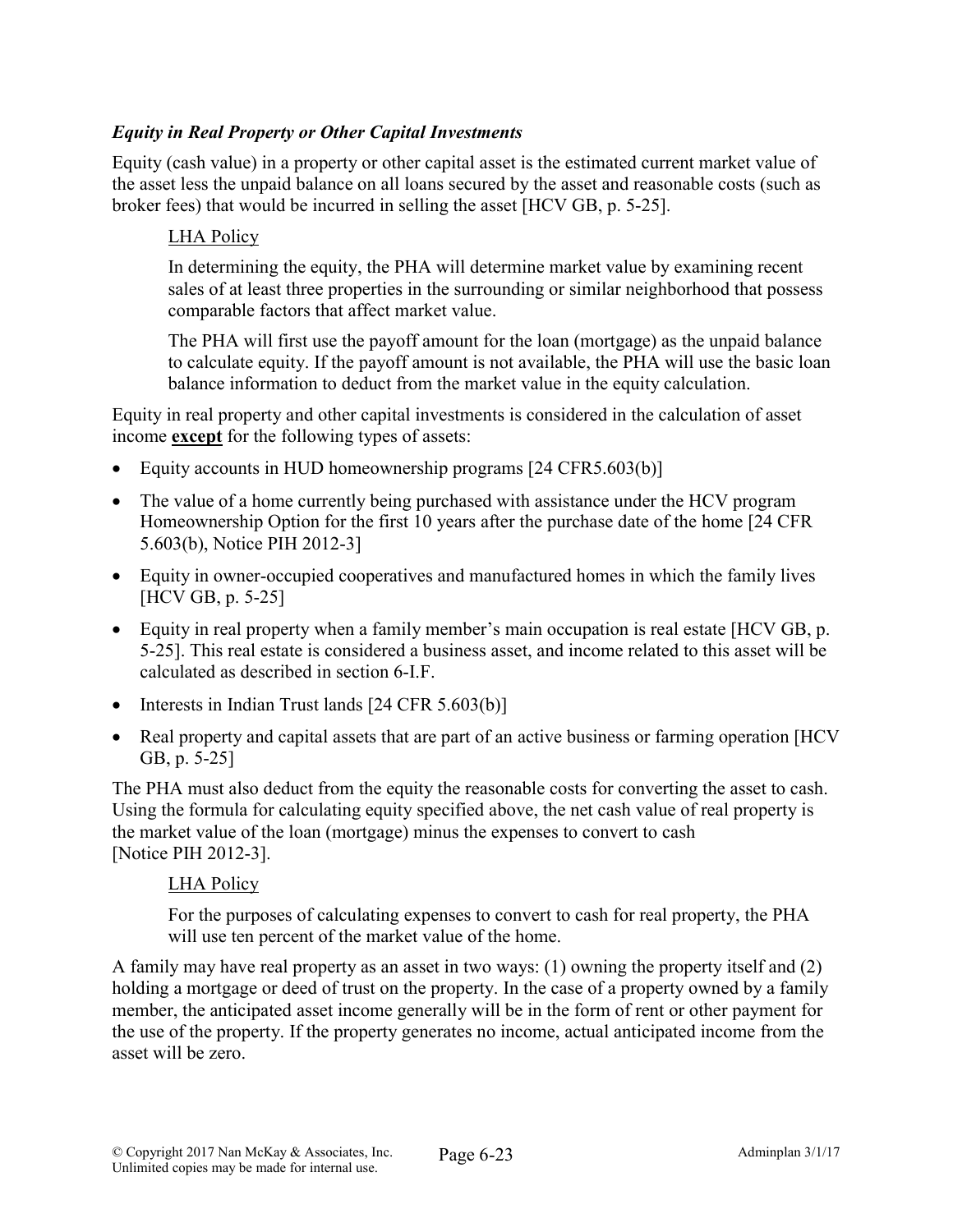In the case of a mortgage or deed of trust held by a family member, the outstanding balance (unpaid principal) is the cash value of the asset. The interest portion only of payments made to the family in accordance with the terms of the mortgage or deed of trust is counted as anticipated asset income.

# LHA Policy

In the case of capital investments owned jointly with others not living in a family's unit, a prorated share of the property's cash value will be counted as an asset unless the PHA determines that the family receives no income from the property and is unable to sell or otherwise convert the asset to cash.

## *Trusts*

A *trust* is a legal arrangement generally regulated by state law in which one party (the creator or grantor) transfers property to a second party (the trustee) who holds the property for the benefit of one or more third parties (the beneficiaries).

#### *Revocable Trusts*

If any member of a family has the right to withdraw the funds in a trust, the value of the trust is considered an asset [HCV GB, p. 5-25]. Any income earned as a result of investment of trust funds is counted as actual asset income, whether the income is paid to the family or deposited in the trust.

#### *Nonrevocable Trusts*

In cases where a trust is not revocable by, or under the control of, any member of a family, the value of the trust fund is not considered an asset. However, any income distributed to the family from such a trust is counted as a periodic payment or a lump-sum receipt, as appropriate [24 CFR 5.603(b)]. (Periodic payments are covered in section 6-I.H. Lump-sum receipts are discussed earlier in this section.)

## *Retirement Accounts*

## *Company Retirement/Pension Accounts*

In order to correctly include or exclude as an asset any amount held in a company retirement or pension account by an employed person, the PHA must know whether the money is accessible before retirement [HCV GB, p. 5-26].

While a family member is employed, only the amount the family member can withdraw without retiring or terminating employment is counted as an asset [HCV GB, p. 5-26].

After a family member retires or terminates employment, any amount distributed to the family member is counted as a periodic payment or a lump-sum receipt, as appropriate [HCV GB, p. 5- 26], except to the extent that it represents funds invested in the account by the family member. (For more on periodic payments, see section 6-I.H.) The balance in the account is counted as an asset only if it remains accessible to the family member.

## *IRA, Keogh, and Similar Retirement Savings Accounts*

IRA, Keogh, and similar retirement savings accounts are counted as assets even though early withdrawal would result in a penalty [HCV GB, p. 5-25].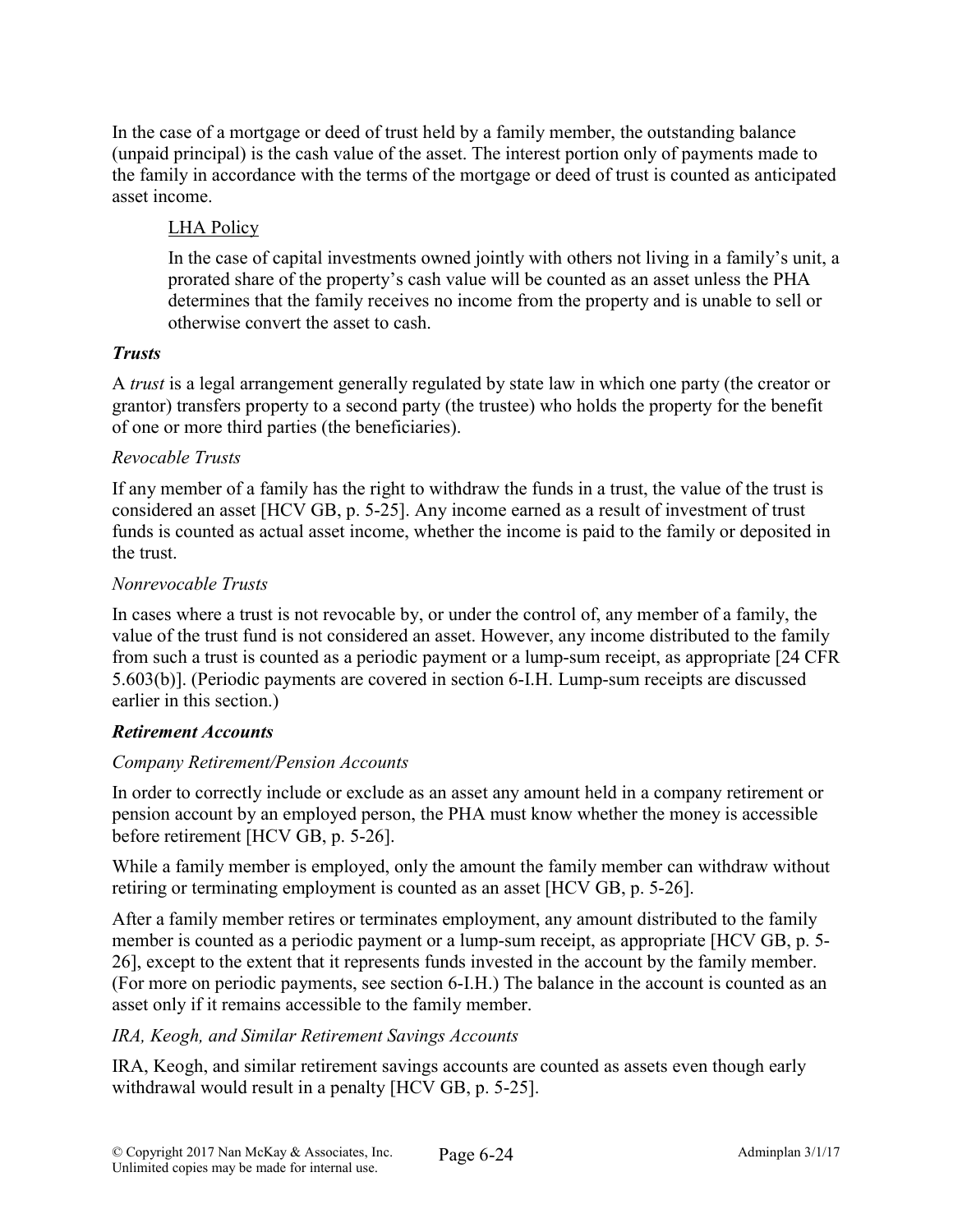# *Personal Property*

Personal property held as an investment, such as gems, jewelry, coin collections, antique cars, etc., is considered an asset [HCV GB, p. 5-25].

#### LHA Policy

In determining the value of personal property held as an investment, the PHA will use the family's estimate of the value. The PHA may obtain an appraisal to confirm the value of the asset if there is reason to believe that the family's estimated value is off by \$50 or more. The family must cooperate with the appraiser, but cannot be charged any costs related to the appraisal.

Generally, personal property held as an investment generates no income until it is disposed of. If regular income is generated (e.g., income from renting the personal property), the amount that is expected to be earned in the coming year is counted as actual income from the asset.

Necessary items of personal property are not considered assets [24 CFR 5.603(b)].

#### LHA Policy

Necessary personal property consists of only those items not held as an investment, and may include clothing, furniture, household furnishings, jewelry, and vehicles, including those specially equipped for persons with disabilities.

#### *Life Insurance*

The cash value of a life insurance policy available to a family member before death, such as a whole life or universal life policy, is included in the calculation of the value of the family's assets [HCV GB 5-25]. The cash value is the surrender value. If such a policy earns dividends or interest that the family could elect to receive, the anticipated amount of dividends or interest is counted as income from the asset whether or not the family actually receives it.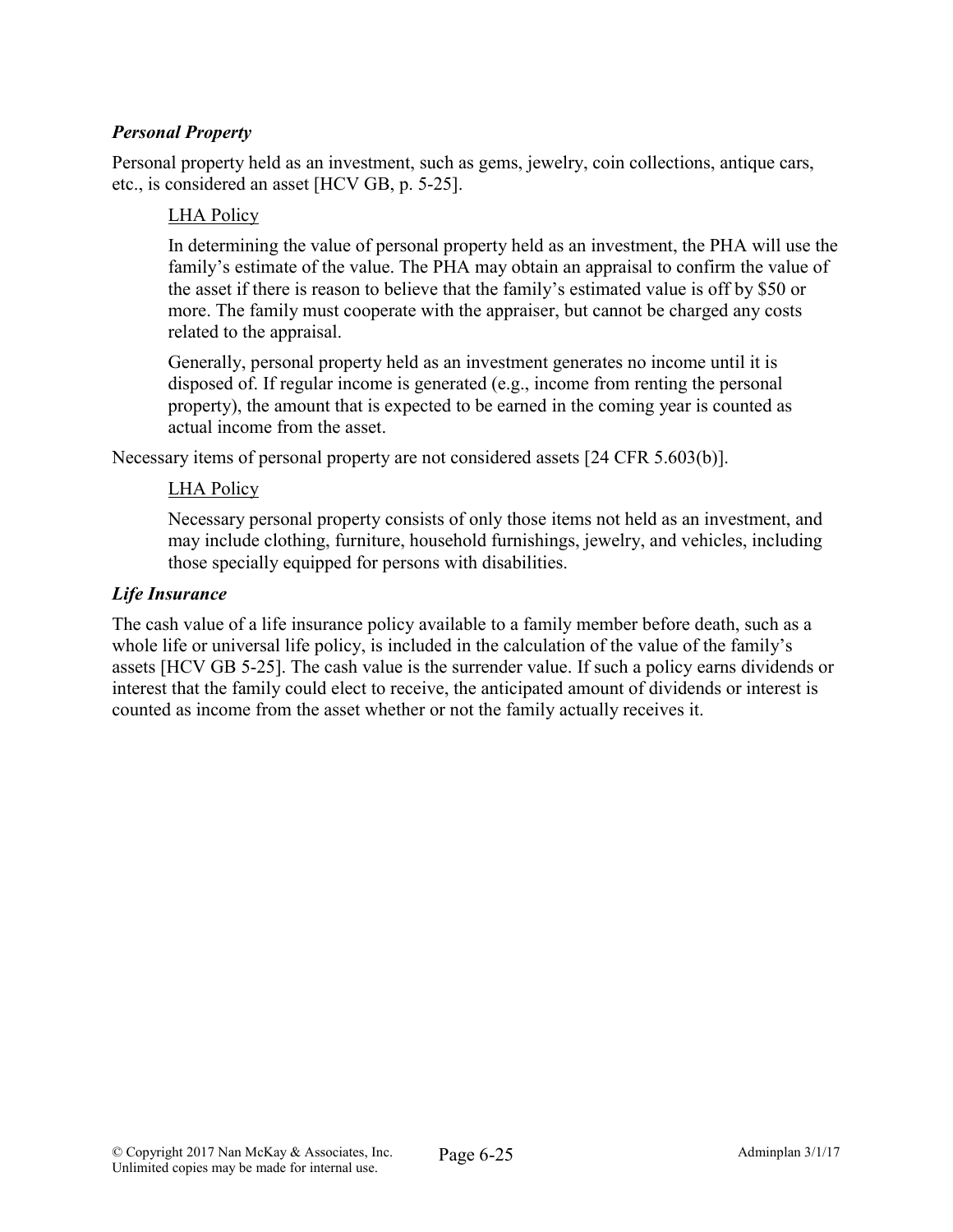# 6-I.H. PERIODIC PAYMENTS

Periodic payments are forms of income received on a regular basis. HUD regulations specify periodic payments that are and are not included in annual income.

## Periodic Payments Included in Annual Income

- Periodic payments from sources such as social security, unemployment and welfare assistance, annuities, insurance policies, retirement funds, and pensions. However, periodic payments from retirement accounts, annuities, and similar forms of investments are counted only after they exceed the amount contributed by the family [24 CFR 5.609(b)(4) and (b)(3)].
- Disability or death benefits and lottery receipts paid periodically, rather than in a single lump sum [24 CFR 5.609(b)(4) and HCV, p. 5-14].

# Lump-Sum Payments for the Delayed Start of a Periodic Payment

Most lump-sums received as a result of delays in processing periodic payments, such as unemployment or welfare assistance, are counted as income. However, lump-sum receipts for the delayed start of periodic social security or supplemental security income (SSI) payments are not counted as income. Additionally, any deferred disability benefits that are received in a lump-sum or in prospective monthly amounts from the Department of Veterans Affairs are to be excluded from annual income [24 CFR 5.609(c)(14)].

## LHA Policy

When a delayed-start payment is received and reported during the period in which the PHA is processing an annual reexamination, the PHA will adjust the family share and PHA subsidy retroactively for the period the payment was intended to cover. The family may pay in full any amount due or request to enter into a repayment agreement with the PHA.

## Treatment of Overpayment Deductions from Social Security Benefits

The PHA must make a special calculation of annual income when the Social Security Administration (SSA) overpays an individual, resulting in a withholding or deduction from his or her benefit amount until the overpayment is paid in full. The amount and duration of the withholding will vary depending on the amount of the overpayment and the percent of the benefit rate withheld. Regardless of the amount withheld or the length of the withholding period, the PHA must use the reduced benefit amount after deducting only the amount of the overpayment withholding from the gross benefit amount [Notice PIH 2012-10].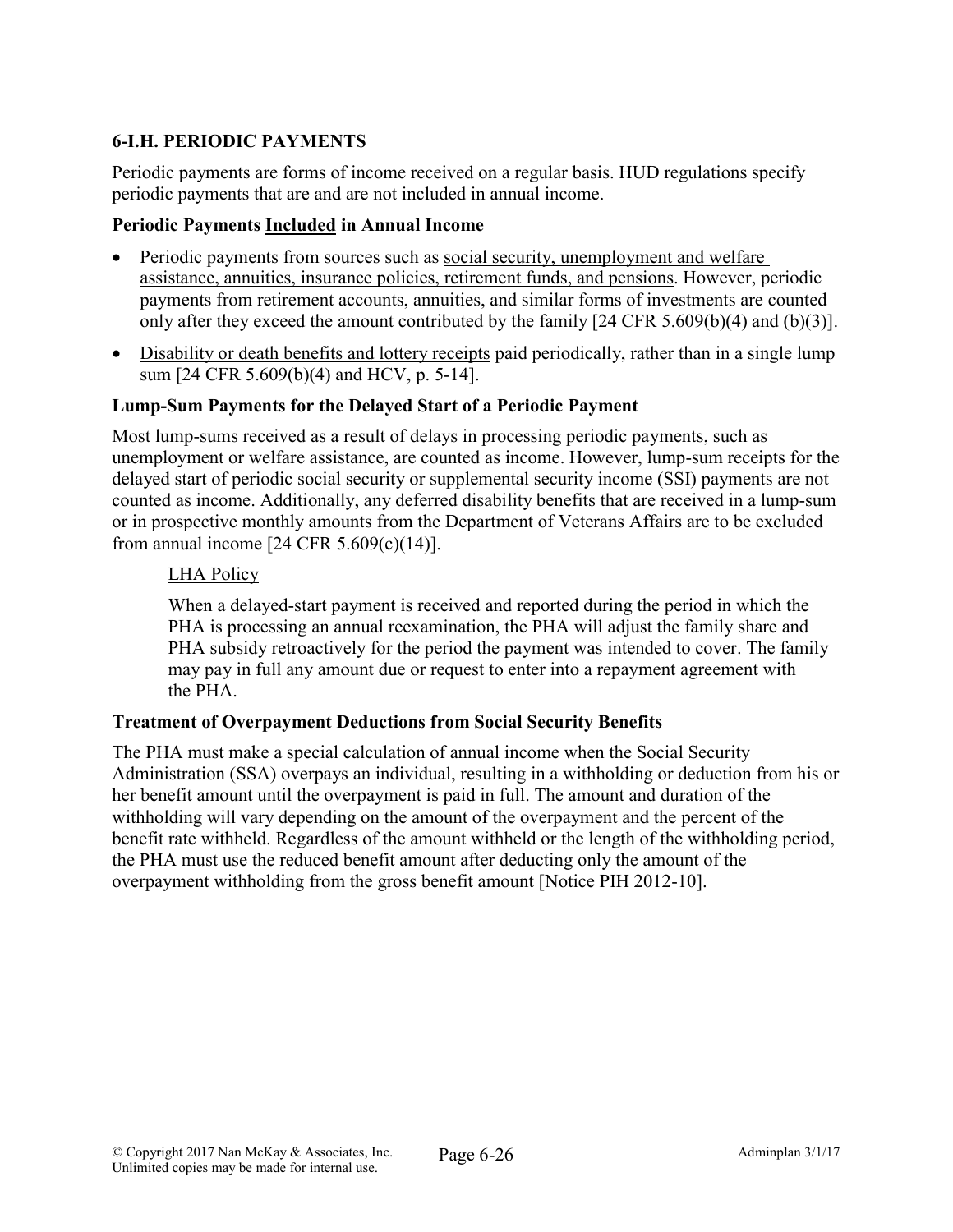# Periodic Payments Excluded from Annual Income

 Payments received for the care of foster children or foster adults (usually persons with disabilities, unrelated to the assisted family, who are unable to live alone) [24 CFR 5.609(c)(2)]. Kinship guardianship assistance payments (Kin-GAP) and other similar guardianship payments are treated the same as foster care payments and are likewise excluded from annual income [Notice PIH 2012-1].

## LHA Policy

The PHA will exclude payments for the care of foster children and foster adults only if the care is provided through an official arrangement with a local welfare agency [HCV GB, p. 5-18].

- Amounts paid by a state agency to a family with a member who has a developmental disability and is living at home to offset the cost of services and equipment needed to keep the developmentally disabled family member at home [24 CFR 5.609(c)(16)].
- Amounts received under the Low-Income Home Energy Assistance Program (42 U.S.C. 1626(c)) [24 CFR 5.609(c)(17)].
- Amounts received under the Child Care and Development Block Grant Act of 1990 (42) U.S.C. 9858q) [24 CFR 5.609(c)(17)].
- Earned Income Tax Credit (EITC) refund payments  $(26 \text{ U.S.C. } 32(i))$  [24 CFR 5.609(c)(17)]. *Note:* EITC may be paid periodically if the family elects to receive the amount due as part of payroll payments from an employer.
- Lump-sums received as a result of delays in processing Social Security and SSI payments (see section 6-I.H.) [24 CFR  $5.609(c)(14)$ ].
- Lump-sums or prospective monthly amounts received as deferred disability benefits from the Department of Veterans Affairs (VA) [24 CFR 5.609(c)(14)].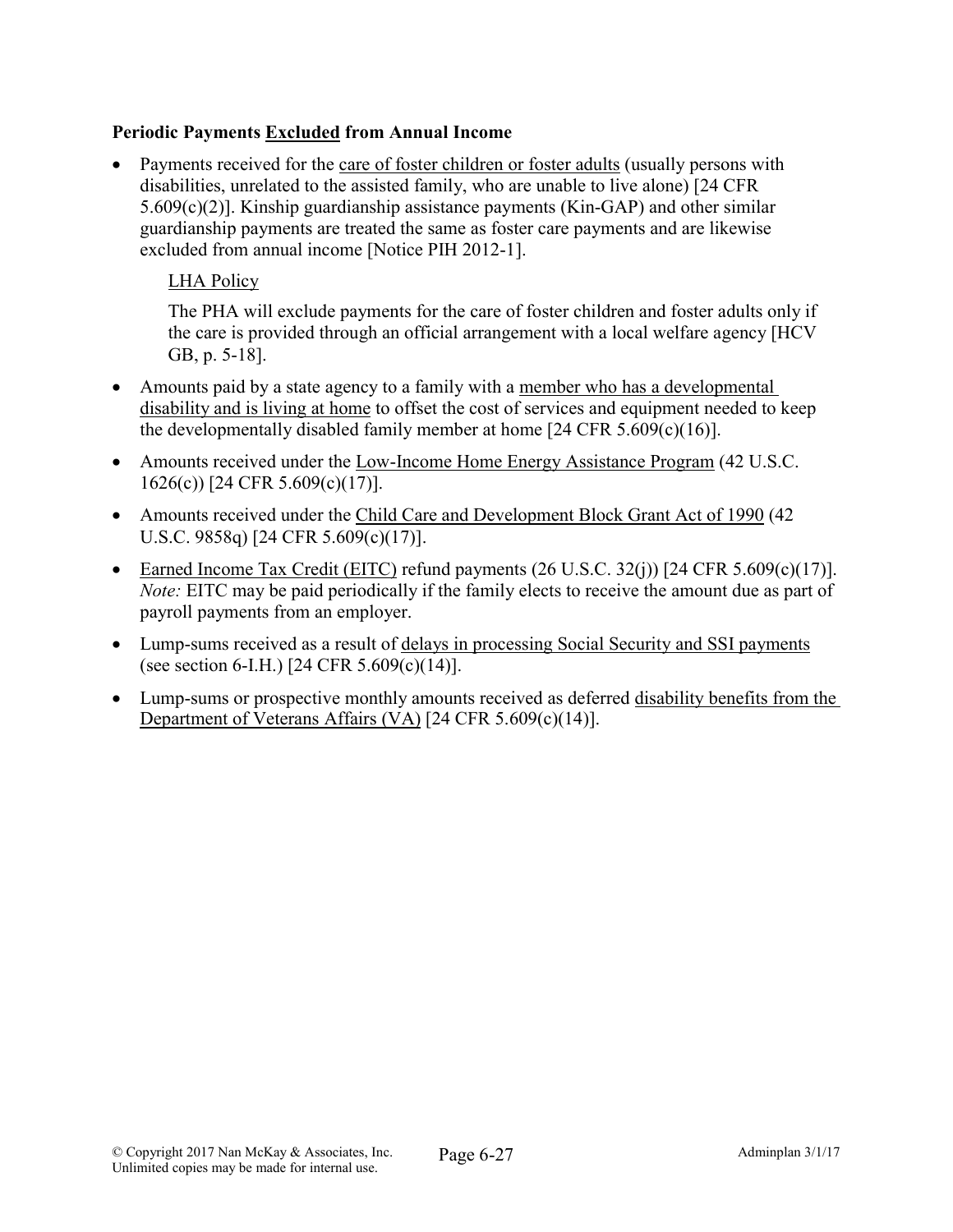# 6-I.I. PAYMENTS IN LIEU OF EARNINGS

Payments in lieu of earnings, such as unemployment and disability compensation, worker's compensation, and severance pay, are counted as income [24 CFR 5.609(b)(5)] if they are received either in the form of periodic payments or in the form of a lump-sum amount or prospective monthly amounts for the delayed start of a periodic payment. If they are received in a one-time lump sum (as a settlement, for instance), they are treated as lump-sum receipts [24 CFR 5.609(c)(3)]. (See also the discussion of periodic payments in section 6-I.H and the discussion of lump-sum receipts in section 6-I.G.)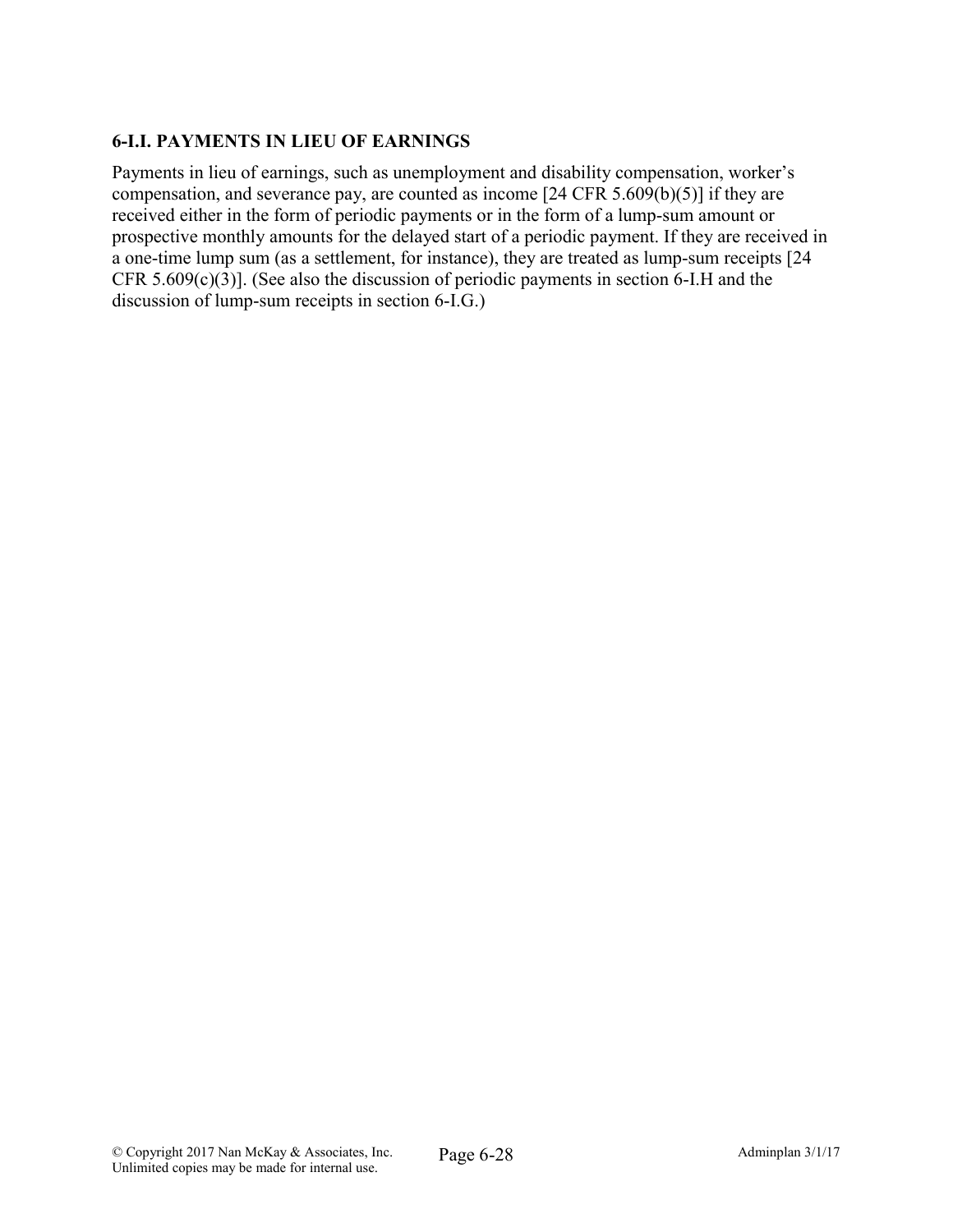# 6-I.J. WELFARE ASSISTANCE

# **Overview**

Welfare assistance is counted in annual income. Welfare assistance includes Temporary Assistance for Needy Families (TANF) and any payments to individuals or families based on need that are made under programs funded separately or jointly by federal, state, or local governments [24 CFR 5.603(b)].

## Sanctions Resulting in the Reduction of Welfare Benefits [24 CFR 5.615]

The PHA must make a special calculation of annual income when the welfare agency imposes certain sanctions on certain families. The full text of the regulation at 24 CFR 5.615 is provided as Exhibit 6-5. The requirements are summarized below. This rule applies only if a family was receiving HCV assistance at the time the sanction was imposed.

## *Covered Families*

The families covered by 24 CFR 5.615 are those "who receive welfare assistance or other public assistance benefits ('welfare benefits') from a State or other public agency ('welfare agency') under a program for which Federal, State or local law requires that a member of the family must participate in an economic self-sufficiency program as a condition for such assistance" [24 CFR 5.615(b)]

## *Imputed Income*

When a welfare agency imposes a sanction that reduces a family's welfare income because the family commits fraud or fails to comply with the agency's economic self-sufficiency program or work activities requirement, the PHA must include in annual income "imputed" welfare income. The PHA must request that the welfare agency provide the reason for the reduction of benefits and the amount of the reduction of benefits. The imputed welfare income is the amount that the benefits were reduced as a result of the sanction.

This requirement does not apply to reductions in welfare benefits: (1) at the expiration of the lifetime or other time limit on the payment of welfare benefits, (2) if a family member is unable to find employment even though the family member has complied with the welfare agency economic self-sufficiency or work activities requirements, or (3) because a family member has not complied with other welfare agency requirements [24 CFR 5.615(b)(2)].

# *Offsets*

The amount of the imputed welfare income is offset by the amount of additional income the family begins to receive after the sanction is imposed. When the additional income equals or exceeds the imputed welfare income, the imputed income is reduced to zero [24 CFR  $5.615(c)(4)$ ].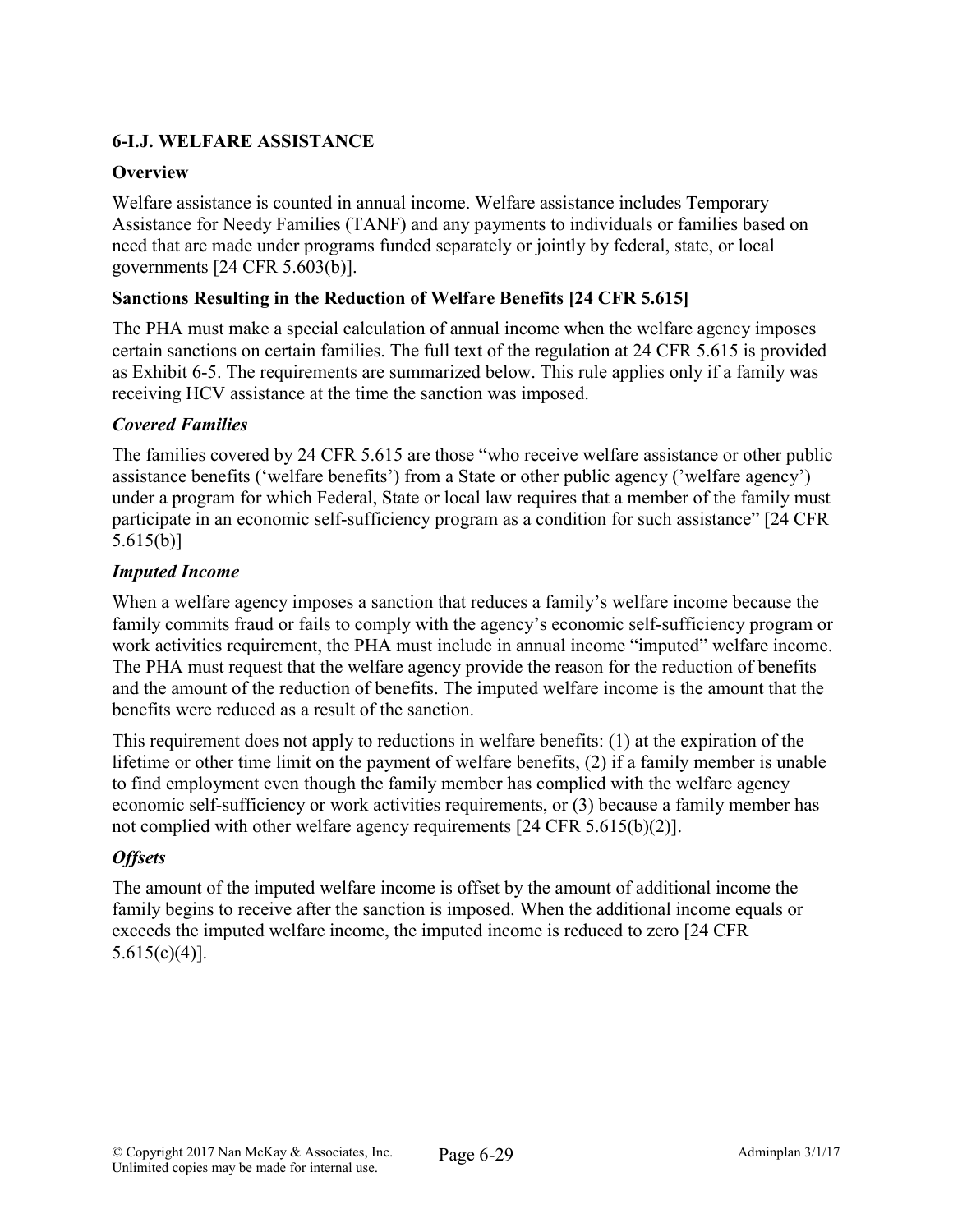# 6-I.K. PERIODIC AND DETERMINABLE ALLOWANCES [24 CFR 5.609(b)(7)]

Annual income includes periodic and determinable allowances, such as alimony and child support payments, and regular contributions or gifts received from organizations or from persons not residing with an assisted family.

## Alimony and Child Support

The PHA must count alimony or child support amounts awarded as part of a divorce or separation agreement.

## LHA Policy

The PHA will count court-awarded amounts for alimony and child support unless the PHA verifies that: (1) the payments are not being made, and (2) the family has made reasonable efforts to collect amounts due, including filing with courts or agencies responsible for enforcing payments [HCV GB, pp. 5-23 and 5-47].

Families who do not have court-awarded alimony and child support awards are not required to seek a court award and are not required to take independent legal action to obtain collection.

## Regular Contributions or Gifts

The PHA must count as income regular monetary and nonmonetary contributions or gifts from persons not residing with an assisted family [24 CFR 5.609(b)(7)]. Temporary, nonrecurring, or sporadic income and gifts are not counted [24 CFR 5.609(c)(9)].

## LHA Policy

Examples of regular contributions include: (1) regular payment of a family's bills (e.g., utilities, telephone, rent, credit cards, and car payments), (2) cash or other liquid assets provided to any family member on a regular basis, and (3) "in-kind" contributions such as groceries and clothing provided to a family on a regular basis.

Nonmonetary contributions will be valued at the cost of purchasing the items, as determined by the PHA. For contributions that may vary from month to month (e.g., utility payments), the PHA will include an average amount based upon past history.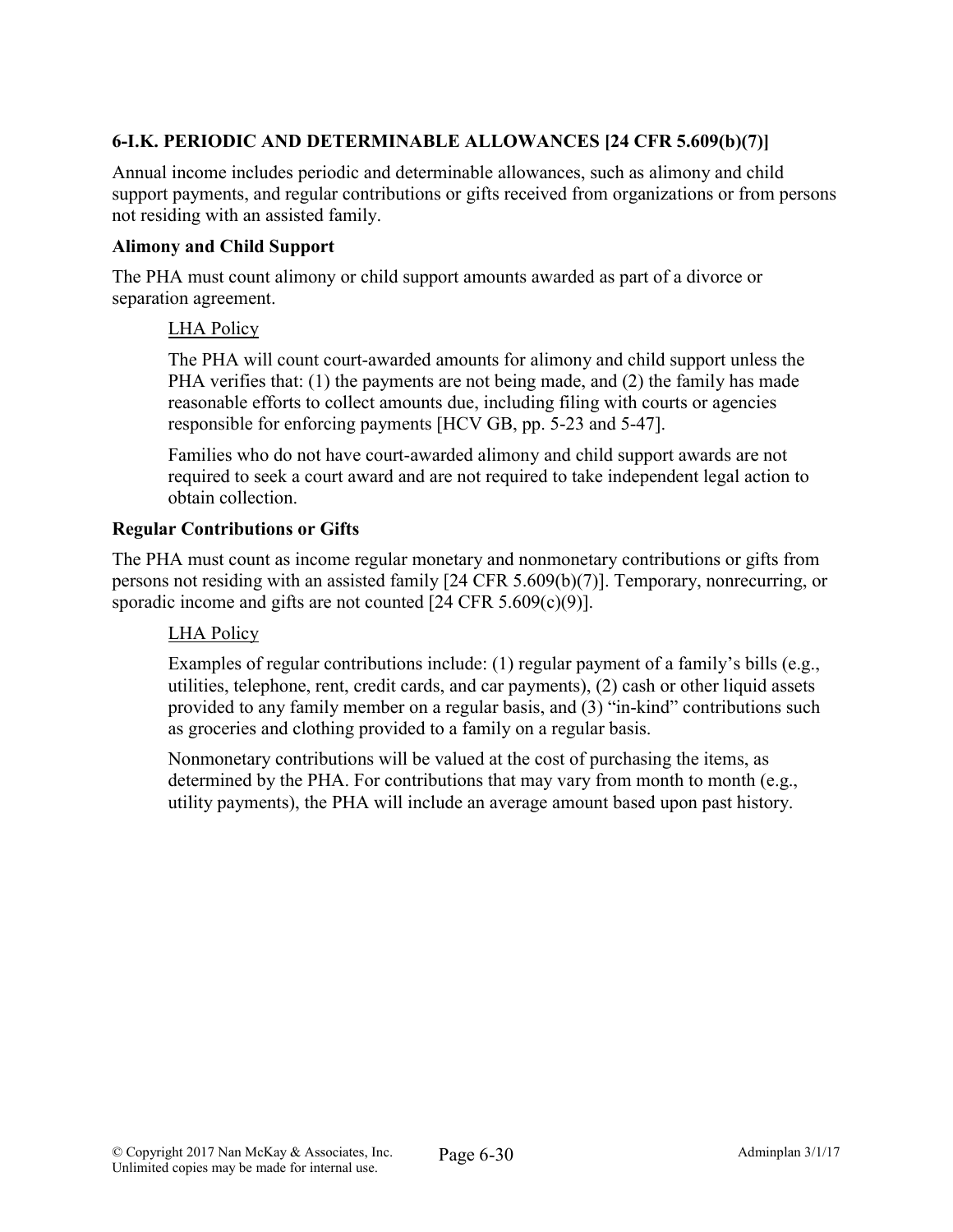# 6-I.L. STUDENT FINANCIAL ASSISTANCE [24 CFR 5.609(b)(9); Notice PIH 2015-21]

In 2005, Congress passed a law (for Section 8 programs only) requiring that certain student financial assistance be included in annual income. Prior to that, the full amount of student financial assistance was excluded. For some students, the full exclusion still applies.

#### Student Financial Assistance Included in Annual Income [24 CFR 5.609(b)(9); FR 4/10/06; Notice PIH 2015-21]

The regulation requiring the inclusion of certain student financial assistance applies only to students who satisfy all of the following conditions:

- They are enrolled in an institution of higher education, as defined under the Higher Education Act (HEA) of 1965.
- They are seeking or receiving Section 8 assistance on their own—that is, apart from their parents—through the HCV program, the project-based voucher program, or the moderate rehabilitation program.
- They are under 24 years of age OR they have no dependent children.

For students who satisfy these three conditions, any financial assistance in excess of tuition and any other required fees and charges received: (1) under the 1965 HEA, (2) from a private source, or (3) from an institution of higher education, as defined under the 1965 HEA, must be included in annual income.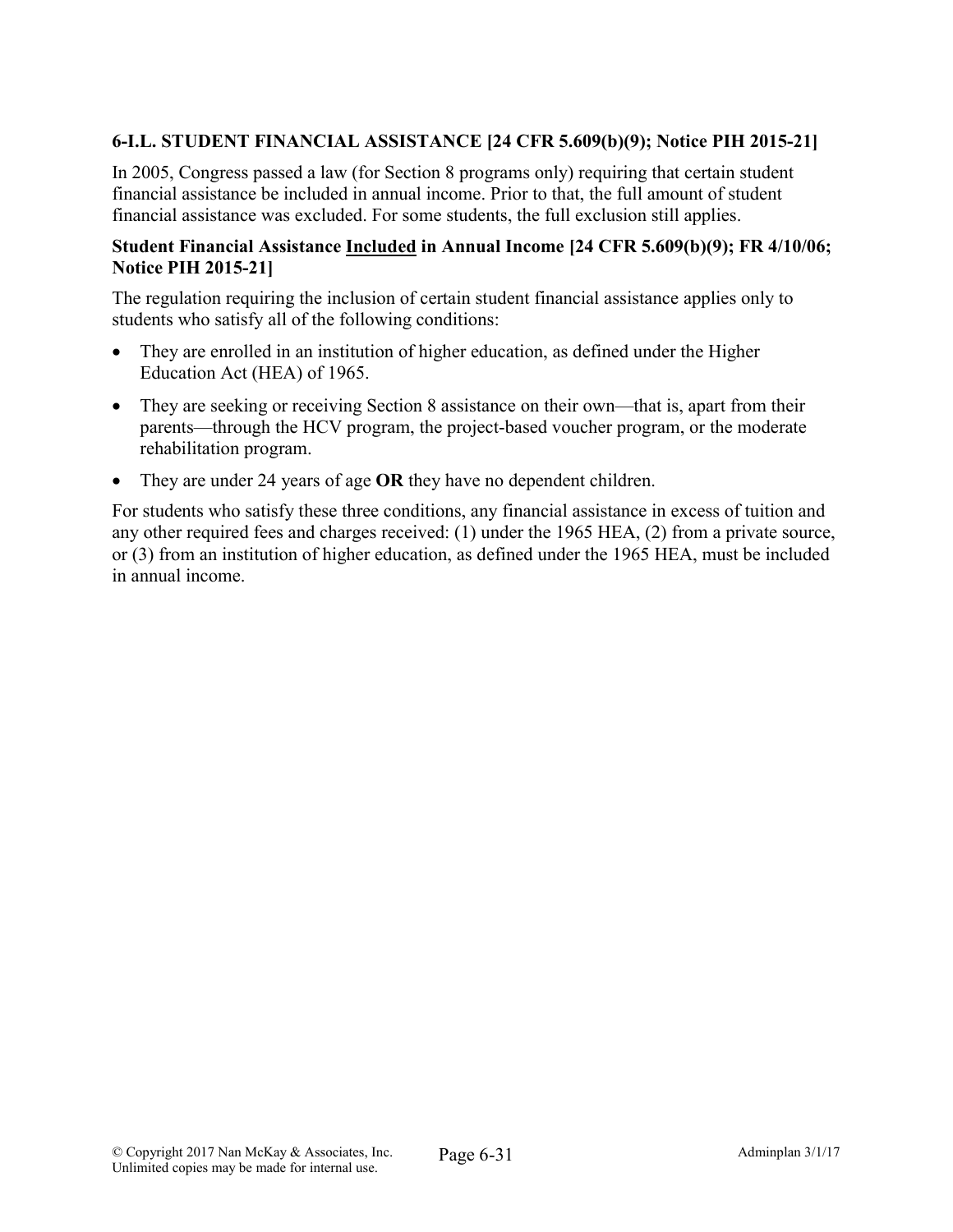To determine annual income in accordance with the above requirements, the PHA will use the definitions of *dependent child, institution of higher education,* and *parents* in section 3-II.E, along with the following definitions [FR 4/10/06, pp. 18148-18150]:

- *Assistance under the Higher Education Act of 1965* includes Pell Grants, Federal Supplement Educational Opportunity Grants, Academic Achievement Incentive Scholarships, State Assistance under the Leveraging Educational Assistance Partnership Program, the Robert G. Byrd Honors Scholarship Program, and Federal Work Study programs.
- *Assistance from private sources* means assistance from nongovernmental sources, including parents, guardians, and other persons not residing with the student in an HCV assisted unit.
- *Tuition and fees* are defined in the same manner in which the Department of Education defines *tuition and fees* [Notice PIH 2015-21].
	- This is the amount of tuition and required fees covering a full academic year most frequently charged to students.
	- The amount represents what a typical student would be charged and may not be the same for all students at an institution.
	- If tuition is charged on a per-credit-hour basis, the average full-time credit hour load for an academic year is used to estimate average tuition.
	- Required fees include all fixed-sum charges that are required of a large proportion of all students. Examples include, but are not limited to, writing and science lab fees and fees specific to the student's major or program (i.e., nursing program).
	- Expenses related to attending an institution of higher education must not be included as tuition. Examples include, but are not limited to, room and board, books, supplies, meal plans, transportation and parking, student health insurance plans, and other non-fixedsum charges.

# Student Financial Assistance Excluded from Annual Income [24 CFR 5.609(c)(6)]

Any student financial assistance not subject to inclusion under 24 CFR 5.609(b)(9) is fully excluded from annual income under 24 CFR  $5.609(c)(6)$ , whether it is paid directly to the student or to the educational institution the student is attending. This includes any financial assistance received by:

- Students residing with parents who are seeking or receiving Section 8 assistance
- Students who are enrolled in an educational institution that does not meet the 1965 HEA definition of *institution of higher education*
- Students who are over 23 AND have at least one dependent child, as defined in section 3-II.E
- Students who are receiving financial assistance through a governmental program not authorized under the 1965 HEA.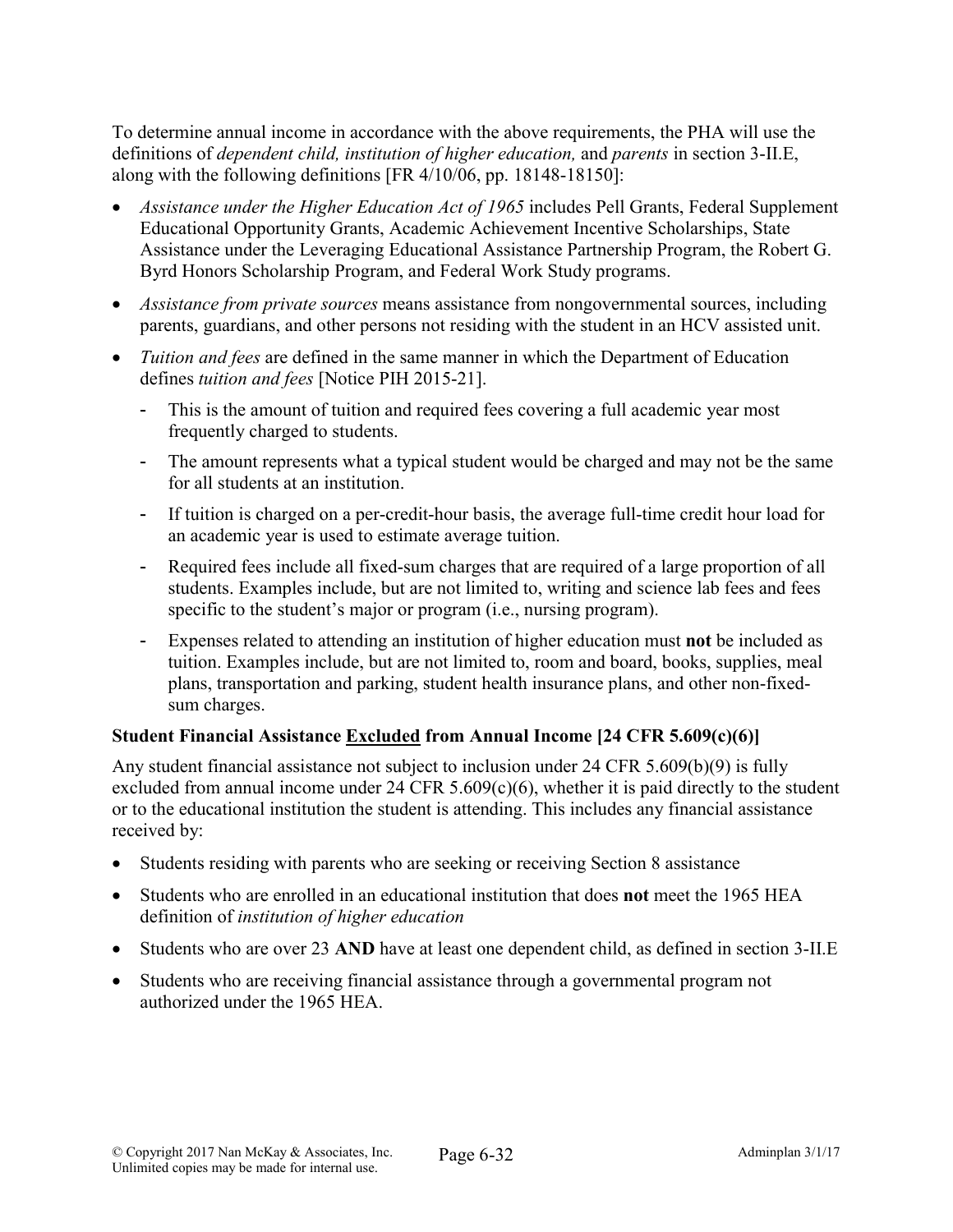# 6-I.M. ADDITIONAL EXCLUSIONS FROM ANNUAL INCOME

Other exclusions contained in 24 CFR 5.609(c) that have not been discussed earlier in this chapter include the following:

- Reimbursement of medical expenses  $[24 \text{ CFR } 5.609(c)(4)]$
- Amounts received by participants in other publicly assisted programs which are specifically for or in reimbursement of out-of-pocket expenses incurred and which are made solely to allow participation in a specific program  $[24 \text{ CFR } 5.609(c)(8)(iii)]$
- Amounts received by a person with a disability that are disregarded for a limited time for purposes of Supplemental Security Income eligibility and benefits because they are set aside for use under a Plan to Attain Self-Sufficiency (PASS) [(24 CFR 5.609(c)(8)(ii)]
- Reparation payments paid by a foreign government pursuant to claims filed under the laws of that government by persons who were persecuted during the Nazi era  $[24 \text{ CFR } 5.609(c)(10)]$
- Adoption assistance payments in excess of \$480 per adopted child  $[24 \text{ CFR } 5.609(c)(12)]$
- Refunds or rebates on property taxes paid on the dwelling unit  $[24 \text{ CFR } 5.609(c)(15)]$
- Amounts paid by a state agency to a family with a member who has a developmental disability and is living at home to offset the cost of services and equipment needed to keep the developmentally disabled family member at home  $[24 \text{ CFR } 5.609(c)(16)]$
- Amounts specifically excluded by any other federal statute  $[24 \text{ CFR } 5.609 \text{ (c)}(17)$ , FR Notice 5/20/14]. HUD publishes an updated list of these exclusions periodically. It includes:
	- (a) The value of the allotment provided to an eligible household under the Food Stamp Act of 1977 (7 U.S.C. 2017 (b))
	- (b) Benefits under Section 1780 of the School Lunch Act and Child Nutrition Act of 1966, including WIC
	- (c) Payments to volunteers under the Domestic Volunteer Services Act of 1973 (42 U.S.C. 5044(g), 5058)
	- (d) Payments received under the Alaska Native Claims Settlement Act (43 U.S.C. 1626(c))
	- (e) Income derived from certain submarginal land of the United States that is held in trust for certain Indian tribes (25 U.S.C. 459e)
	- (f) Payments or allowances made under the Department of Health and Human Services' Low-Income Home Energy Assistance Program (42 U.S.C. 8624(f))
	- (g) Payments received under programs funded in whole or in part under the Workforce Investment Act of 1998 (29 U.S.C. 2931)
	- (h) Deferred disability benefits from the Department of Veterans Affairs, whether received as a lump sum or in monthly prospective amounts
	- (i) Income derived from the disposition of funds to the Grand River Band of Ottawa Indians (Pub. L. 94-540, 90 Stat. 2503-04)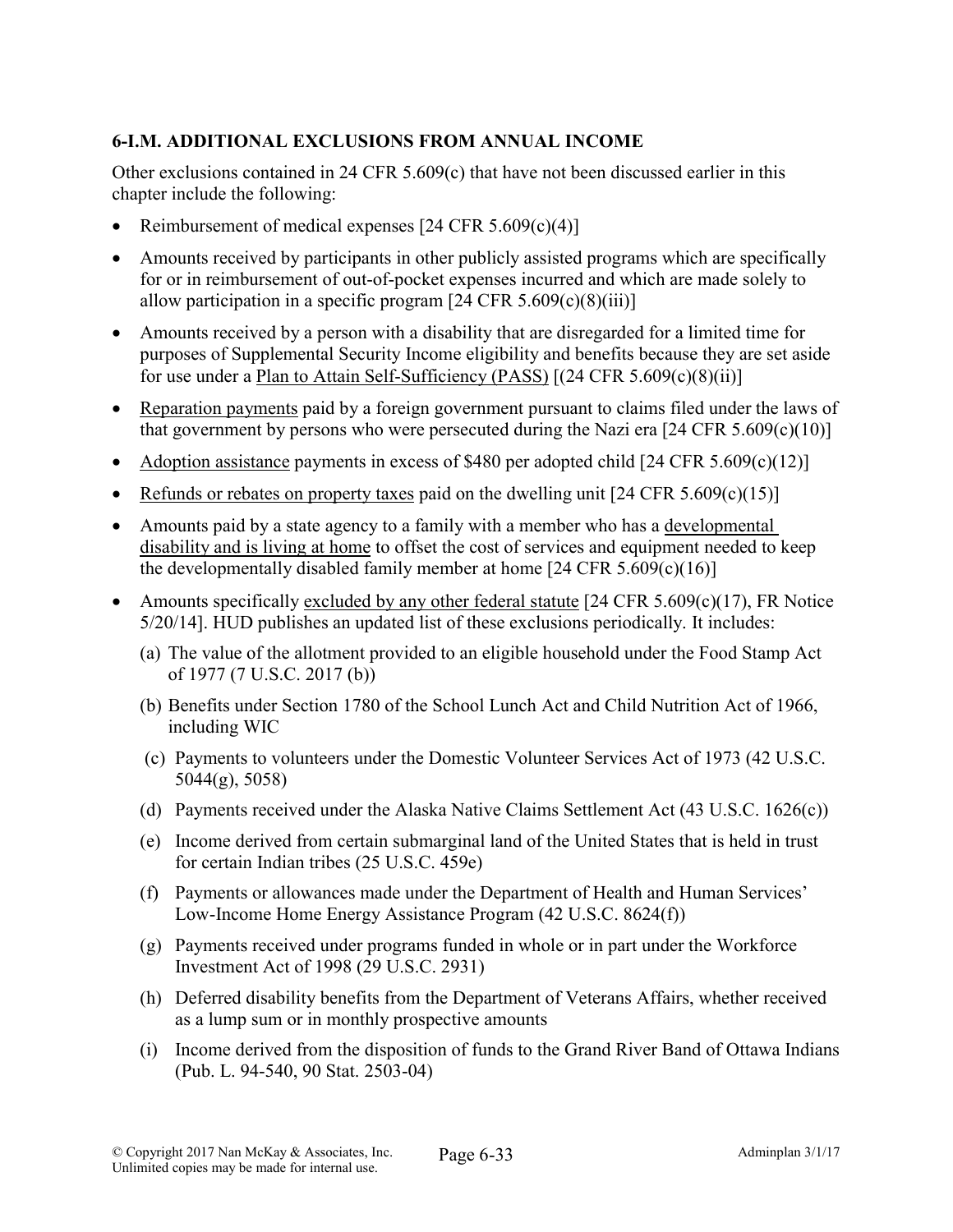- (j) Payments, funds, or distributions authorized, established, or directed by the Seneca Nation Settlement Act of 1990 (25 U.S.C. 1774f(b))
- (k) A lump sum or periodic payment received by an individual Indian pursuant to the Class Action Settlement Agreement in the United States District Court case entitled *Elouise Cobell et al.* v. *Ken Salazar et al.,* for a period of one year from the time of receipt of that payment as provided in the Claims Resolution Act of 2010
- (l) The first \$2,000 of per capita shares received from judgment funds awarded by the Indian Claims Commission or the U. S. Claims Court, the interests of individual Indians in trust or restricted lands, including the first \$2,000 per year of income received by individual Indians from funds derived from interests held in such trust or restricted lands (25 U.S.C. 1407-1408)
- (m) Benefits under the Indian Veterans Housing Opportunity Act of 2010 (only applies to Native American housing programs)
- (n) Payments received from programs funded under Title V of the Older Americans Act of 1985 (42 U.S.C. 3056(f))
- (o) Payments received on or after January 1, 1989, from the Agent Orange Settlement Fund or any other fund established pursuant to the settlement in *In Re Agent Orange* product liability litigation, M.D.L. No. 381 (E.D.N.Y.)
- (p) Payments received under 38 U.S.C. 1833(c) to children of Vietnam veterans born with spinal bifida, children of women Vietnam veterans born with certain birth defects, and children of certain Korean service veterans born with spinal bifida
- (q) Payments received under the Maine Indian Claims Settlement Act of 1980 (25 U.S.C. 1721)
- (r) The value of any child care provided or arranged (or any amount received as payment for such care or reimbursement for costs incurred for such care) under the Child Care and Development Block Grant Act of 1990 (42 U.S.C. 9858q)
- (s) Earned income tax credit (EITC) refund payments received on or after January 1, 1991  $(26 \text{ U.S.C. } 32(j))$
- (t) Payments by the Indian Claims Commission to the Confederated Tribes and Bands of Yakima Indian Nation or the Apache Tribe of Mescalero Reservation (Pub. L. 95-433)
- (u) Amounts of scholarships funded under Title IV of the Higher Education Act of 1965j, including awards under federal work-study programs or under the Bureau of Indian Affairs student assistance programs (20 U.S.C. 1087uu). For Section 8 programs, the exception found in § 237 of Public Law 109–249 applies and requires that the amount of financial assistance in excess of tuition and mandatory fees shall be considered income in accordance with the provisions codified at 24 CFR 5.609(b)(9), except for those persons with disabilities as defined by 42 U.S.C. 1437a(b)(3)(E) (Pub. L. 109–249) (See See Section 6-I.L. for exceptions.)
- (v) Allowances, earnings and payments to AmeriCorps participants under the National and Community Service Act of 1990 (42 U.S.C. 12637(d))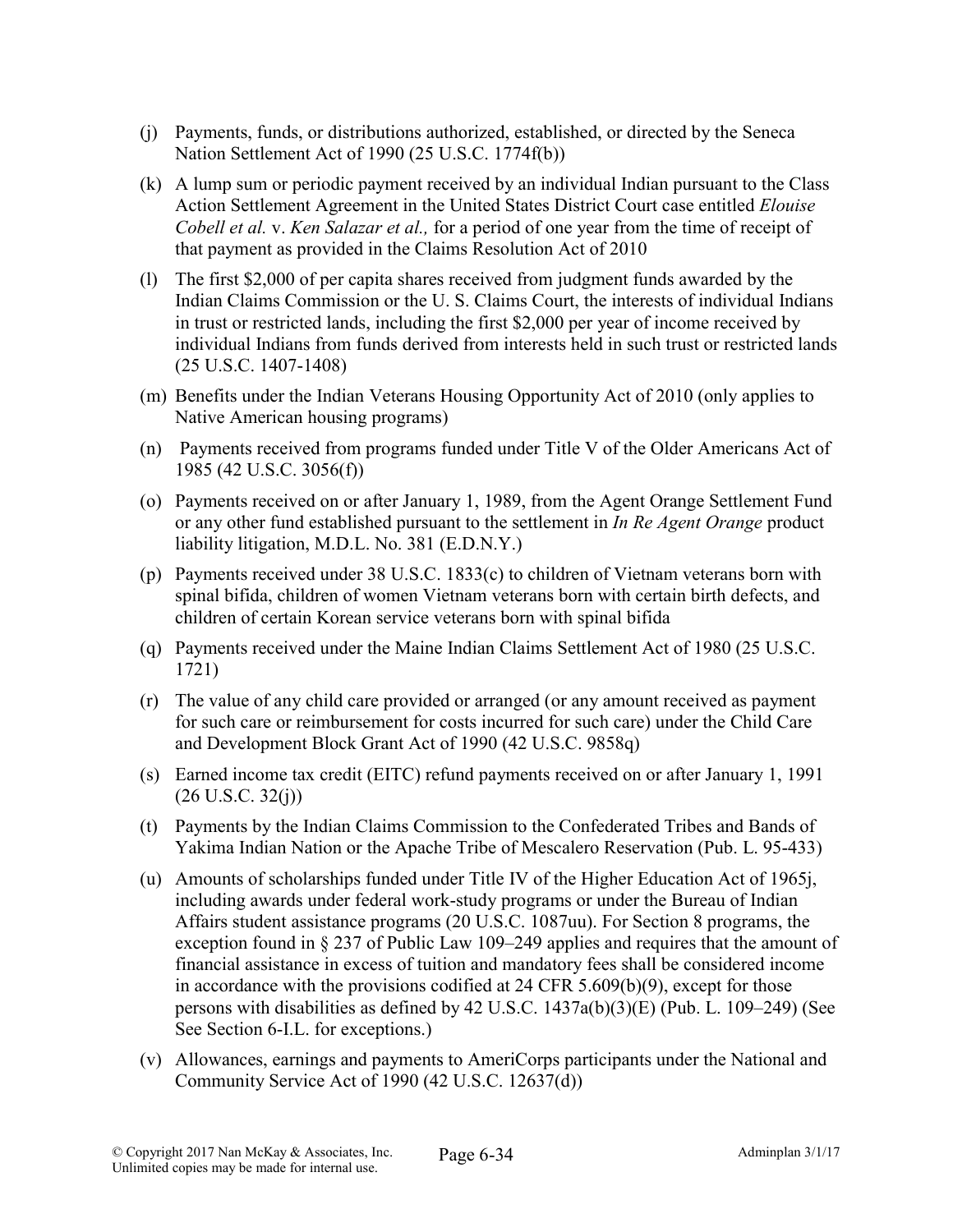- (w) Any amount of crime victim compensation (under the Victims of Crime Act) received through crime victim assistance (or payment or reimbursement of the cost of such assistance) as determined under the Victims of Crime Act because of the commission of a crime against the applicant under the Victims of Crime Act (42 U.S.C. 10602)
- (x) Any amounts in an "individual development account" as provided by the Assets for Independence Act, as amended in 2002
- (y) Payments made from the proceeds of Indian tribal trust cases as described in Notice PIH 2013–30, "Exclusion from Income of Payments under Recent Tribal Trust Settlements" (25 U.S.C. 117b(a))
- (z) Major disaster and emergency assistance received under the Robert T. Stafford Disaster Relief and Emergency Assistance Act and comparable disaster assistance provided by states, local governments, and disaster assistance organizations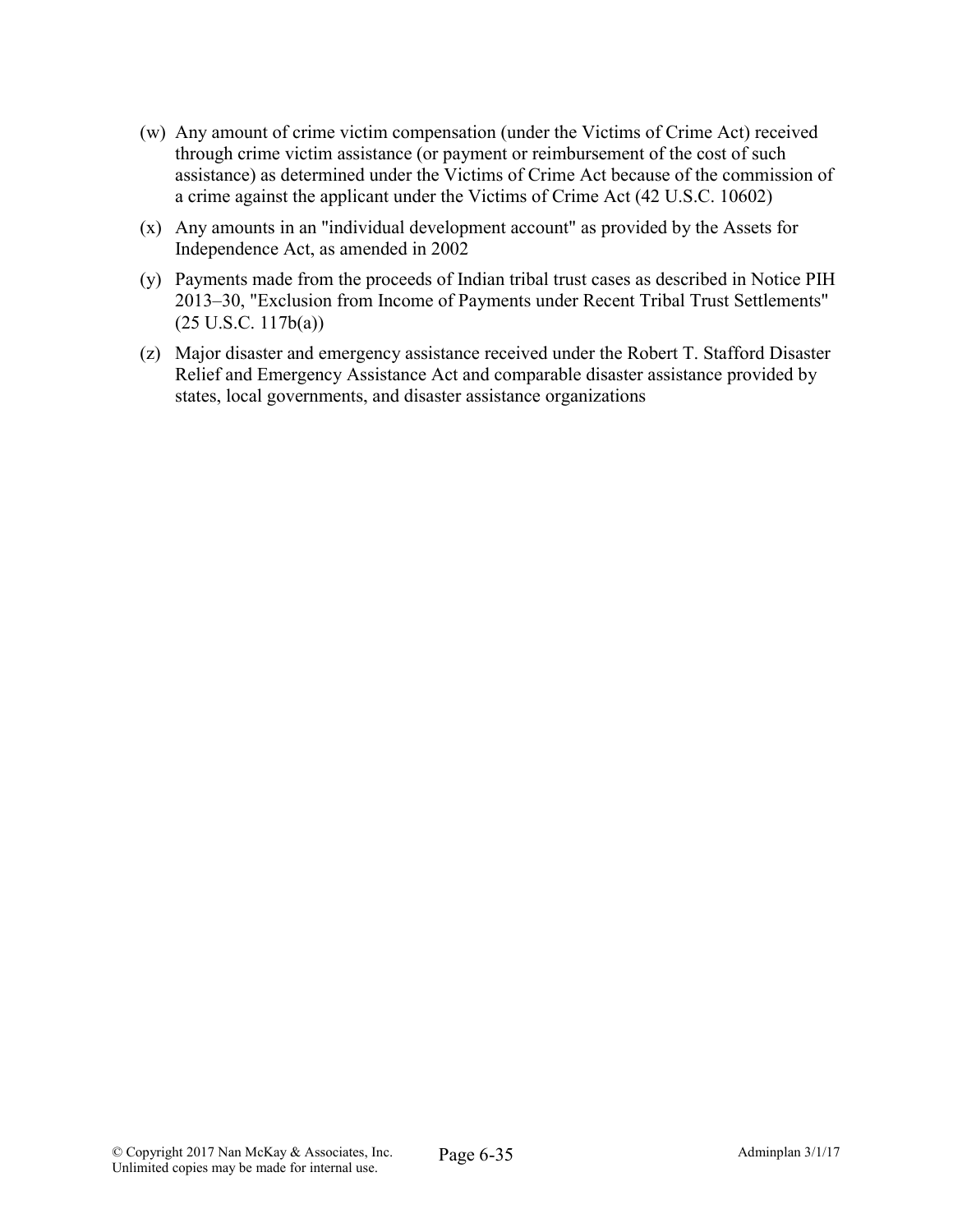# PART II: ADJUSTED INCOME

# 6-II.A. INTRODUCTION

## **Overview**

HUD regulations require PHAs to deduct from annual income any of five mandatory deductions for which a family qualifies. The resulting amount is the family's adjusted income. Mandatory deductions are found in 24 CFR 5.611.

5.611(a) Mandatory deductions. In determining adjusted income, the responsible entity [PHA] must deduct the following amounts from annual income:

(1) \$480 for each dependent;

(2) \$400 for any elderly family or disabled family;

(3) The sum of the following, to the extent the sum exceeds three percent of annual income:

(i) Unreimbursed medical expenses of any elderly family or disabled family;

(ii) Unreimbursed reasonable attendant care and auxiliary apparatus expenses for each member of the family who is a person with disabilities, to the extent necessary to enable any member of the family (including the member who is a person with disabilities) to be employed. This deduction may not exceed the earned income received by family members who are 18 years of age or older and who are able to work because of such attendant care or auxiliary apparatus; and

(4) Any reasonable child care expenses necessary to enable a member of the family to be employed or to further his or her education.

This part covers policies related to these mandatory deductions. Verification requirements related to these deductions are found in Chapter 7.

#### Anticipating Expenses

#### LHA Policy

Generally, the PHA will use current circumstances to anticipate expenses. When possible, for costs that are expected to fluctuate during the year (e.g., child care during school and nonschool periods and cyclical medical expenses), the PHA will estimate costs based on historic data and known future costs.

If a family has an accumulated debt for medical or disability assistance expenses, the PHA will include as an eligible expense the portion of the debt that the family expects to pay during the period for which the income determination is being made. However, amounts previously deducted will not be allowed even if the amounts were not paid as expected in a preceding period. The PHA may require the family to provide documentation of payments made in the preceding year.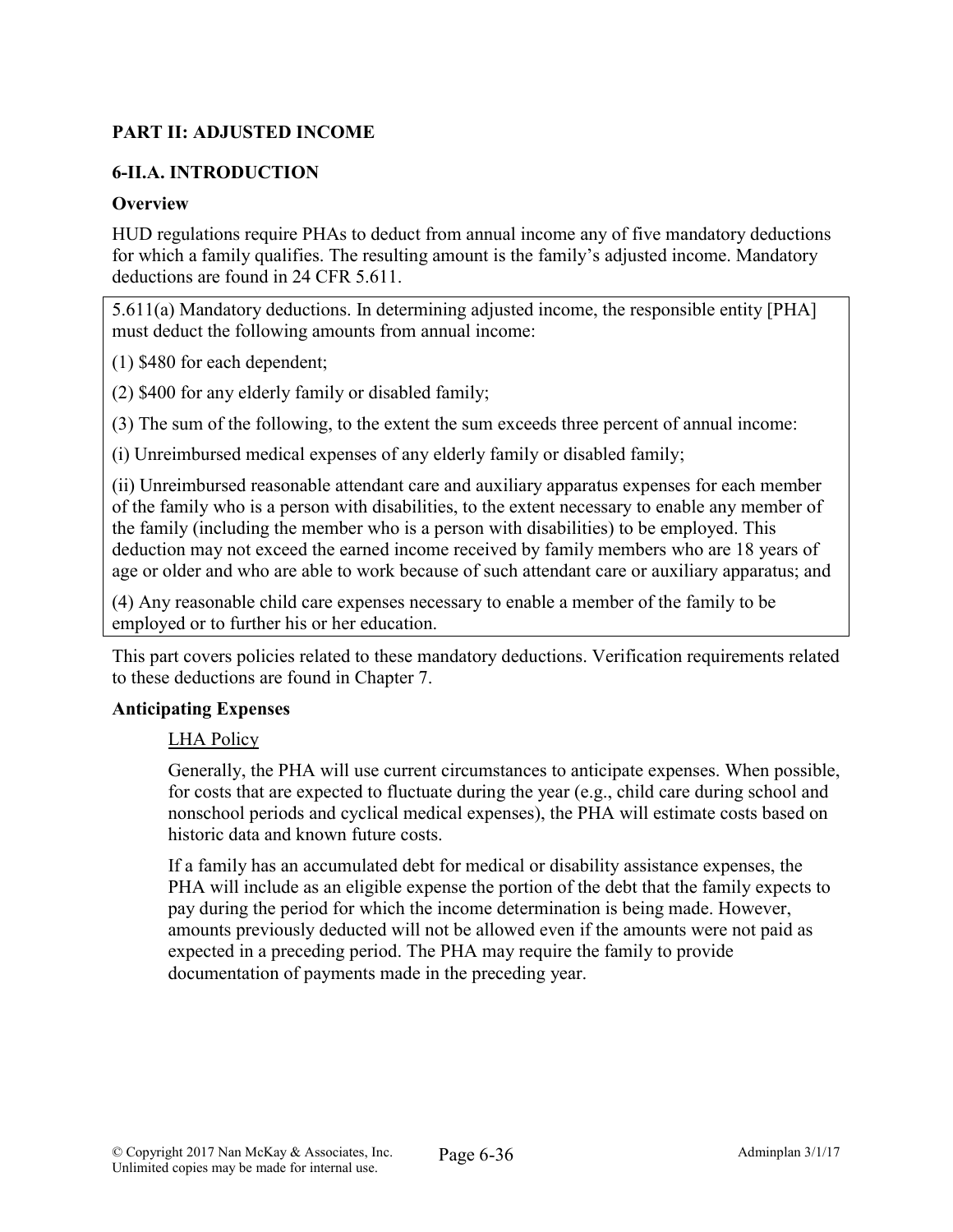# 6-II.B. DEPENDENT DEDUCTION

An allowance of \$480 is deducted from annual income for each dependent [24 CFR 5.611(a)(1)]. *Dependent* is defined as any family member other than the head, spouse, or cohead who is under the age of 18 or who is 18 or older and is a person with disabilities or a full-time student. Foster children, foster adults, and live-in aides are never considered dependents [24 CFR 5.603(b)].

## 6-II.C. ELDERLY OR DISABLED FAMILY DEDUCTION

A single deduction of \$400 is taken for any elderly or disabled family [24 CFR 5.611(a)(2)]. An *elderly family* is a family whose head, spouse, cohead, or sole member is 62 years of age or older, and a *disabled family* is a family whose head, spouse, cohead, or sole member is a person with disabilities [24 CFR 5.403].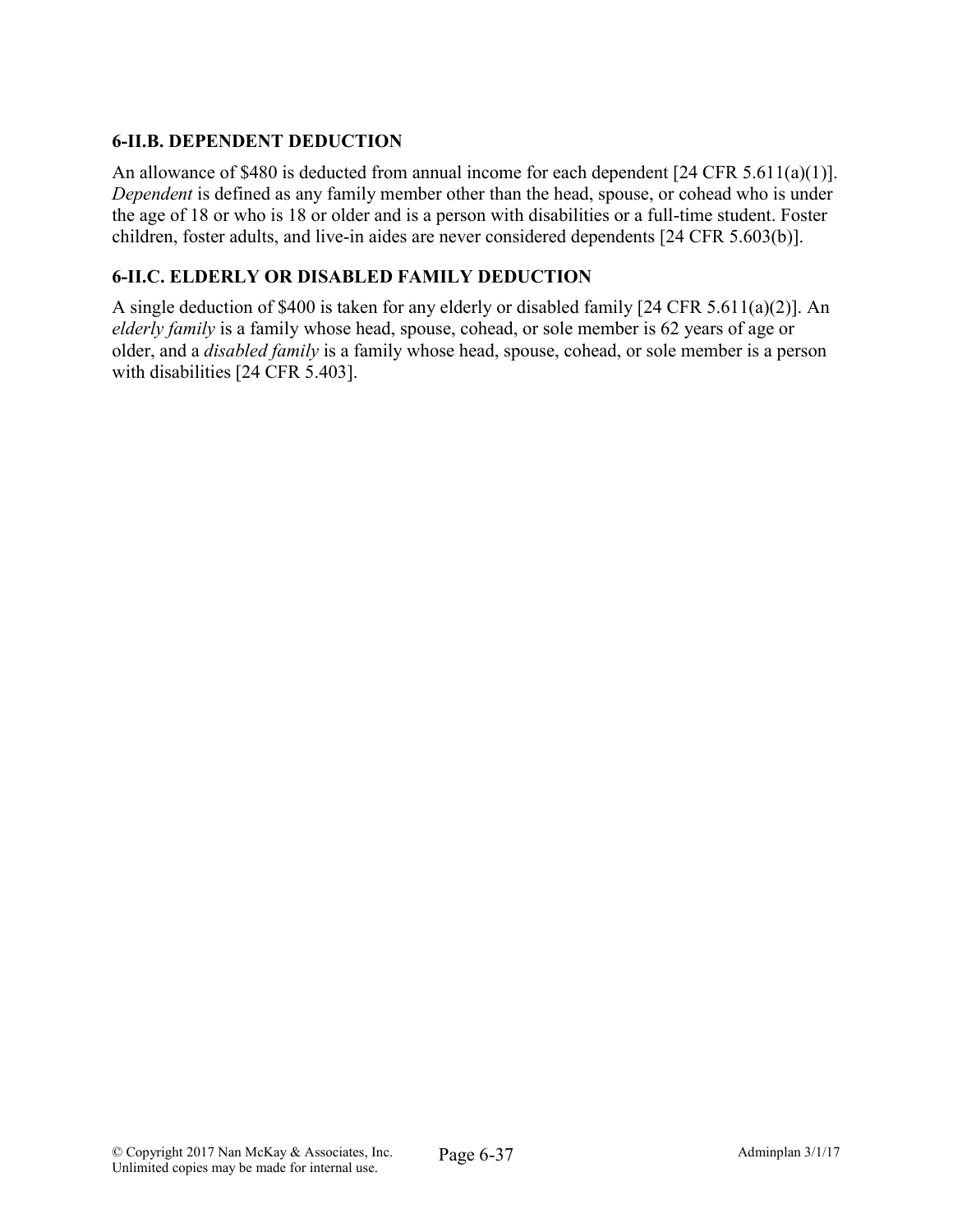# 6-II.D. MEDICAL EXPENSES DEDUCTION [24 CFR 5.611(a)(3)(i)]

Unreimbursed medical expenses may be deducted to the extent that, in combination with any disability assistance expenses, they exceed three percent of annual income.

The medical expense deduction is permitted only for families in which the head, spouse, or cohead is at least 62 or is a person with disabilities. If a family is eligible for a medical expense deduction, the medical expenses of all family members are counted [VG, p. 28].

## Definition of *Medical Expenses*

HUD regulations define *medical expenses* at 24 CFR 5.603(b) to mean "medical expenses, including medical insurance premiums, that are anticipated during the period for which annual income is computed, and that are not covered by insurance."

## LHA Policy

The most current IRS Publication 502, *Medical and Dental Expenses,* will be used as a reference to determine the costs that qualify as medical expenses.

| <b>Summary of Allowable Medical Expenses from IRS Publication 502</b>                                                                                              |                                                                                                                                                                                                                                                                                                                                           |  |  |  |
|--------------------------------------------------------------------------------------------------------------------------------------------------------------------|-------------------------------------------------------------------------------------------------------------------------------------------------------------------------------------------------------------------------------------------------------------------------------------------------------------------------------------------|--|--|--|
| Services of medical professionals                                                                                                                                  | Substance abuse treatment programs                                                                                                                                                                                                                                                                                                        |  |  |  |
| Surgery and medical procedures that are<br>necessary, legal, noncosmetic                                                                                           | Psychiatric treatment<br>Ambulance services and some costs of<br>transportation related to medical<br>expenses<br>The cost and care of necessary<br>equipment related to a medical<br>condition (e.g., eyeglasses/lenses,<br>hearing aids, crutches, and artificial<br>teeth)<br>Cost and continuing care of necessary<br>service animals |  |  |  |
| Services of medical facilities                                                                                                                                     |                                                                                                                                                                                                                                                                                                                                           |  |  |  |
| Hospitalization, long-term care, and in-<br>home nursing services                                                                                                  |                                                                                                                                                                                                                                                                                                                                           |  |  |  |
| Prescription medicines and insulin, but<br>not nonprescription medicines even if<br>recommended by a doctor                                                        |                                                                                                                                                                                                                                                                                                                                           |  |  |  |
| Improvements to housing directly related<br>to medical needs (e.g., ramps for a wheel<br>chair, handrails)                                                         |                                                                                                                                                                                                                                                                                                                                           |  |  |  |
|                                                                                                                                                                    | Medical insurance premiums or the cost<br>of a health maintenance organization<br>(HMO)                                                                                                                                                                                                                                                   |  |  |  |
| Note: This chart provides a summary of eligible medical expenses only. Detailed<br>information is nuovidad in IDC Dublication 500. Modical expenses are considered |                                                                                                                                                                                                                                                                                                                                           |  |  |  |

information is provided in IRS Publication 502. Medical expenses are considered only to the extent they are not reimbursed by insurance or some other source.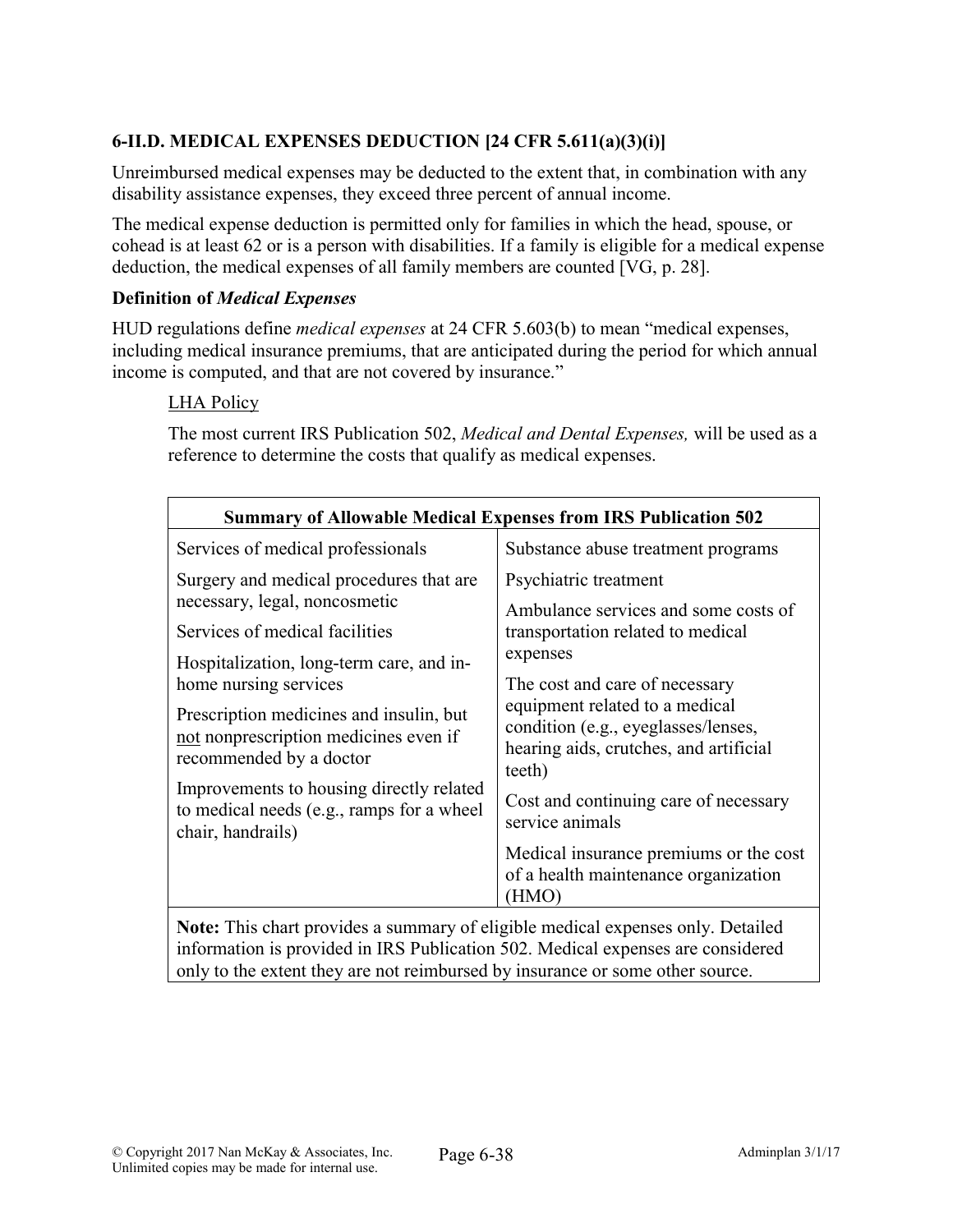## Families That Qualify for Both Medical and Disability Assistance Expenses

#### LHA Policy

This policy applies only to families in which the head, spouse, or cohead is 62 or older or is a person with disabilities.

When expenses anticipated by a family could be defined as either medical or disability assistance expenses, the PHA will consider them medical expenses unless it is clear that the expenses are incurred exclusively to enable a person with disabilities to work.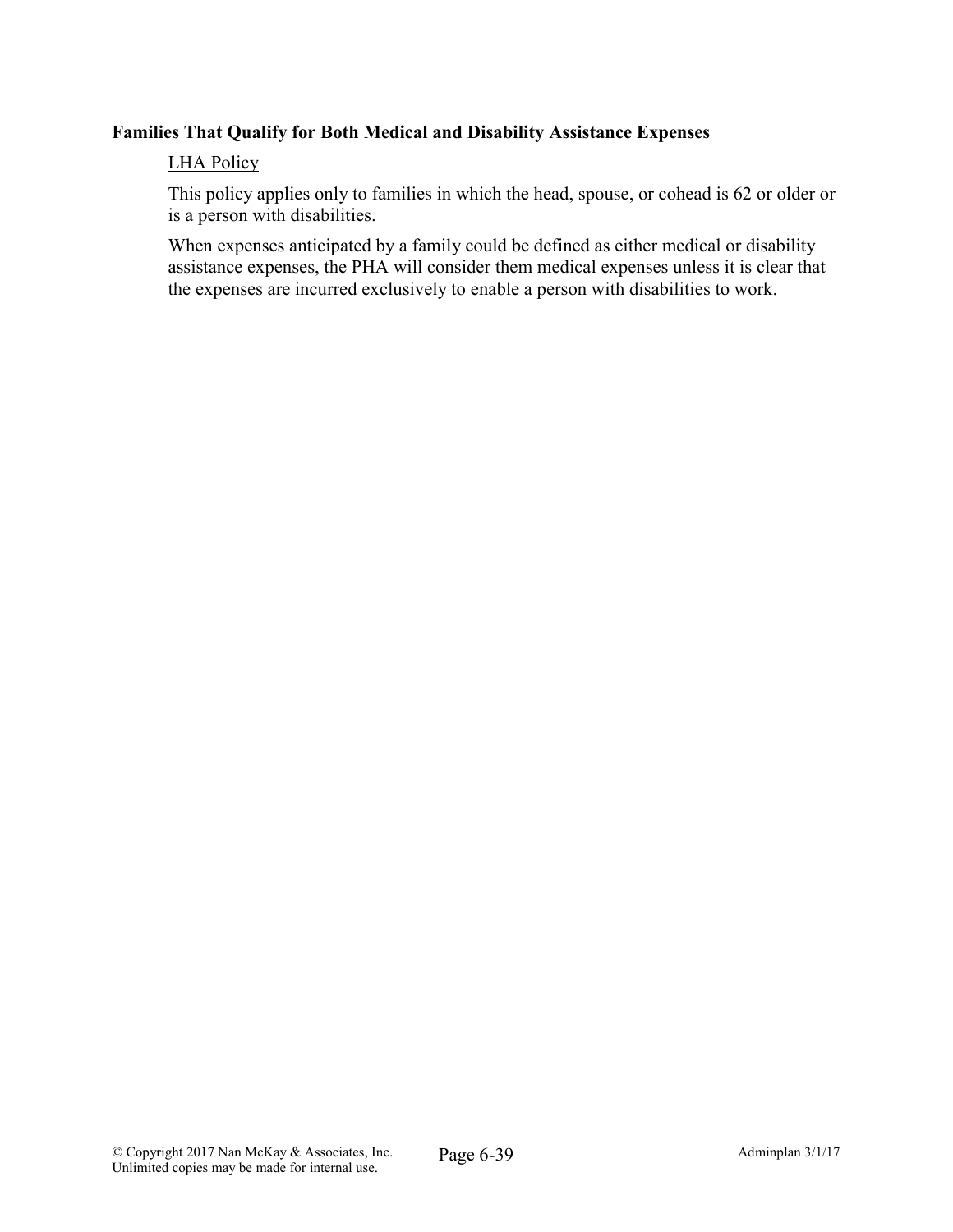# 6-II.E. DISABILITY ASSISTANCE EXPENSES DEDUCTION [24 CFR 5.603(b) and 24 CFR 5.611(a)(3)(ii)]

Reasonable expenses for attendant care and auxiliary apparatus for a disabled family member may be deducted if they: (1) are necessary to enable a family member 18 years or older to work, (2) are not paid to a family member or reimbursed by an outside source, (3) in combination with any medical expenses, exceed three percent of annual income, and (4) do not exceed the earned income received by the family member who is enabled to work.

## Earned Income Limit on the Disability Assistance Expense Deduction

A family can qualify for the disability assistance expense deduction only if at least one family member (who may be the person with disabilities) is enabled to work [24 CFR 5.603(b)].

The disability expense deduction is capped by the amount of "earned income received by family members who are 18 years of age or older and who are able to work" because of the expense [24 CFR 5.611(a)(3)(ii)]. The earned income used for this purpose is the amount verified before any earned income disallowances or income exclusions are applied.

# LHA Policy

The family must identify the family members enabled to work as a result of the disability assistance expenses. In evaluating the family's request, the PHA will consider factors such as how the work schedule of the relevant family members relates to the hours of care provided, the time required for transportation, the relationship of the family members to the person with disabilities, and any special needs of the person with disabilities that might determine which family members are enabled to work.

When the PHA determines that the disability assistance expenses enable more than one family member to work, the expenses will be capped by the sum of the family members' incomes.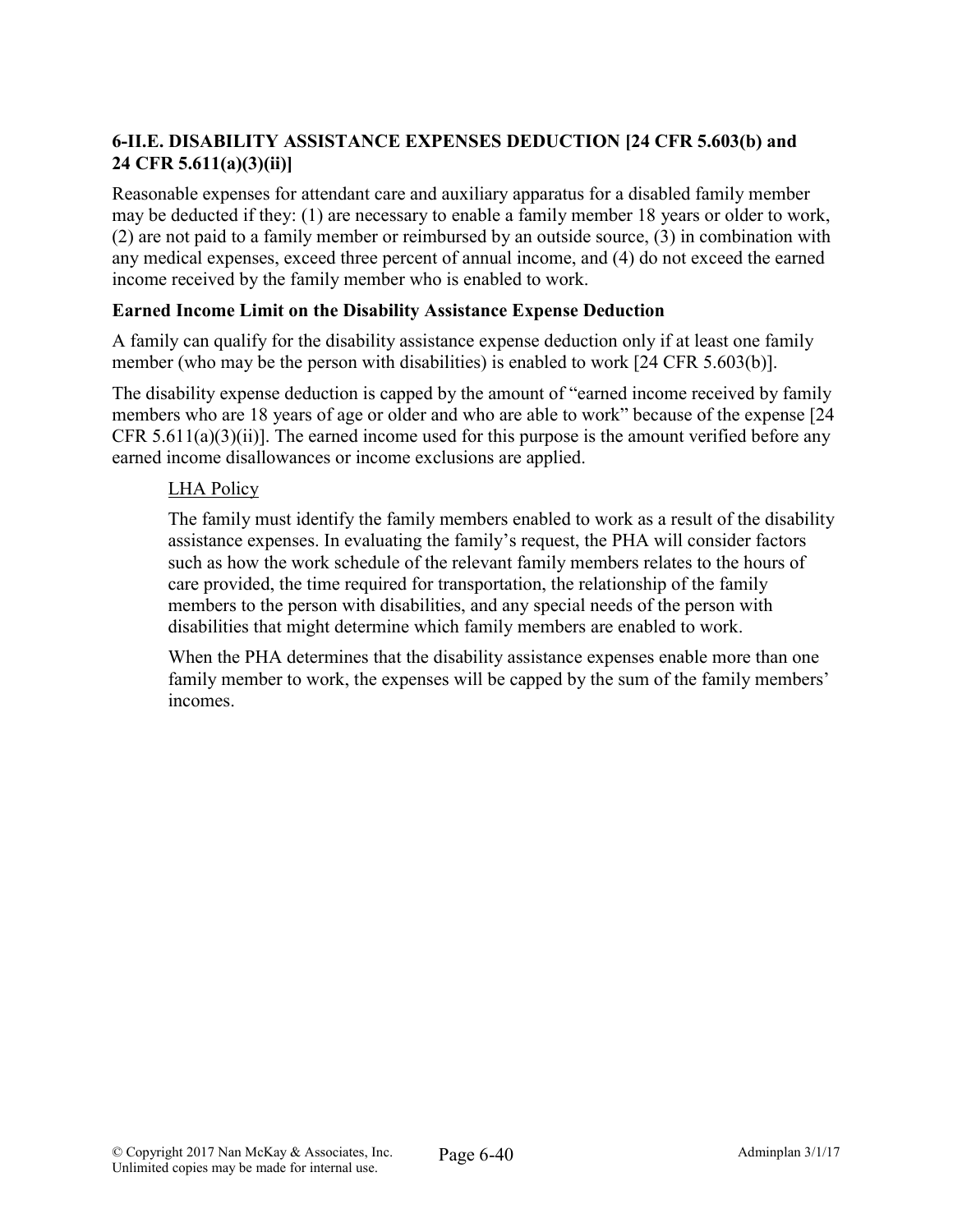# Eligible Disability Expenses

Examples of auxiliary apparatus are provided in the *HCV Guidebook* as follows: "Auxiliary apparatus are items such as wheelchairs, ramps, adaptations to vehicles, or special equipment to enable a blind person to read or type, but only if these items are directly related to permitting the disabled person or other family member to work" [HCV GB, p. 5-30].

HUD advises PHAs to further define and describe auxiliary apparatus [VG, p. 30].

## *Eligible Auxiliary Apparatus*

#### LHA Policy

Expenses incurred for maintaining or repairing an auxiliary apparatus are eligible. In the case of an apparatus that is specially adapted to accommodate a person with disabilities (e.g., a vehicle or computer), the cost to maintain the special adaptations (but not maintenance of the apparatus itself) is an eligible expense. The cost of service animals trained to give assistance to persons with disabilities, including the cost of acquiring the animal, veterinary care, food, grooming, and other continuing costs of care, will be included.

#### *Eligible Attendant Care*

The family determines the type of attendant care that is appropriate for the person with disabilities.

#### LHA Policy

Attendant care includes, but is not limited to, reasonable costs for home medical care, nursing services, in-home or center-based care services, interpreters for persons with hearing impairments, and readers for persons with visual disabilities.

Attendant care expenses will be included for the period that the person enabled to work is employed plus reasonable transportation time. The cost of general housekeeping and personal services is not an eligible attendant care expense. However, if the person enabled to work is the person with disabilities, personal services necessary to enable the person with disabilities to work are eligible.

If the care attendant also provides other services to the family, the PHA will prorate the cost and allow only that portion of the expenses attributable to attendant care that enables a family member to work. For example, if the care provider also cares for a child who is not the person with disabilities, the cost of care must be prorated. Unless otherwise specified by the care provider, the calculation will be based upon the number of hours spent in each activity and/or the number of persons under care.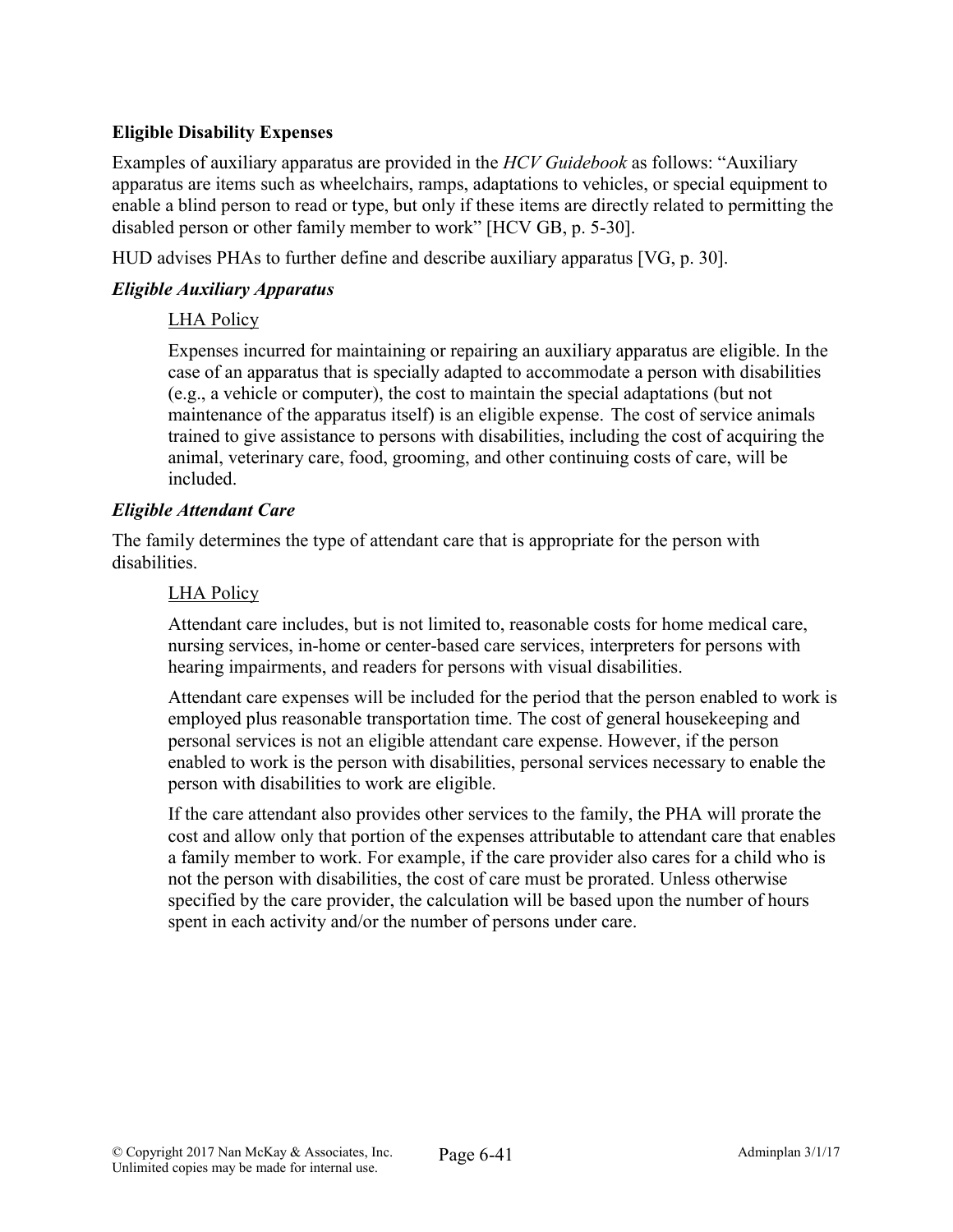## *Payments to Family Members*

No disability assistance expenses may be deducted for payments to a member of an assisted family [24 CFR 5.603(b)]. However, expenses paid to a relative who is not a member of the assisted family may be deducted if they are not reimbursed by an outside source.

#### Necessary and Reasonable Expenses

The family determines the type of care or auxiliary apparatus to be provided and must describe how the expenses enable a family member to work. The family must certify that the disability assistance expenses are necessary and are not paid or reimbursed by any other source.

#### LHA Policy

The PHA determines the reasonableness of the expenses based on typical costs of care or apparatus in the locality. To establish typical costs, the PHA will collect information from organizations that provide services and support to persons with disabilities. A family may present, and the PHA will consider, the family's justification for costs that exceed typical costs in the area.

#### Families That Qualify for Both Medical and Disability Assistance Expenses

#### LHA Policy

This policy applies only to families in which the head or spouse is 62 or older or is a person with disabilities.

When expenses anticipated by a family could be defined as either medical or disability assistance expenses, the PHA will consider them medical expenses unless it is clear that the expenses are incurred exclusively to enable a person with disabilities to work.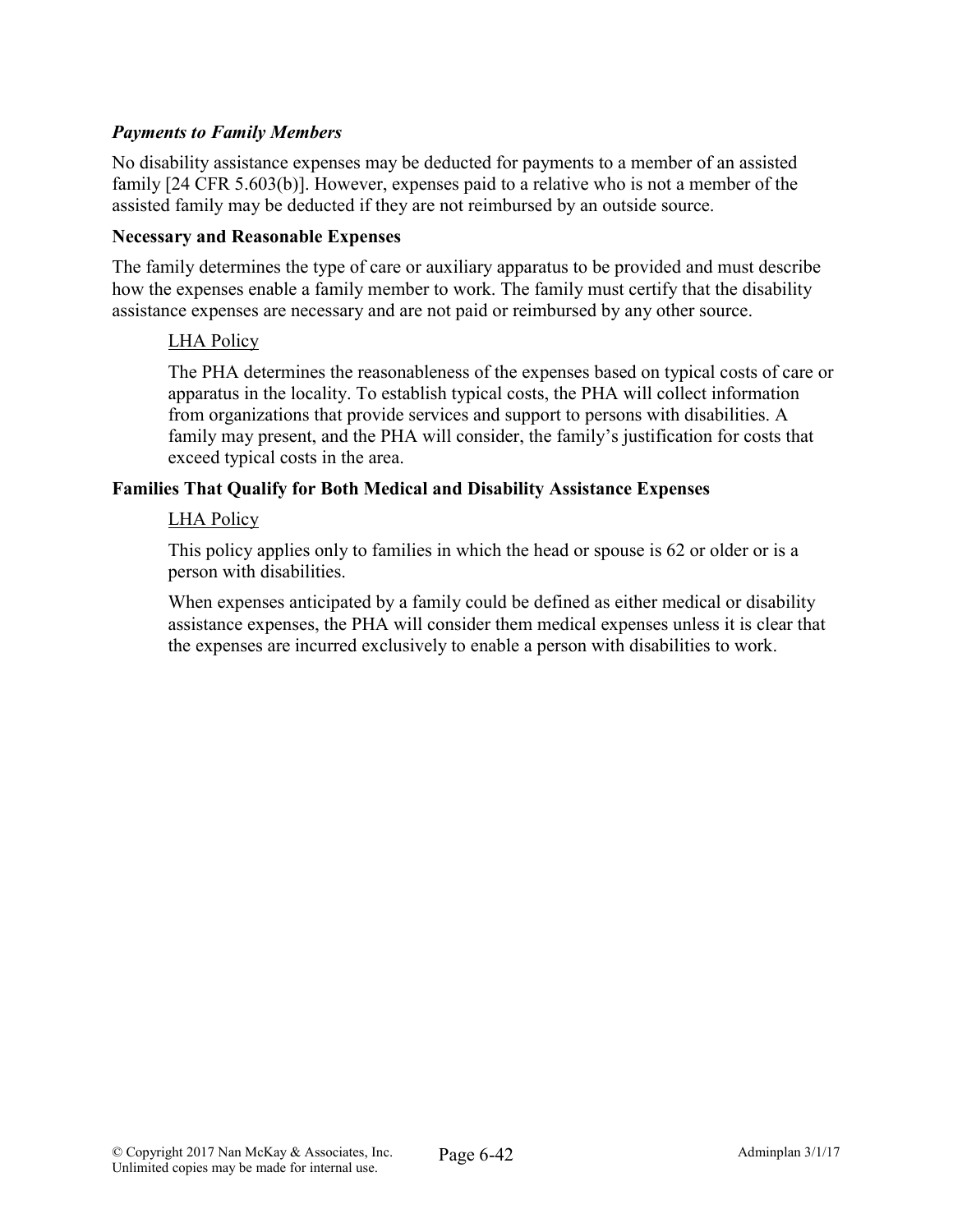# 6-II.F. CHILD CARE EXPENSE DEDUCTION

HUD defines *child care expenses* at 24 CFR 5.603(b) as "amounts anticipated to be paid by the family for the care of children under 13 years of age during the period for which annual income is computed, but only where such care is necessary to enable a family member to actively seek employment, be gainfully employed, or to further his or her education and only to the extent such amounts are not reimbursed. The amount deducted shall reflect reasonable charges for child care. In the case of child care necessary to permit employment, the amount deducted shall not exceed the amount of employment income that is included in annual income."

## Clarifying the Meaning of *Child* for This Deduction

Child care expenses do not include child support payments made to another on behalf of a minor who is not living in an assisted family's household [VG, p. 26]. However, child care expenses for foster children that are living in the assisted family's household are included when determining the family's child care expenses [HCV GB, p. 5-29].

## Qualifying for the Deduction

# *Determining Who Is Enabled to Pursue an Eligible Activity*

## LHA Policy

The family must identify the family member(s) enabled to pursue an eligible activity. The term *eligible activity* in this section means any of the activities that may make the family eligible for a child care deduction (seeking work, pursuing an education, or being gainfully employed).

In evaluating the family's request, the PHA will consider factors such as how the schedule for the claimed activity relates to the hours of care provided, the time required for transportation, the relationship of the family member(s) to the child, and any special needs of the child that might help determine which family member is enabled to pursue an eligible activity.

## *Seeking Work*

## LHA Policy

If the child care expense being claimed is to enable a family member to seek employment, the family must provide evidence of the family member's efforts to obtain employment at each reexamination. The deduction may be reduced or denied if the family member's job search efforts are not commensurate with the child care expense being allowed by the PHA.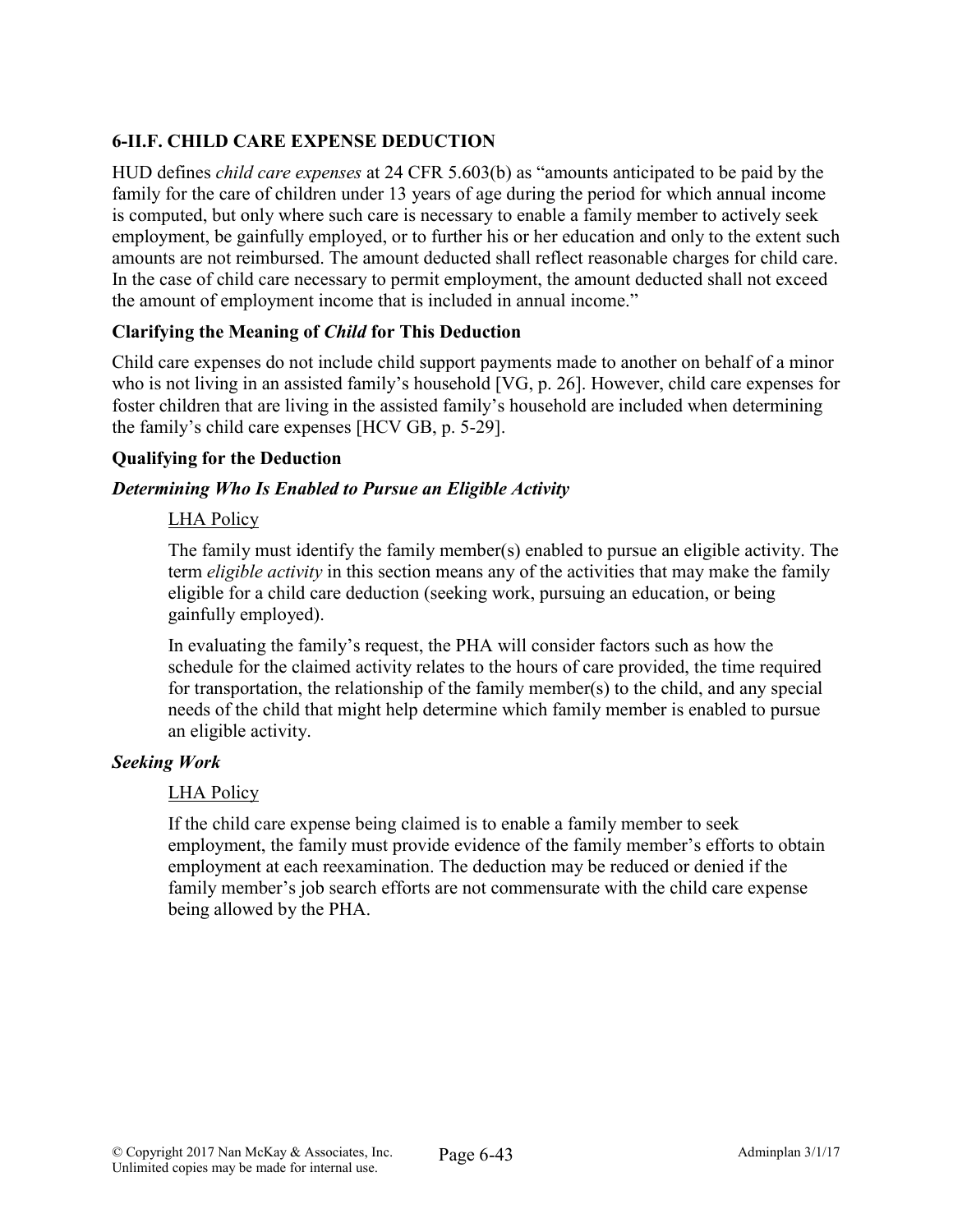## *Furthering Education*

#### LHA Policy

If the child care expense being claimed is to enable a family member to further his or her education, the member must be enrolled in school (academic or vocational) or participating in a formal training program. The family member is not required to be a full-time student, but the time spent in educational activities must be commensurate with the child care claimed.

#### *Being Gainfully Employed*

#### LHA Policy

If the child care expense being claimed is to enable a family member to be gainfully employed, the family must provide evidence of the family member's employment during the time that child care is being provided. Gainful employment is any legal work activity (full- or part-time) for which a family member is compensated.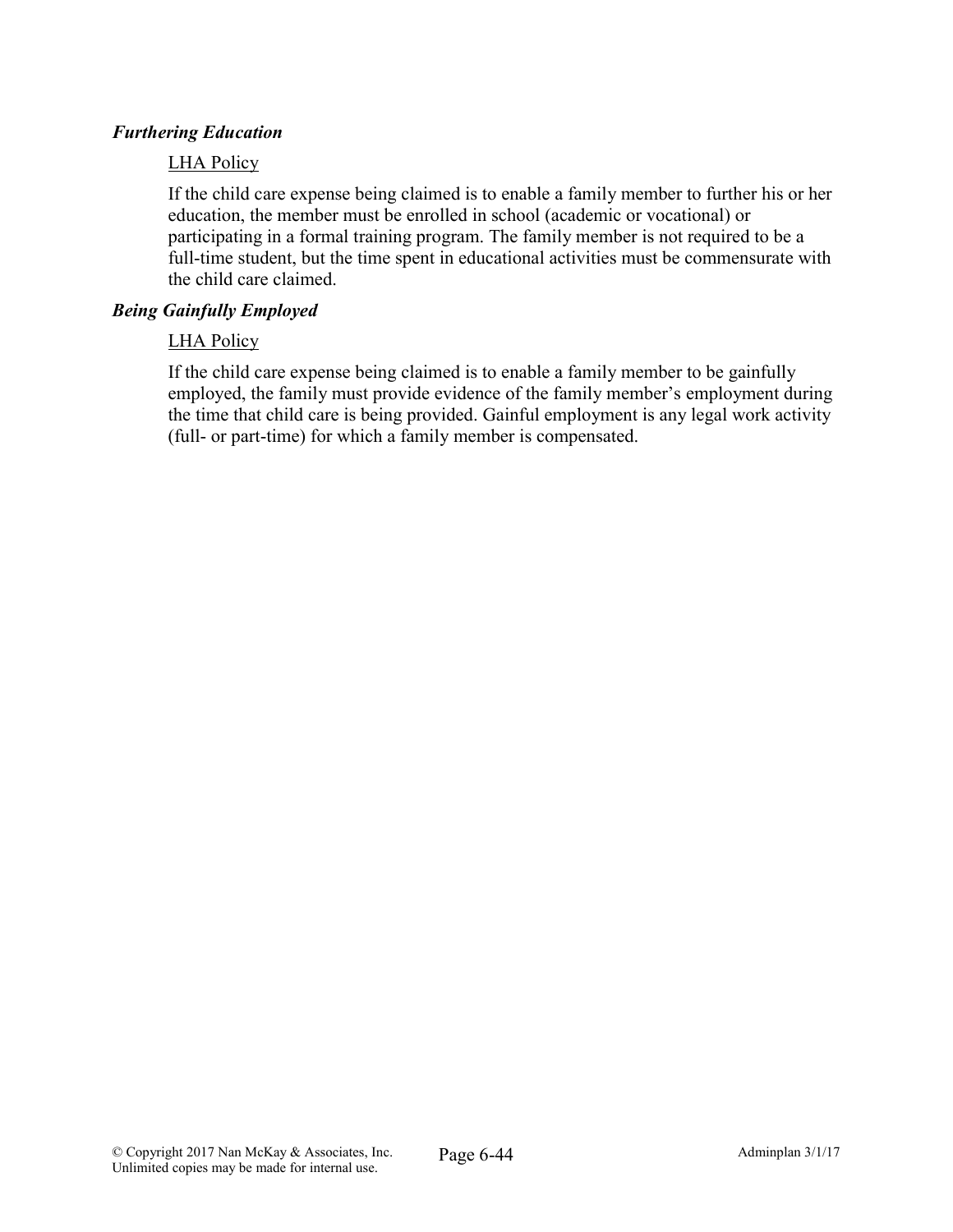## Earned Income Limit on Child Care Expense Deduction

When a family member looks for work or furthers his or her education, there is no cap on the amount that may be deducted for child care – although the care must still be necessary and reasonable. However, when child care enables a family member to work, the deduction is capped by "the amount of employment income that is included in annual income" [24 CFR 5.603(b)].

The earned income used for this purpose is the amount of earned income verified after any earned income disallowances or income exclusions are applied.

When the person who is enabled to work is a person with disabilities who receives the earned income disallowance (EID) or a full-time student whose earned income above \$480 is excluded, child care costs related to enabling a family member to work may not exceed the portion of the person's earned income that actually is included in annual income. For example, if a family member who qualifies for the EID makes \$15,000 but because of the EID only \$5,000 is included in annual income, child care expenses are limited to \$5,000.

The PHA must not limit the deduction to the least expensive type of child care. If the care allows the family to pursue more than one eligible activity, including work, the cap is calculated in proportion to the amount of time spent working [HCV GB, p. 5-30].

#### LHA Policy

When the child care expense being claimed is to enable a family member to work, only one family member's income will be considered for a given period of time. When more than one family member works during a given period, the PHA generally will limit allowable child care expenses to the earned income of the lowest-paid member. The family may provide information that supports a request to designate another family member as the person enabled to work.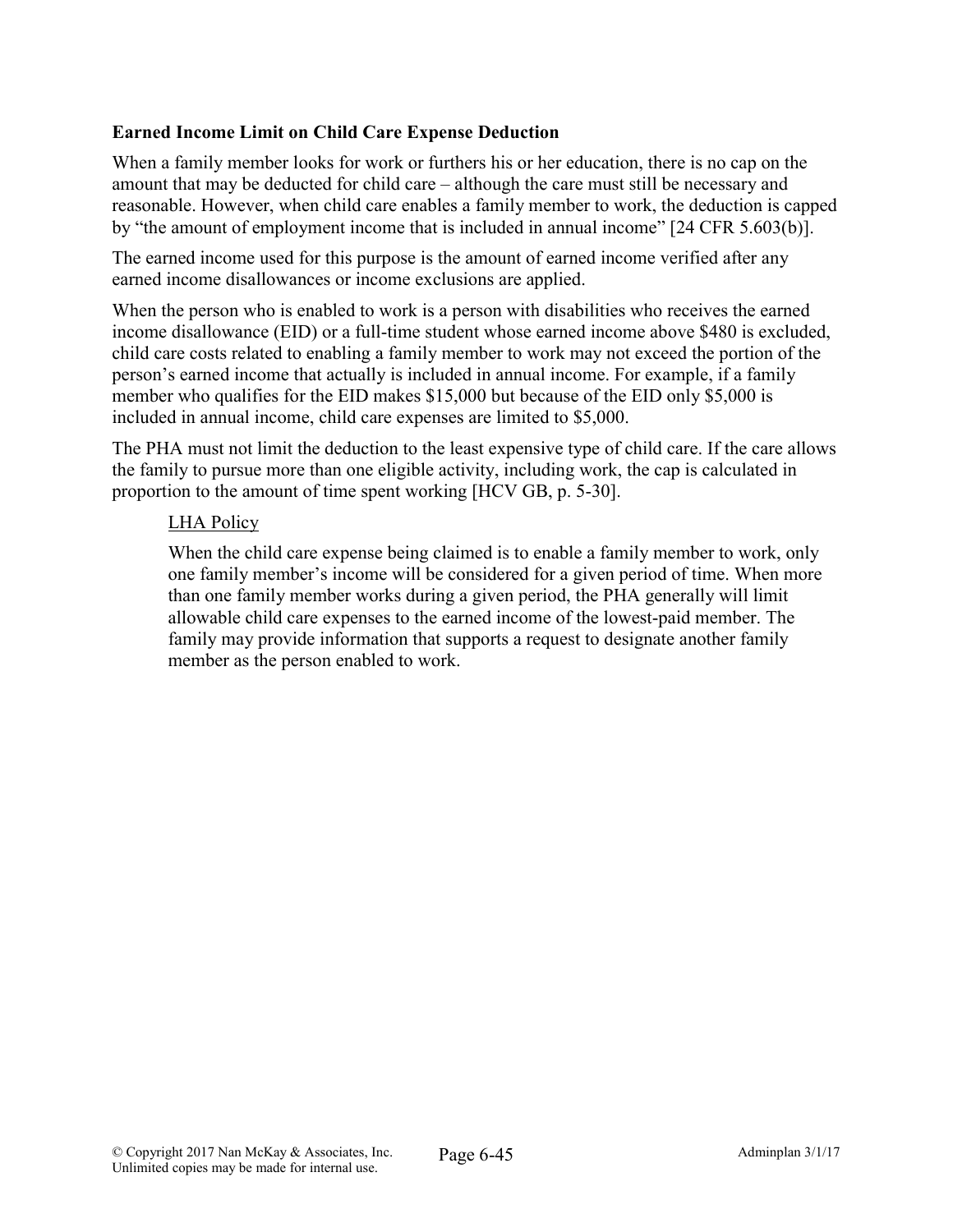## Eligible Child Care Expenses

The type of care to be provided is determined by the assisted family. The PHA may not refuse to give a family the child care expense deduction because there is an adult family member in the household that may be available to provide child care [VG, p. 26].

#### *Allowable Child Care Activities*

#### LHA Policy

For school-age children, costs attributable to public or private school activities during standard school hours are not considered. Expenses incurred for supervised activities after school or during school holidays (e.g., summer day camp, after-school sports league) are allowable forms of child care.

The costs of general housekeeping and personal services are not eligible. Likewise, child care expenses paid to a family member who lives in the family's unit are not eligible; however, payments for child care to relatives who do not live in the unit are eligible.

If a child care provider also renders other services to a family or child care is used to enable a family member to conduct activities that are not eligible for consideration, the PHA will prorate the costs and allow only that portion of the expenses that is attributable to child care for eligible activities. For example, if the care provider also cares for a child with disabilities who is 13 or older, the cost of care will be prorated. Unless otherwise specified by the child care provider, the calculation will be based upon the number of hours spent in each activity and/or the number of persons under care.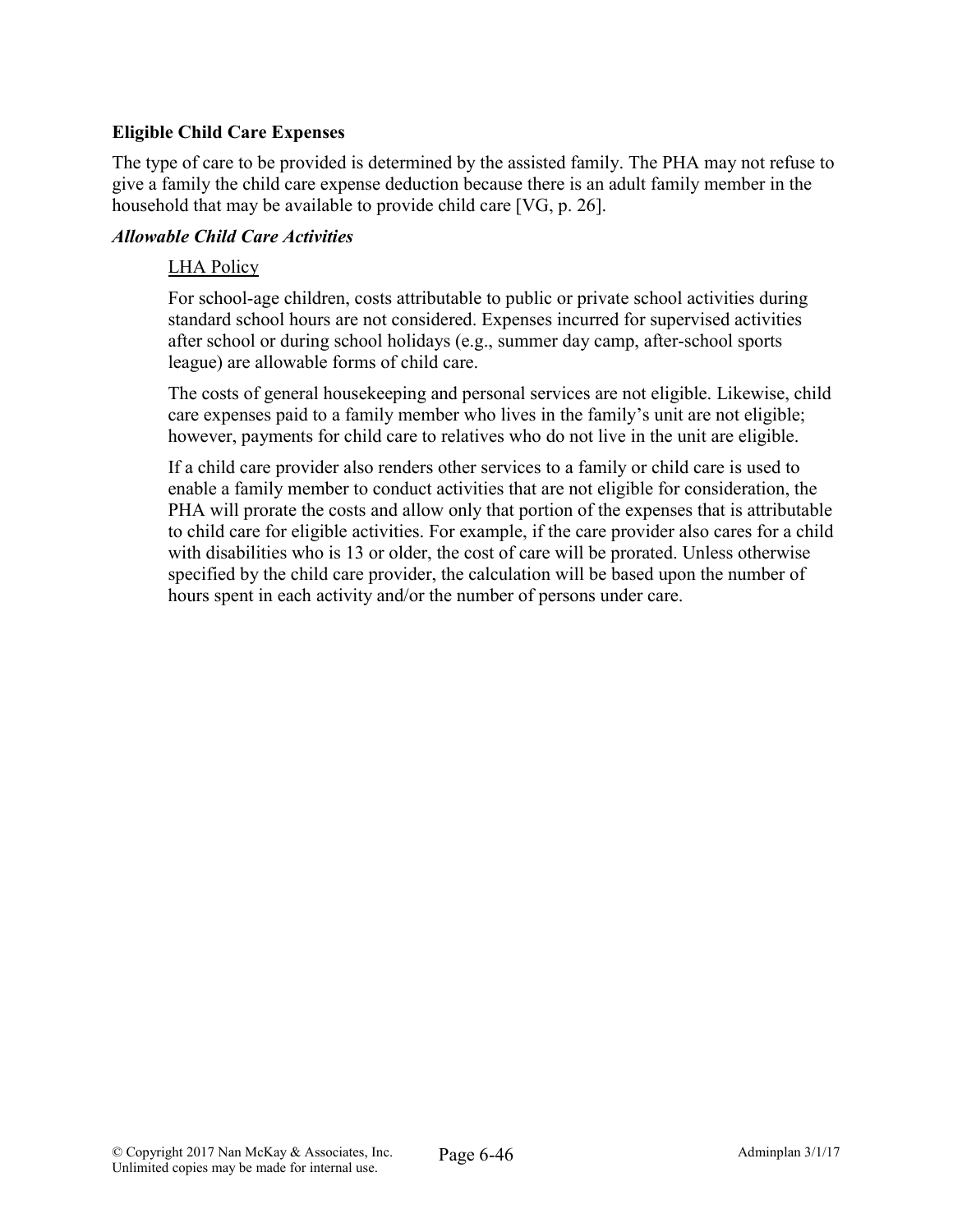## *Necessary and Reasonable Costs*

Child care expenses will be considered necessary if: (1) a family adequately explains how the care enables a family member to work, actively seek employment, or further his or her education, and (2) the family certifies, and the child care provider verifies, that the expenses are not paid or reimbursed by any other source.

## LHA Policy

Child care expenses will be considered for the time required for the eligible activity plus reasonable transportation time. For child care that enables a family member to go to school, the time allowed may include not more than one study hour for each hour spent in class.

To establish the reasonableness of child care costs, the PHA will use the schedule of child care costs from the local welfare agency. Families may present, and the PHA will consider, justification for costs that exceed typical costs in the area.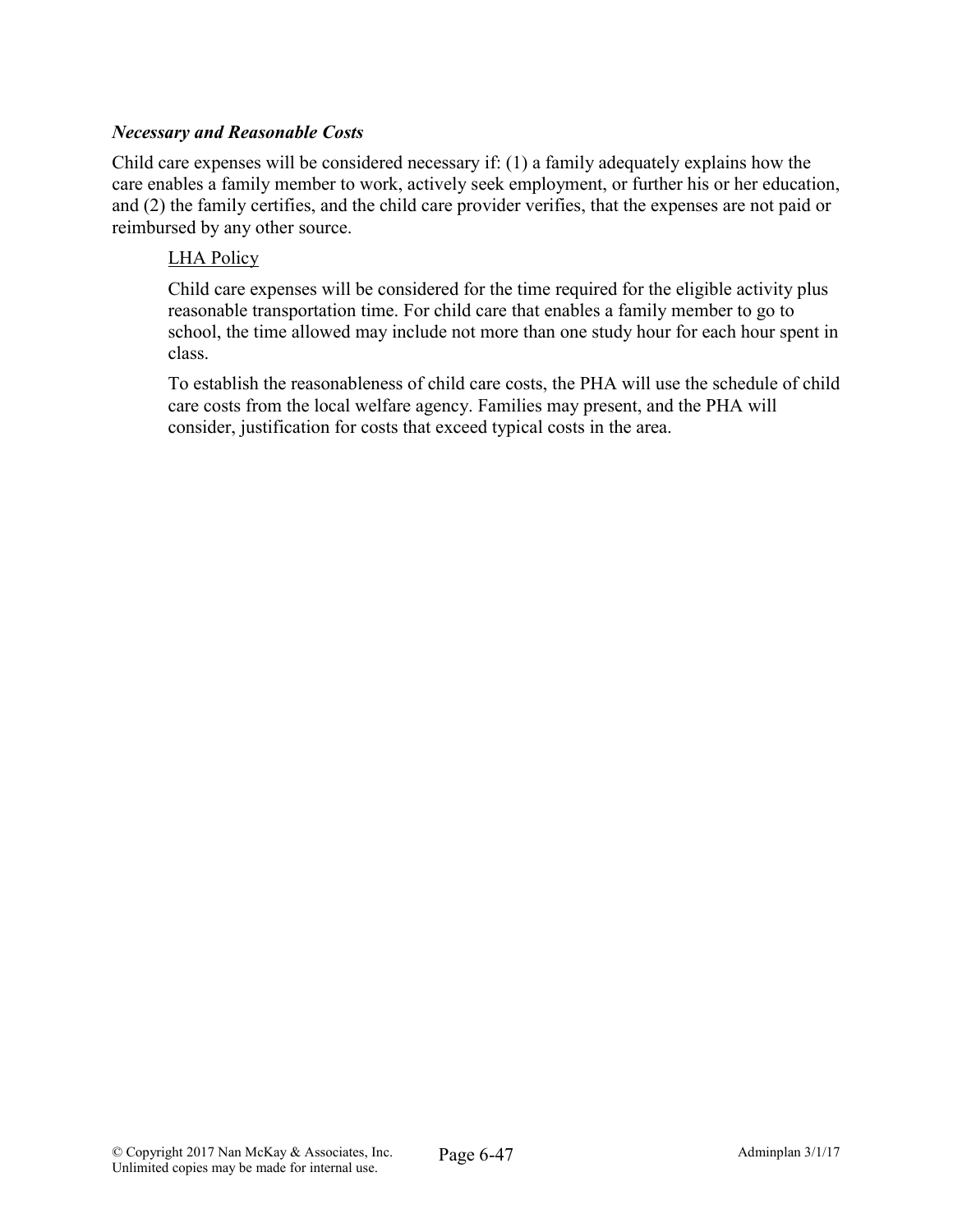# PART III: CALCULATING FAMILY SHARE AND PHA SUBSIDY

# 6-III.A. OVERVIEW OF RENT AND SUBSIDY CALCULATIONS

# TTP Formula [24 CFR 5.628]

HUD regulations specify the formula for calculating the total tenant payment (TTP) for an assisted family. TTP is the highest of the following amounts, rounded to the nearest dollar:

- 30 percent of the family's monthly adjusted income (adjusted income is defined in Part II)
- 10 percent of the family's monthly gross income (annual income, as defined in Part I, divided by 12)
- The welfare rent (in as-paid states only)
- A minimum rent between \$0 and \$50 that is established by the PHA

The PHA has authority to suspend and exempt families from minimum rent when a financial hardship exists, as defined in section 6-III.B.

The amount that a family pays for rent and utilities (the family share) will never be less than the family's TTP but may be greater than the TTP depending on the rent charged for the unit the family selects.

#### *Welfare Rent [24 CFR 5.628]*

LHA Policy

Welfare rent does not apply in this locality.

## *Minimum Rent [24 CFR 5.630]*

LHA Policy

The minimum rent for this locality is \$50.

## Family Share [24 CFR 982.305(a)(5)]

If a family chooses a unit with a gross rent (rent to owner plus an allowance for tenant-paid utilities) that exceeds the PHA's applicable payment standard: (1) the family will pay more than the TTP, and (2) at initial occupancy the PHA may not approve the tenancy if it would require the family share to exceed 40 percent of the family's monthly adjusted income. The income used for this determination must have been verified no earlier than 60 days before the family's voucher was issued. (For a discussion of the application of payment standards, see section 6-  $III.C.)$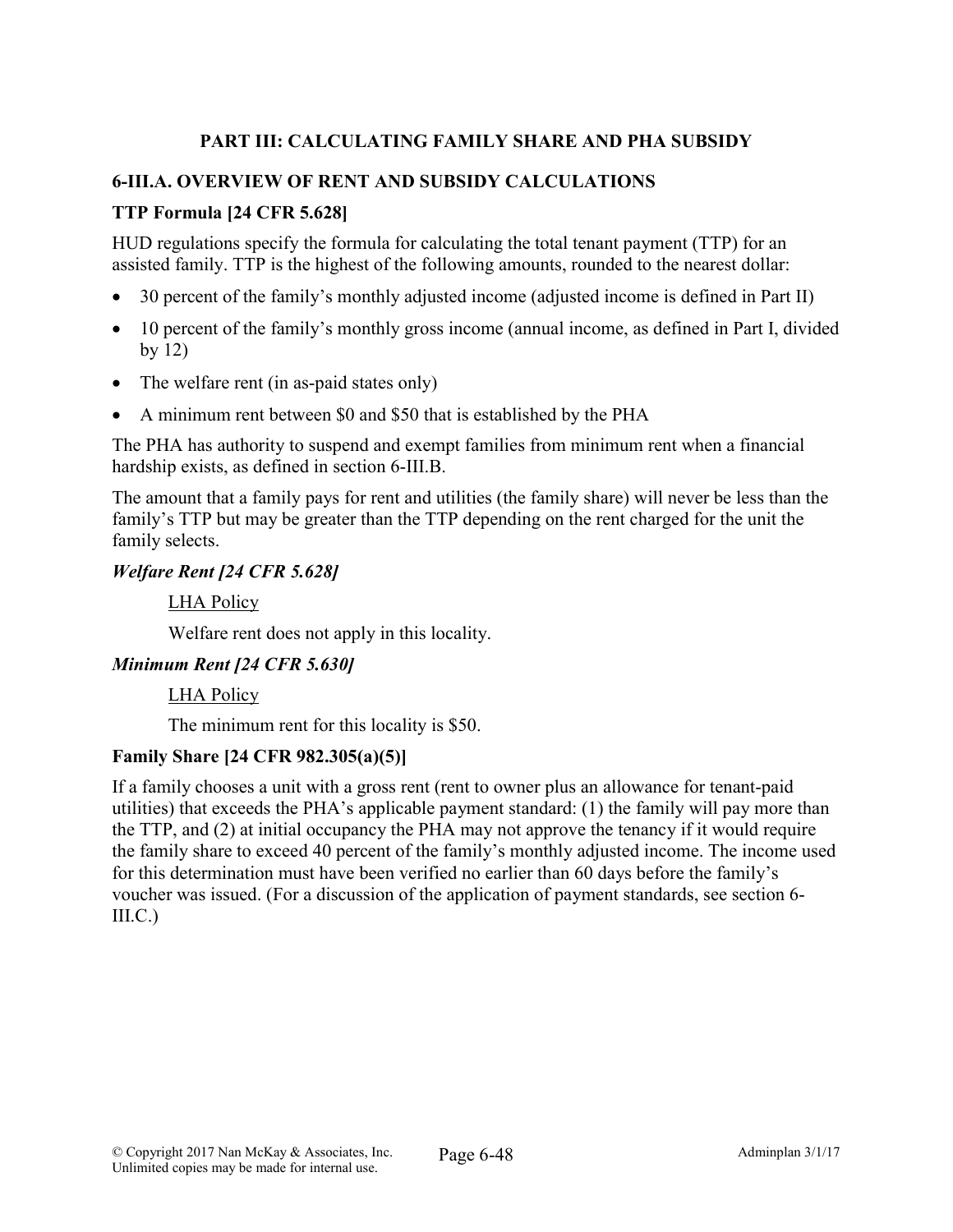# PHA Subsidy [24 CFR 982.505(b)]

The PHA will pay a monthly housing assistance payment (HAP) for a family that is equal to the lower of (1) the applicable payment standard for the family minus the family's TTP or (2) the gross rent for the family's unit minus the TTP. (For a discussion of the application of payment standards, see section 6-III.C.)

## Utility Reimbursement [24 CFR 982.514(b); 982.514(c)]

When the PHA subsidy for a family exceeds the rent to owner, the family is due a utility reimbursement. HUD permits the PHA to pay the reimbursement to the family or directly to the utility provider.

#### LHA Policy

LHA will make utility reimbursements to the family.

The PHA may make all utility reimbursement payments to qualifying families on a monthly basis or may make quarterly payments when the monthly reimbursement amount is \$15.00 or less. Reimbursements must be made once per calendar-year quarter and must be prorated if the family leaves the program in advance of its next quarterly reimbursement. The PHA must also adopt hardship policies for families for whom receiving quarterly reimbursement would create a financial hardship.

#### LHA Policy

LHA will issue all utility reimbursements monthly.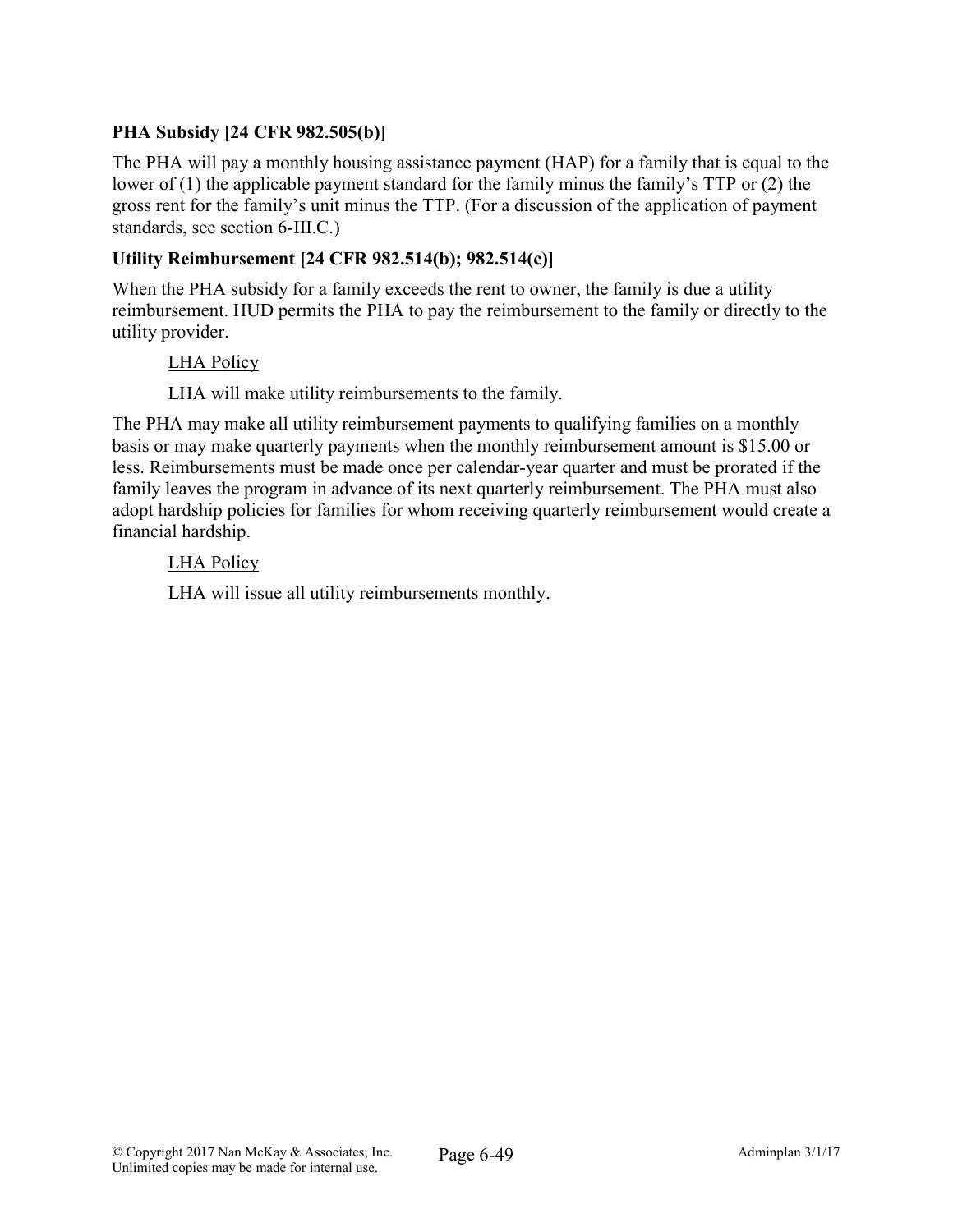# 6-III.B. FINANCIAL HARDSHIPS AFFECTING MINIMUM RENT [24 CFR 5.630]

## LHA Policy

The financial hardship rules described below apply in this jurisdiction because the PHA has established a minimum rent of \$50.

## **Overview**

If the PHA establishes a minimum rent greater than zero, the PHA must grant an exemption from the minimum rent if a family is unable to pay the minimum rent because of financial hardship.

The financial hardship exemption applies only to families required to pay the minimum rent. If a family's TTP is higher than the minimum rent, the family is not eligible for a hardship exemption. If the PHA determines that a hardship exists, the family share is the highest of the remaining components of the family's calculated TTP.

# HUD-Defined Financial Hardship

Financial hardship includes the following situations:

(1) The family has lost eligibility for or is awaiting an eligibility determination for a federal, state, or local assistance program. This includes a family member who is a noncitizen lawfully admitted for permanent residence under the Immigration and Nationality Act who would be entitled to public benefits but for Title IV of the Personal Responsibility and Work Opportunity Act of 1996.

## LHA Policy

A hardship will be considered to exist only if the loss of eligibility has an impact on the family's ability to pay the minimum rent.

For a family waiting for a determination of eligibility, the hardship period will end as of the first of the month following: (1) implementation of assistance, if approved, or (2) the decision to deny assistance. A family whose request for assistance is denied may request a hardship exemption based upon one of the other allowable hardship circumstances.

(2) The family would be evicted because it is unable to pay the minimum rent.

## LHA Policy

For a family to qualify under this provision, the cause of the potential eviction must be the family's failure to pay rent to the owner or tenant-paid utilities.

(3) Family income has decreased because of changed family circumstances, including the loss of employment.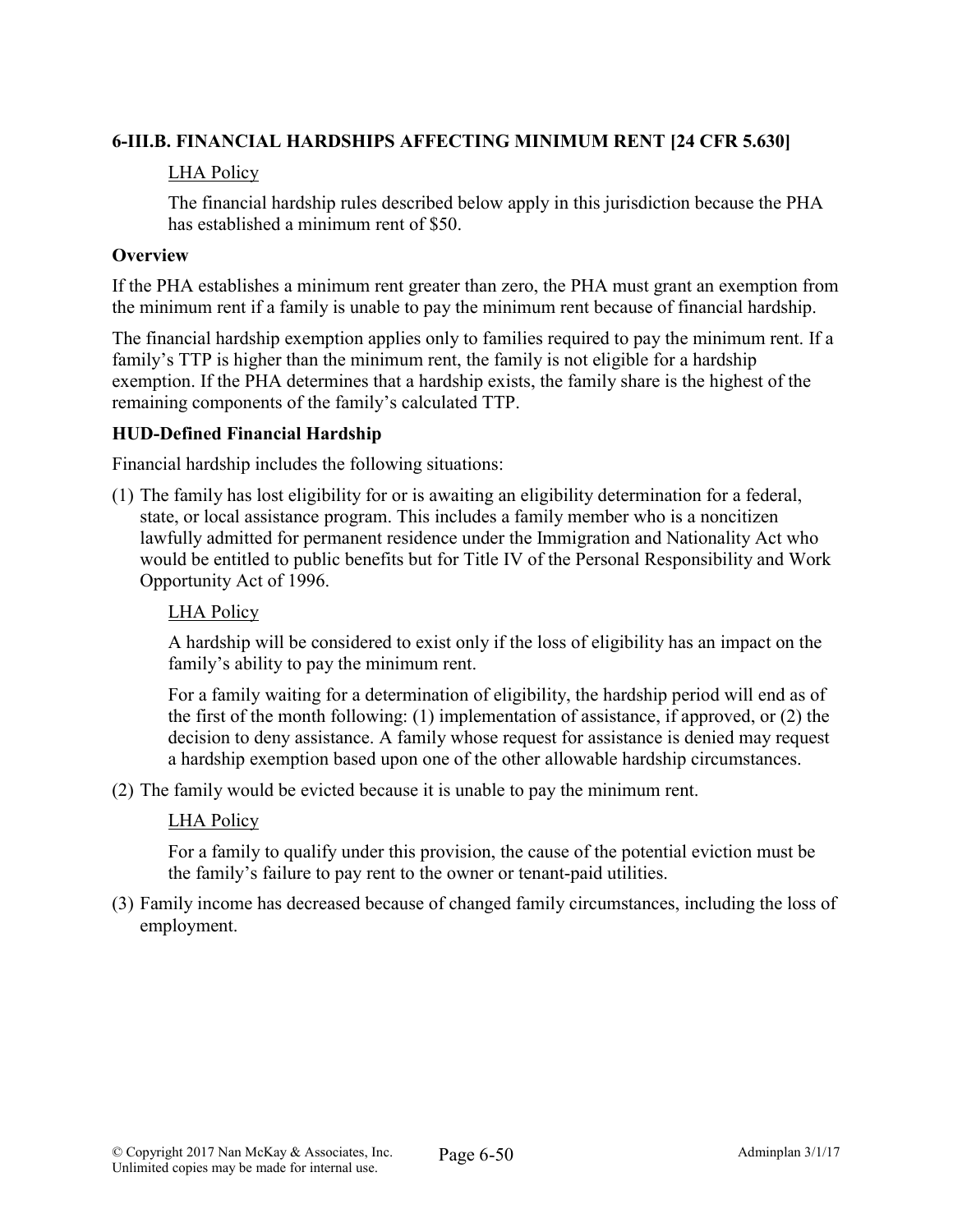(4) A death has occurred in the family.

#### LHA Policy

In order to qualify under this provision, a family must describe how the death has created a financial hardship (e.g., because of funeral-related expenses or the loss of the family member's income).

(5) The family has experienced other circumstances determined by the PHA.

# LHA Policy

The PHA has not established any additional hardship criteria.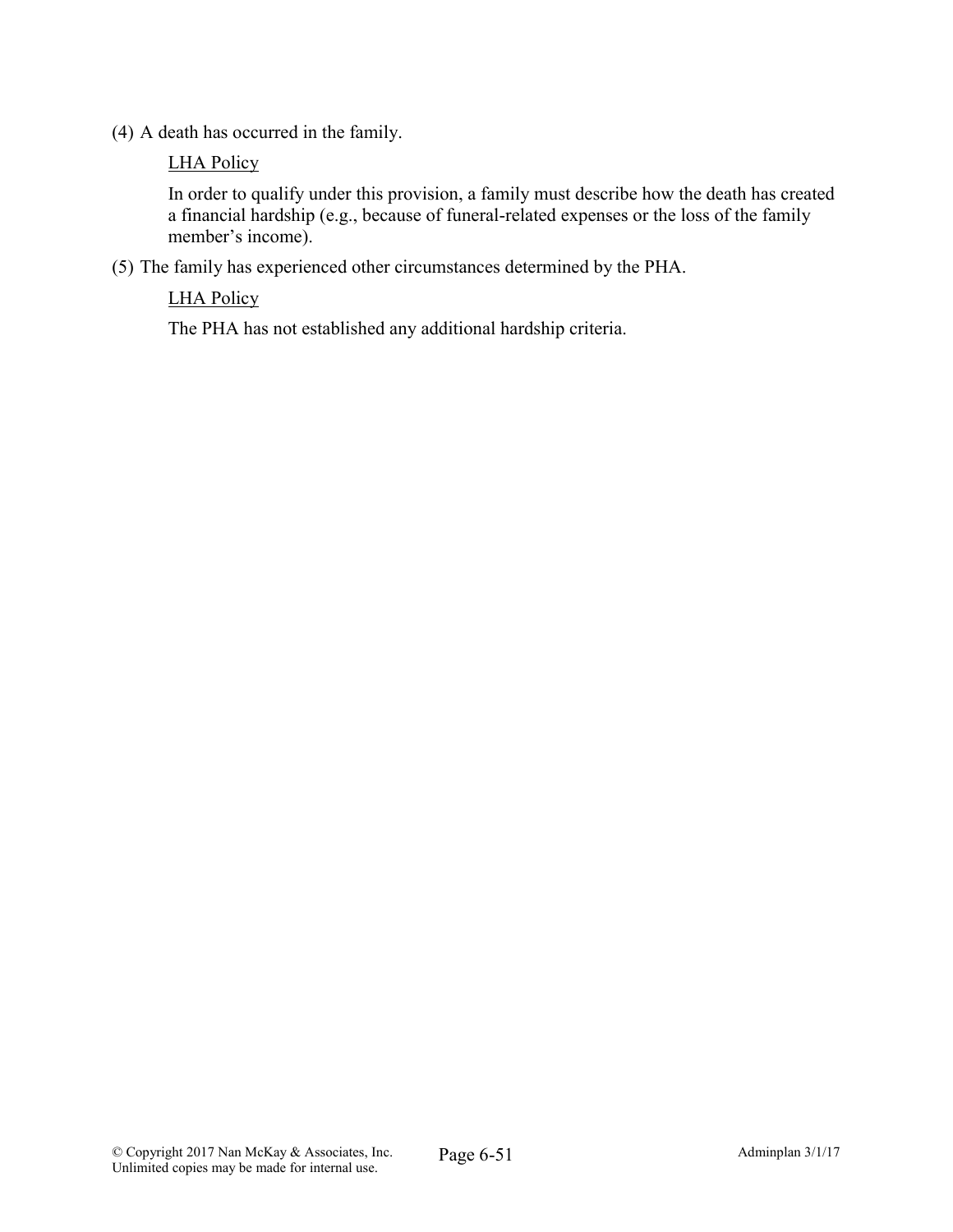# Implementation of Hardship Exemption

## *Determination of Hardship*

When a family requests a financial hardship exemption, the PHA must suspend the minimum rent requirement beginning the first of the month following the family's request.

The PHA then determines whether the financial hardship exists and whether the hardship is temporary or long-term.

## LHA Policy

The PHA defines temporary hardship as a hardship expected to last 90 days or less. Long-term hardship is defined as a hardship expected to last more than 90 days.

When the minimum rent is suspended, the family share reverts to the highest of the remaining components of the calculated TTP. The example below demonstrates the effect of the minimum rent exemption.

| <b>Example: Impact of Minimum Rent Exemption</b><br>Assume the PHA has established a minimum rent of \$35. |                                |                                     |                                    |  |
|------------------------------------------------------------------------------------------------------------|--------------------------------|-------------------------------------|------------------------------------|--|
| <b>Family Share – No Hardship</b>                                                                          |                                | <b>Family Share – With Hardship</b> |                                    |  |
| \$0                                                                                                        | 30% of monthly adjusted income |                                     | \$0 30% of monthly adjusted income |  |
| \$15                                                                                                       | 10% of monthly gross income    |                                     | \$15 10% of monthly gross income   |  |
| N/A                                                                                                        | Welfare rent                   | N/A                                 | Welfare rent                       |  |
| \$35                                                                                                       | Minimum rent                   | \$35                                | Minimum rent                       |  |
| Minimum rent applies.                                                                                      |                                | Hardship exemption granted.         |                                    |  |
| $TTP = $35$                                                                                                |                                | $TTP = $15$                         |                                    |  |

## LHA Policy

To qualify for a hardship exemption, a family must submit a request for a hardship exemption in writing. The request must explain the nature of the hardship and how the hardship has affected the family's ability to pay the minimum rent.

The PHA will make the determination of hardship within 30 calendar days.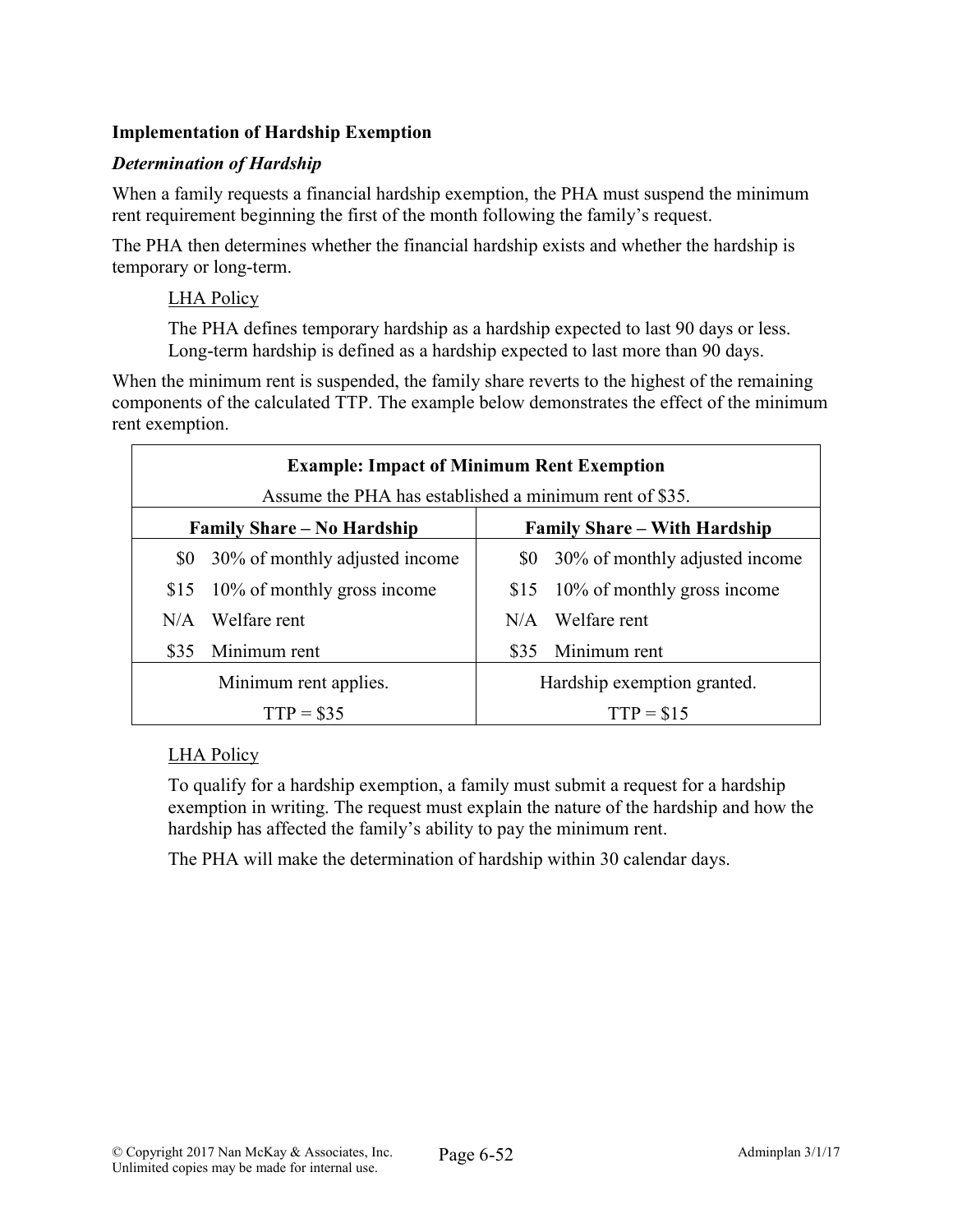# *No Financial Hardship*

If the PHA determines there is no financial hardship, the PHA will reinstate the minimum rent and require the family to repay the amounts suspended.

## LHA Policy

The PHA will require the family to repay the suspended amount within 30 calendar days of the PHA's notice that a hardship exemption has not been granted.

#### *Temporary Hardship*

If the PHA determines that a qualifying financial hardship is temporary, the PHA must suspend the minimum rent for the 90-day period beginning the first of the month following the date of the family's request for a hardship exemption.

At the end of the 90-day suspension period, the family must resume payment of the minimum rent and must repay the PHA the amounts suspended. HUD requires the PHA to offer a reasonable repayment agreement, on terms and conditions established by the PHA. The PHA also may determine that circumstances have changed and the hardship is now a long-term hardship.

#### LHA Policy

The PHA will enter into a repayment agreement in accordance with the procedures found in Chapter 16 of this plan.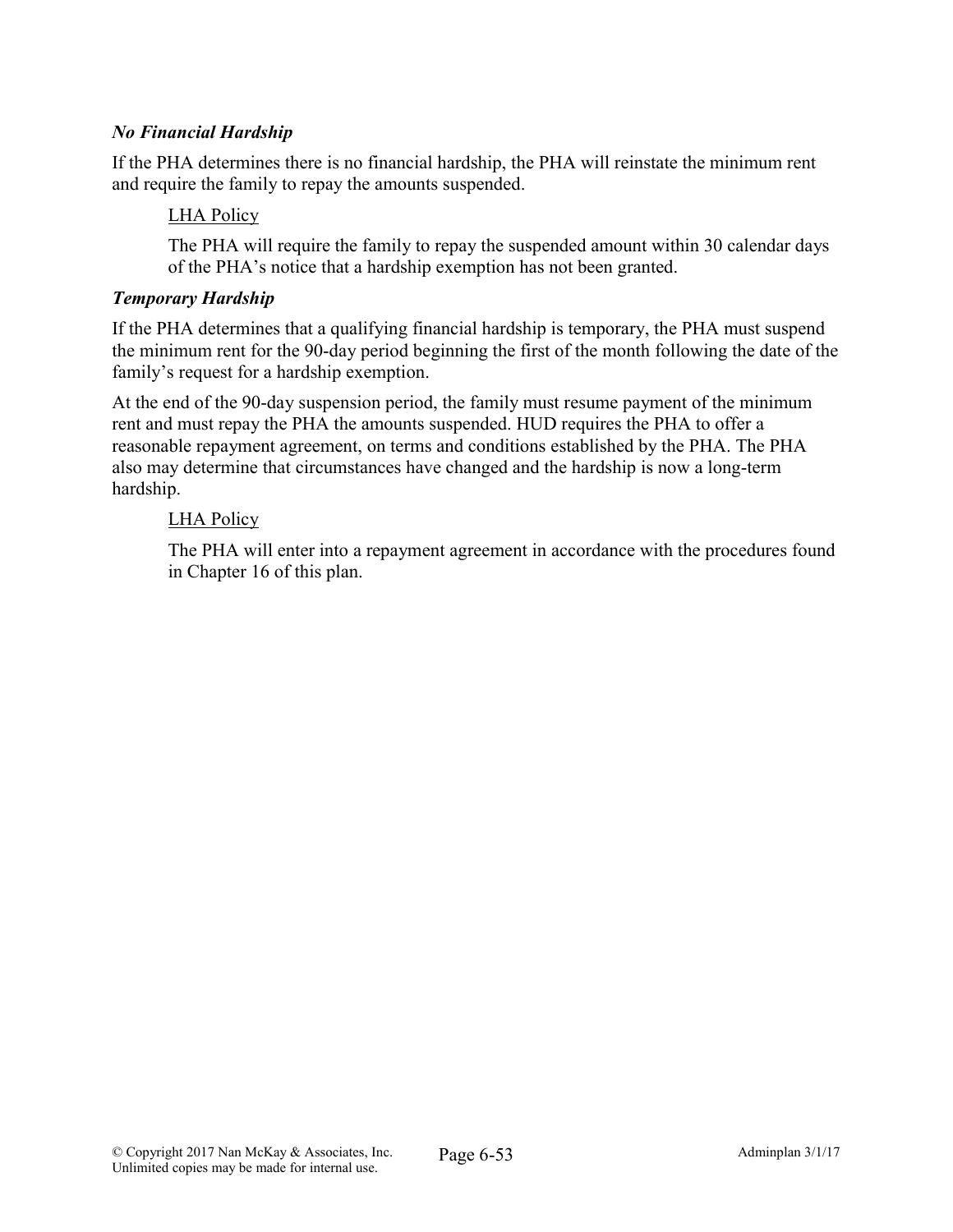# *Long-Term Hardship*

If the PHA determines that the financial hardship is long-term, the PHA must exempt the family from the minimum rent requirement for so long as the hardship continues. The exemption will apply from the first of the month following the family's request until the end of the qualifying hardship. When the financial hardship has been determined to be long-term, the family is not required to repay the minimum rent.

#### LHA Policy

The hardship period ends when any of the following circumstances apply:

- (1) At an interim or annual reexamination, the family's calculated TTP is greater than the minimum rent.
- (2) For hardship conditions based on loss of income, the hardship condition will continue to be recognized until new sources of income are received that are at least equal to the amount lost. For example, if a hardship is approved because a family no longer receives a \$60/month child support payment, the hardship will continue to exist until the family receives at least \$60/month in income from another source or once again begins to receive the child support.
- (3) For hardship conditions based upon hardship-related expenses, the minimum rent exemption will continue to be recognized until the cumulative amount exempted is equal to the expense incurred.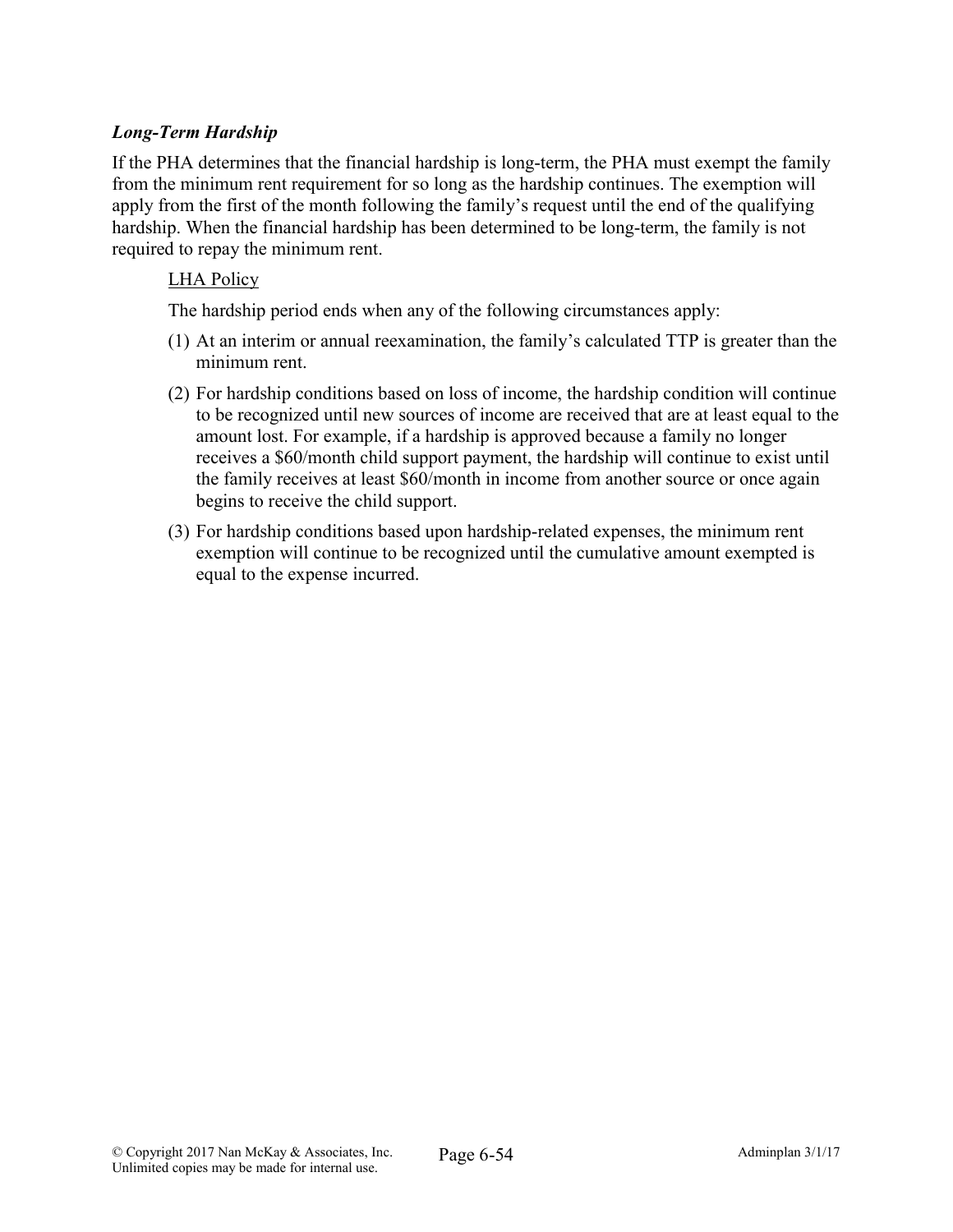# 6-III.C. APPLYING PAYMENT STANDARDS [24 CFR 982.505; 982.503(b)]

# **Overview**

The PHA's schedule of payment standards is used to calculate housing assistance payments for HCV families. This section covers the application of the PHA's payment standards. The establishment and revision of the PHA's payment standard schedule are covered in Chapter 16.

*Payment standard* is defined as "the maximum monthly assistance payment for a family assisted in the voucher program (before deducting the total tenant payment by the family)" [24 CFR 982.4(b)].

The payment standard for a family is the lower of (1) the payment standard for the family unit size, which is defined as the appropriate number of bedrooms for the family under the PHA's subsidy standards [24 CFR 982.4(b)], or (2) the payment standard for the size of the dwelling unit rented by the family.

If the PHA has established an exception payment standard for a designated part of a zip code area or FMR area and a family's unit is located in the exception area, the PHA must use the appropriate payment standard for the exception area.

The PHA is required to pay a monthly housing assistance payment (HAP) for a family that is the lower of (1) the payment standard for the family minus the family's TTP or (2) the gross rent for the family's unit minus the TTP.

If during the term of the HAP contract for a family's unit, the owner lowers the rent, the PHA will recalculate the HAP using the lower of the initial payment standard or the gross rent for the unit [HCV GB, p. 7-8].

## Changes in Payment Standards

When the PHA revises its payment standards during the term of the HAP contract for a family's unit, it will apply the new payment standards in accordance with HUD regulations.

# *Decreases*

If a PHA changes its payment standard schedule, resulting in a lower payment standard amount, during the term of a HAP contract, the PHA is not required to reduce the payment standard used to calculate subsidy for families under HAP contract as long as the HAP contract remains in effect [FR Notice 11/16/16].

However, if the PHA does choose to reduce the payment standard for families currently under HAP contract, the initial reduction to the payment standard may not be applied any earlier than the effective date of the family's second regular reexamination following the effective date of the decrease in the payment standard amount. At that point, the PHA may either reduce the payment standard to the current amount in effect on the PHA's payment standard schedule, or may reduce the payment standard to another amount that is higher than the normally applicable amount on the schedule. The PHA may also establish different policies for designated areas within their jurisdiction (e.g., different zip code areas).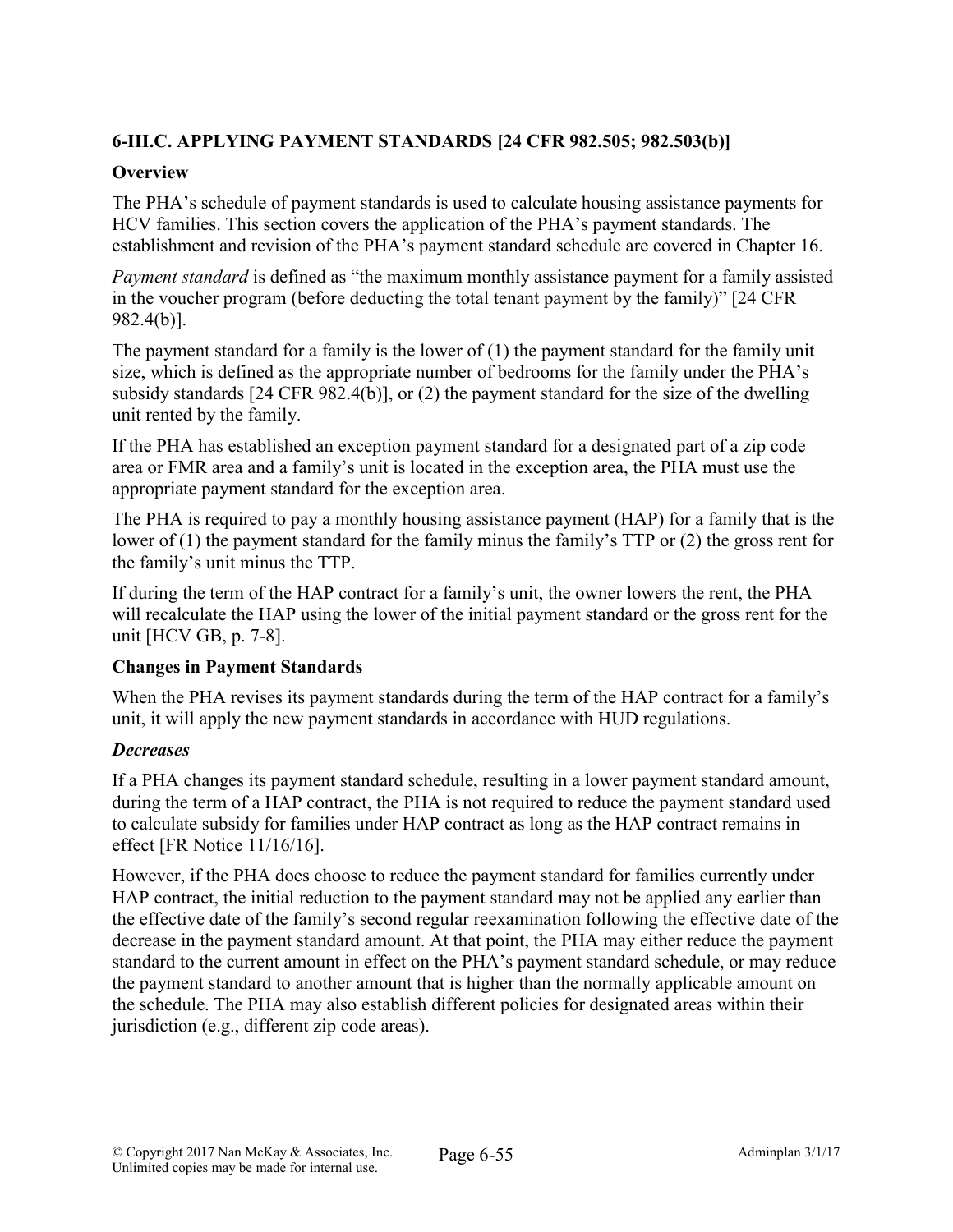In any case, the PHA must provide the family with at least 12 months' notice that the payment standard is being reduced before the effective date of the change. The PHA's policy on decreases in the payment standard during the term of the HAP contract apply to all families under HAP contract at the time of the effective date of the decrease in the payment standard within the designated area.

# LHA Policy

If a PHA changes its payment standard schedule resulting in a lower payment standard amount, during the term of a HAP contract, the PHA will not reduce the payment standard used to calculate subsidy for families under HAP contract as long as the HAP contract remains in effect.

The PHA will not establish different policies for decreases in the payment standard for designated areas within their jurisdiction.

## *Increases*

If the payment standard is increased during the term of the HAP contract, the increased payment standard will be used to calculate the monthly housing assistance payment for the family beginning on the effective date of the family's first regular reexamination on or after the effective date of the increase in the payment standard.

Families requiring or requesting interim reexaminations will not have their HAP payments calculated using the higher payment standard until their next annual reexamination [HCV GB, p. 7-8].

## *Changes in Family Unit Size*

Irrespective of any increase or decrease in the payment standard, if the family unit size increases or decreases during the HAP contract term, the new family unit size must be used to determine the payment standard for the family beginning at the family's first regular reexamination following the change in family unit size.

## Reasonable Accommodation

If a family requires a higher payment standard as a reasonable accommodation for a family member who is a person with disabilities, the PHA is allowed to establish a higher payment standard for the family of not more than 120 percent of the published FMR.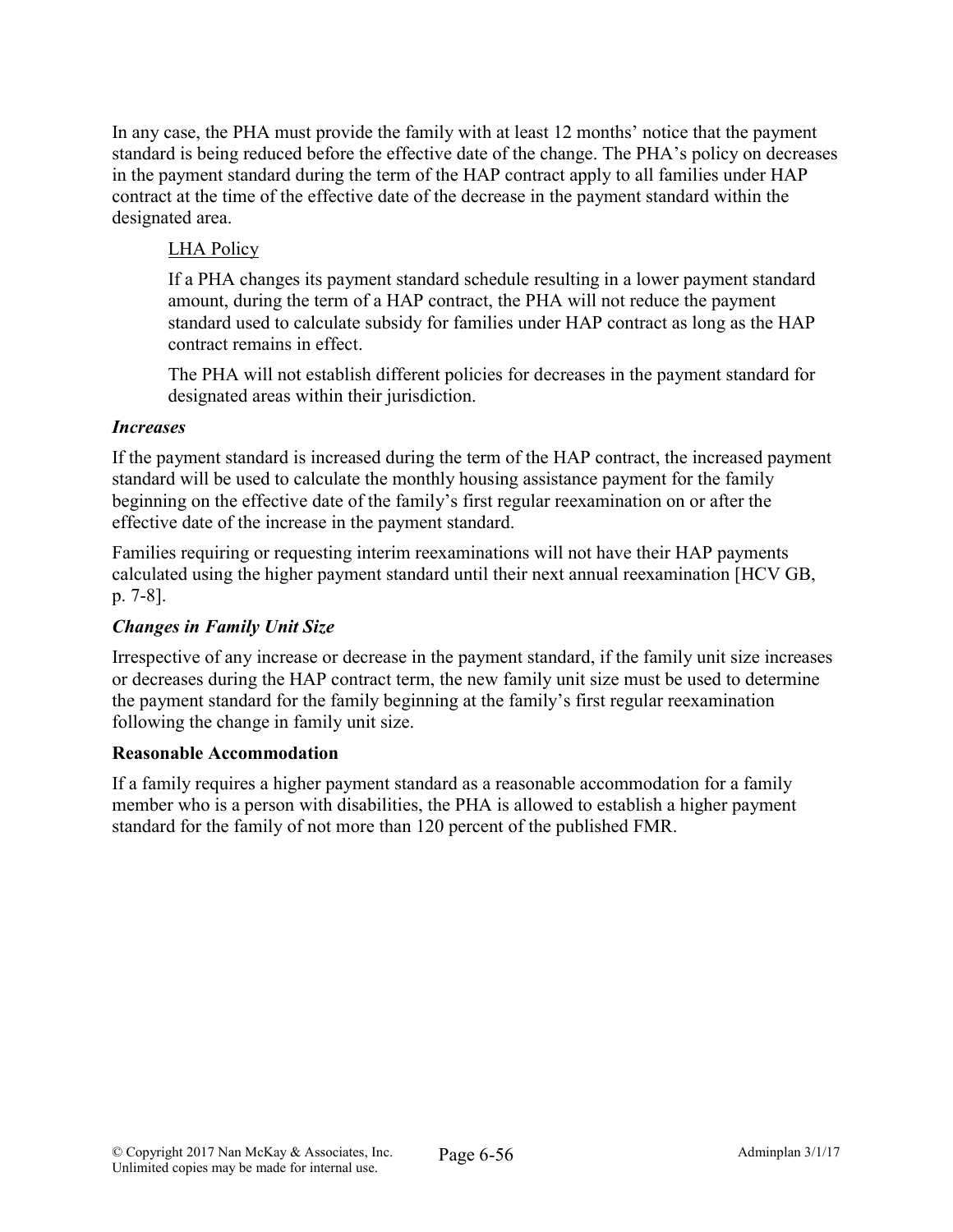# 6-III.D. APPLYING UTILITY ALLOWANCES [24 CFR 982.517]

## **Overview**

A PHA-established utility allowance schedule is used in determining family share and PHA subsidy. A family's utility allowance is determined by the size of dwelling unit leased by a family or the voucher unit size for which the family qualifies using PHA subsidy standards, whichever is the lowest of the two. See Chapter 5 for information on the PHA's subsidy standards.

For policies on establishing and updating utility allowances, see Chapter 16.

# Reasonable Accommodation

HCV program regulations require a PHA to approve a utility allowance amount higher than shown on the PHA's schedule if a higher allowance is needed as a reasonable accommodation for a family member with a disability. For example, if a family member with a disability requires such an accommodation, the PHA will approve an allowance for air-conditioning, even if the PHA has determined that an allowance for air-conditioning generally is not needed.

The family must request the higher allowance and provide the PHA with an explanation of the need for the reasonable accommodation and information about the amount of additional allowance required [HCV GB, p. 18-8].

# Utility Allowance Revisions

At reexamination, the PHA must use the PHA current utility allowance schedule [24 CFR 982.517(d)(2)].

# LHA Policy

Revised utility allowances will be applied to a family's rent and subsidy calculations at the first annual reexamination that is effective after the allowance is adopted.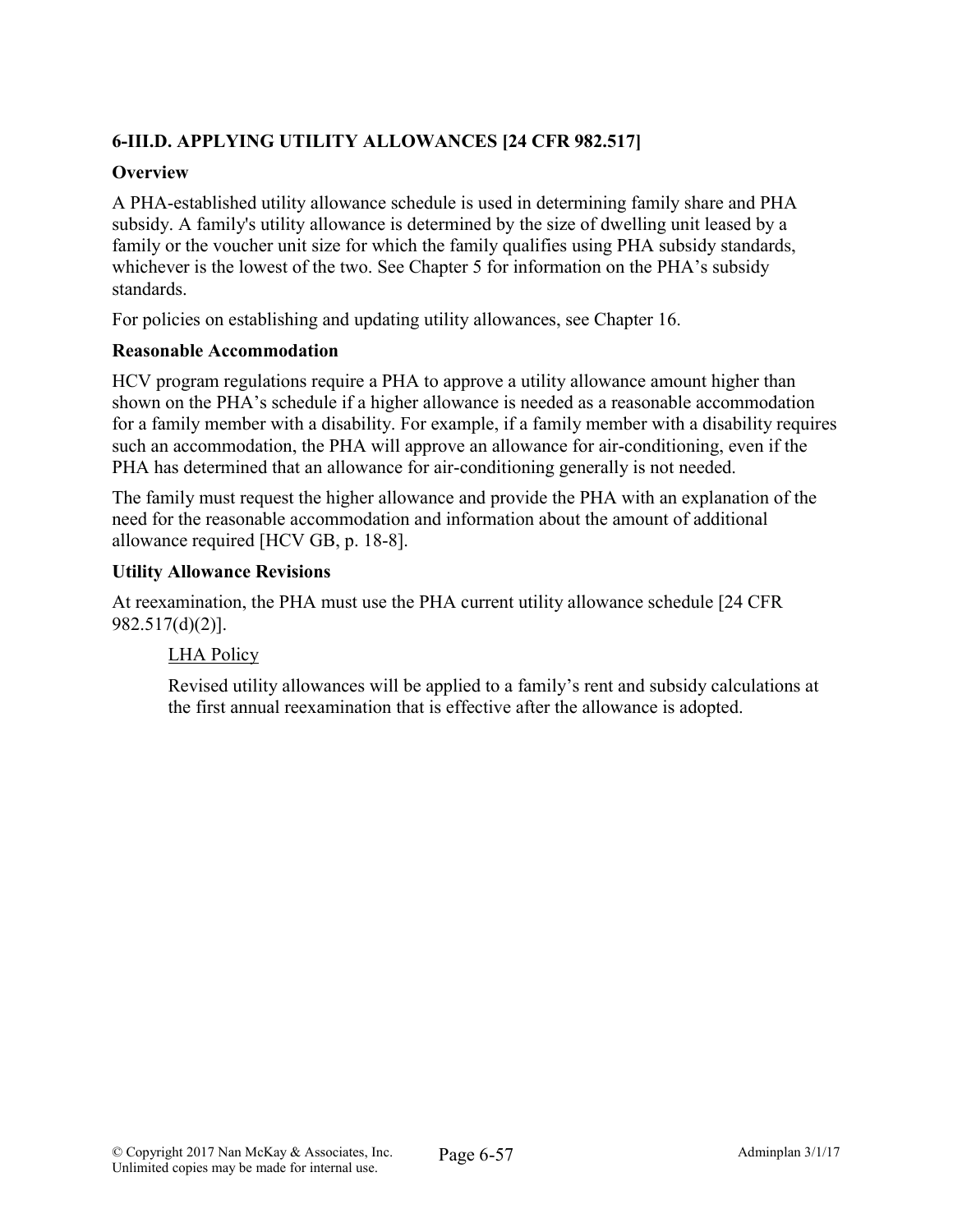# 6-III.E. PRORATED ASSISTANCE FOR MIXED FAMILIES [24 CFR 5.520]

HUD regulations prohibit assistance to ineligible family members. A *mixed family* is one that includes at least one U.S. citizen or eligible immigrant and any number of ineligible family members. The PHA must prorate the assistance provided to a mixed family. The PHA will first determine assistance as if all family members were eligible and then prorate the assistance based upon the percentage of family members that actually are eligible. For example, if the PHA subsidy for a family is calculated at \$500 and two of four family members are ineligible, the PHA subsidy would be reduced to \$250.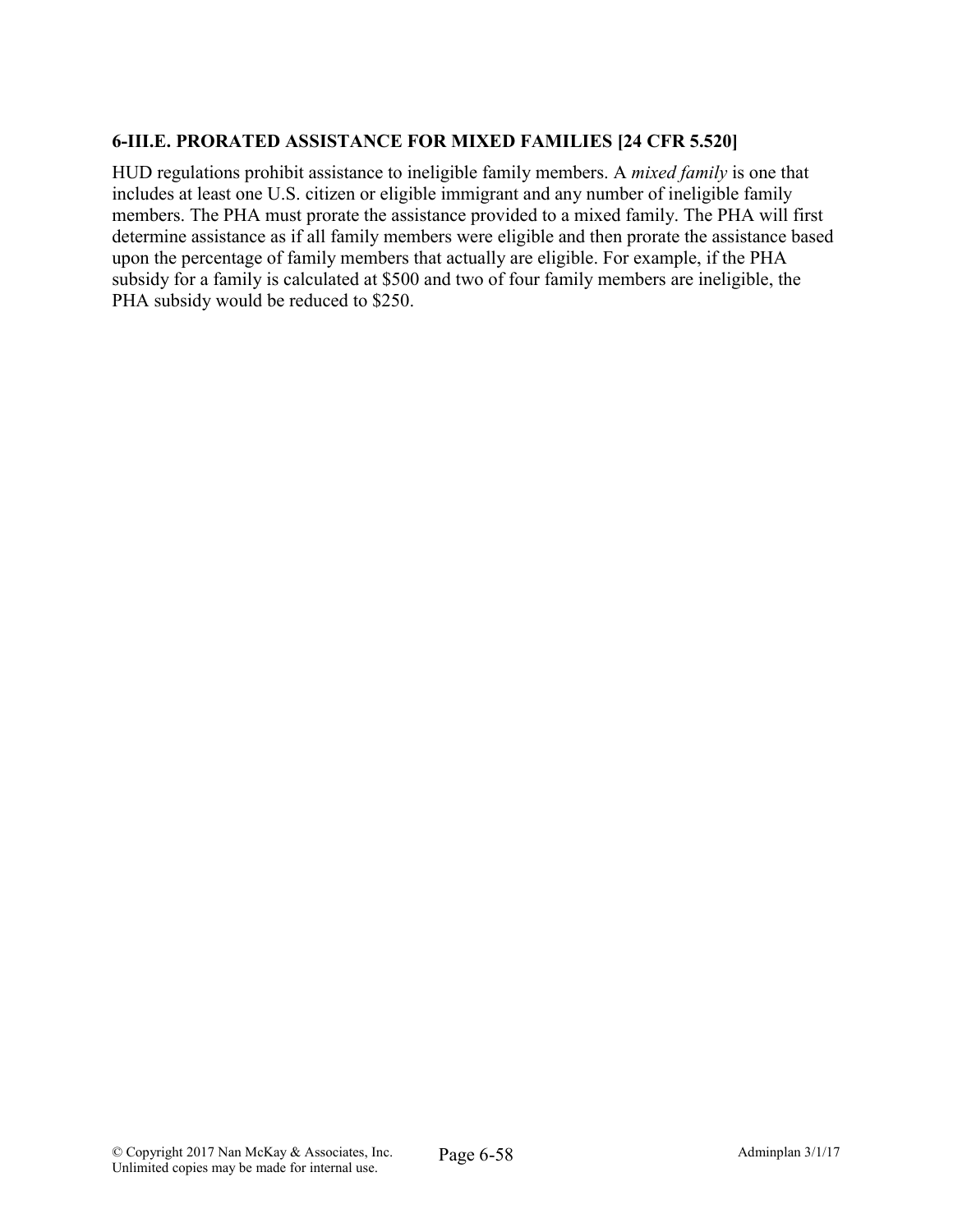# EXHIBIT 6-1: ANNUAL INCOME INCLUSIONS

## 24 CFR 5.609

*(a) Annual income means all amounts, monetary or not, which:*

(1) Go to, or on behalf of, the family head or spouse (even if temporarily absent) or to any other family member; or

(2) Are anticipated to be received from a source outside the family during the 12-month period following admission or annual reexamination effective date; and

(3) Which are not specifically excluded in paragraph (c) of this section.

(4) Annual income also means amounts derived (during the 12-month period) from assets to which any member of the family has access.

*(b) Annual income includes, but is not limited to:*

(1) The full amount, before any payroll deductions, of wages and salaries, overtime pay, commissions, fees, tips and bonuses, and other compensation for personal services;

(2) The net income from the operation of a business or profession. Expenditures for business expansion or amortization of capital indebtedness shall not be used as deductions in determining net income. An allowance for depreciation of assets used in a business or profession may be deducted, based on straight line depreciation, as provided in Internal Revenue Service regulations. Any withdrawal of cash or assets from the operation of a business or profession will be included in income, except to the extent the withdrawal is reimbursement of cash or assets invested in the operation by the family;

(3) Interest, dividends, and other net income of any kind from real or personal property. Expenditures for amortization of capital indebtedness shall not be used as deductions in determining net income. An allowance for depreciation is permitted only as authorized in paragraph  $(b)(2)$  of this section. Any withdrawal of cash or assets from an investment will be included in income, except to the extent the withdrawal is reimbursement of cash or assets invested by the family. Where the family has net family assets in excess of \$5,000, annual income shall include the greater of the actual income derived from all net family assets or a percentage of the value of such assets based on the current passbook savings rate, as determined by HUD;

(4) The full amount of periodic amounts received from Social Security, annuities, insurance policies, retirement funds, pensions, disability or death benefits, and other similar types of periodic receipts, including a lumpsum amount or prospective monthly amounts for the delayed start of a periodic amount (except as provided in paragraph (c)(14) of this section);

(5) Payments in lieu of earnings, such as unemployment and disability compensation, worker's compensation and severance pay (except as provided in paragraph (c)(3) of this section);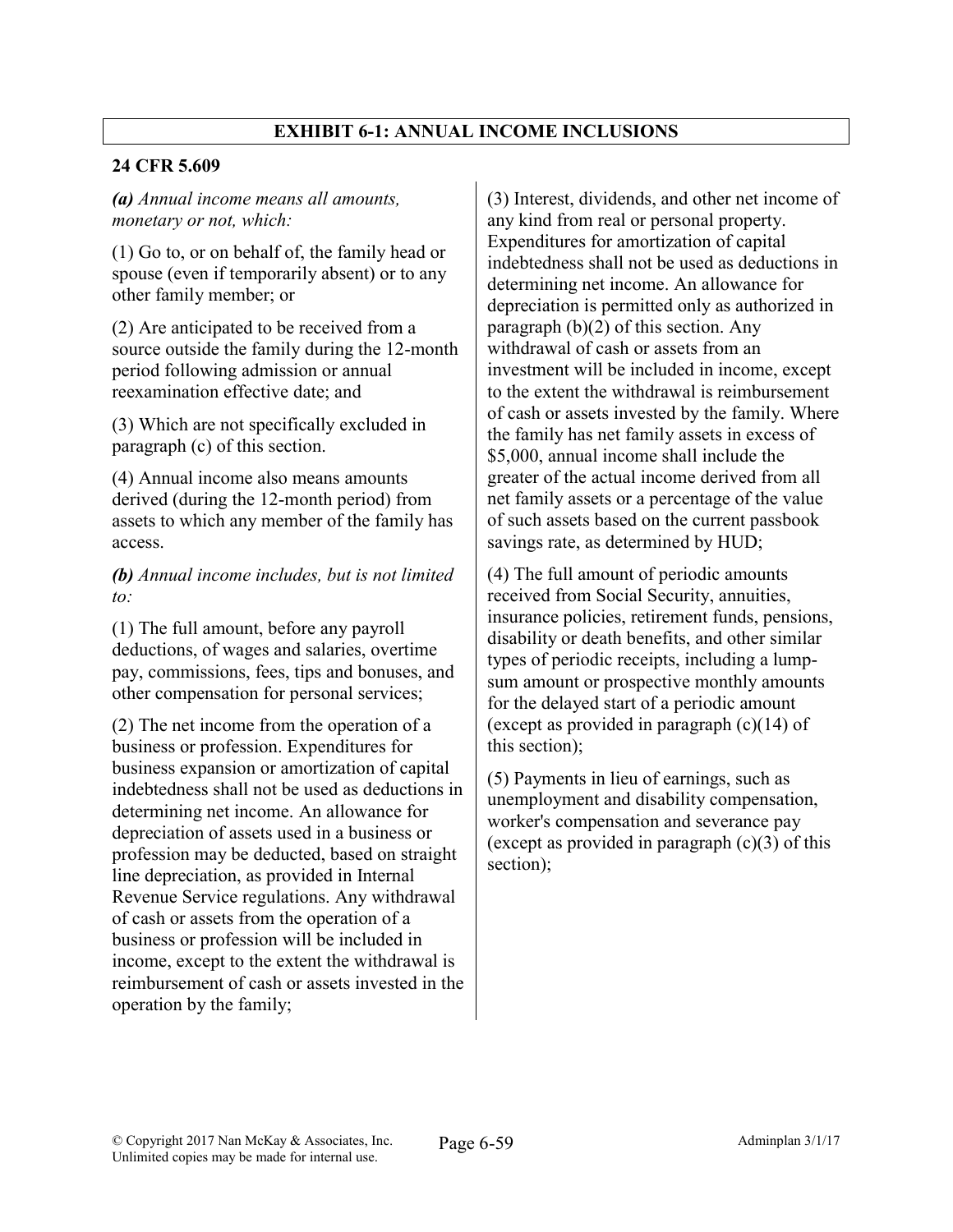(6) Welfare assistance payments.

(i) Welfare assistance payments made under the Temporary Assistance for Needy Families (TANF) program are included in annual income only to the extent such payments:

(A) Qualify as assistance under the TANF program definition at 45 CFR  $260.31^1$ ; and

(B) Are not otherwise excluded under paragraph (c) of this section.

(ii) If the welfare assistance payment includes an amount specifically designated for shelter and utilities that is subject to adjustment by the welfare assistance agency in accordance with the actual cost of shelter and utilities, the amount of welfare assistance income to be included as income shall consist of:

(A) The amount of the allowance or grant exclusive of the amount specifically designated for shelter or utilities; plus

(B) The maximum amount that the welfare assistance agency could in fact allow the family for shelter and utilities. If the family's welfare assistance is ratably reduced from the standard of need by applying a percentage, the amount calculated under this paragraph shall be the amount resulting from one application of the percentage.

(7) Periodic and determinable allowances, such as alimony and child support payments, and regular contributions or gifts received from organizations or from persons not residing in the dwelling;

(8) All regular pay, special pay and allowances of a member of the Armed Forces (except as provided in paragraph  $(c)(7)$  of this section)

(9) For section 8 programs only and as provided in 24 CFR 5.612, any financial assistance, in excess of amounts received for tuition, that an individual receives under the Higher Education Act of 1965 (20 U.S.C. 1001 et seq.), from private sources, or from an institution of higher education (as defined under the Higher Education Act of 1965 (20 U.S.C. 1002)), shall be considered income to that individual, except that financial assistance described in this paragraph is not considered annual income for persons over the age of 23 with dependent children. For purposes of this paragraph, "financial assistance" does not include loan proceeds for the purpose of determining income.

#### HHS DEFINITION OF "ASSISTANCE"

#### 45 CFR: GENERAL TEMPORARY ASSISTANCE FOR NEEDY FAMILIES

## 260.31 What does the term "assistance" mean?

 $(a)(1)$  The term "assistance" includes cash, payments, vouchers, and other forms of benefits designed to meet a family's ongoing basic needs (i.e., for food, clothing, shelter, utilities, household goods, personal care items, and general incidental expenses).

(2) It includes such benefits even when they are:

(i) Provided in the form of payments by a TANF agency, or other agency on its behalf, to individual recipients; and

(ii) Conditioned on participation in work experience or community service (or any other work activity under 261.30 of this chapter).

 $\overline{a}$ 

 $<sup>1</sup>$  Text of 45 CFR 260.31 follows.</sup>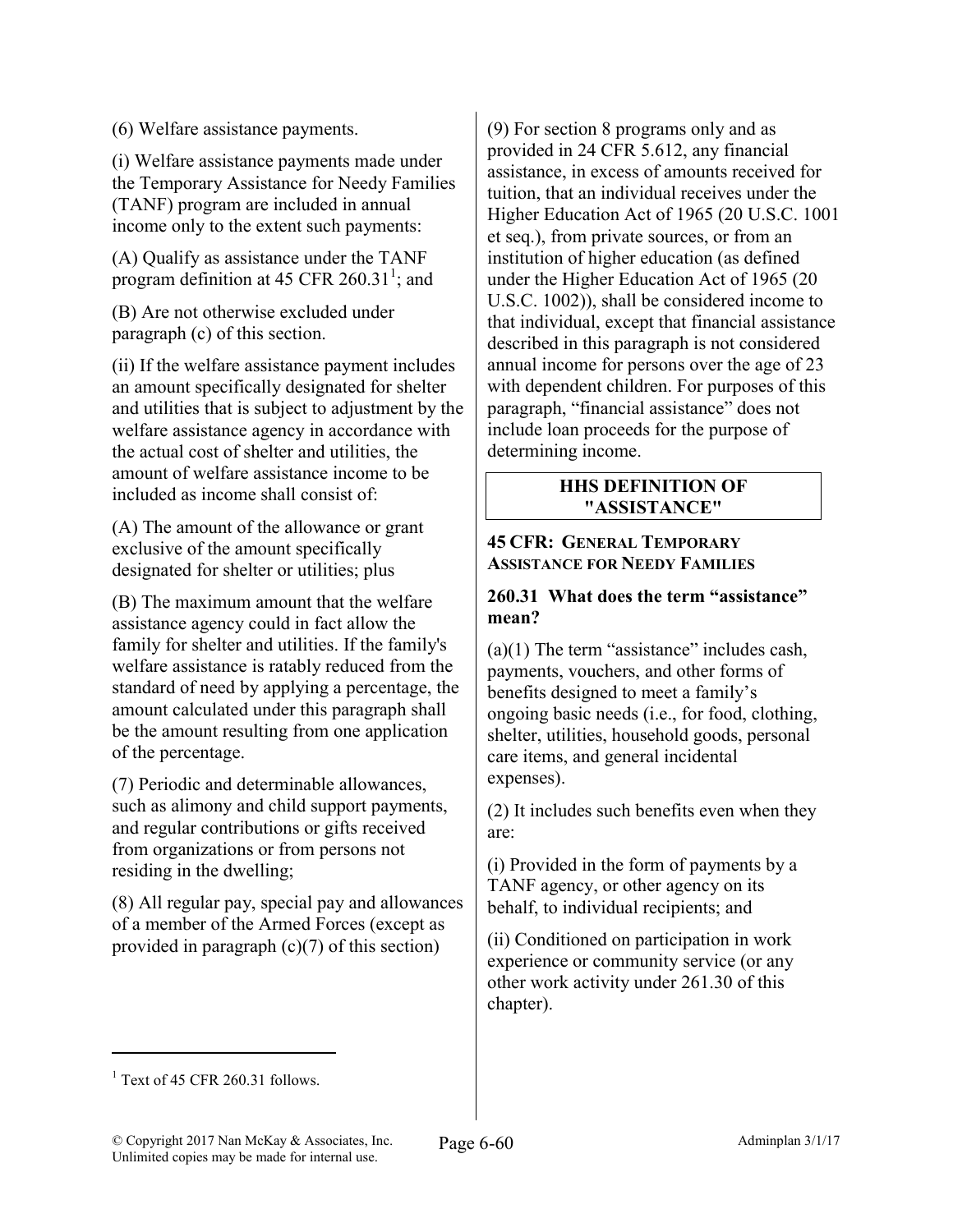(3) Except where excluded under paragraph (b) of this section, it also includes supportive services such as transportation and child care provided to families who are not employed.

(b) [The definition of "assistance"] excludes: (1) Nonrecurrent, short-term benefits that:

(i) Are designed to deal with a specific crisis situation or episode of need;

(ii) Are not intended to meet recurrent or ongoing needs; and

(iii) Will not extend beyond four months.

(2) Work subsidies (i.e., payments to employers or third parties to help cover the costs of employee wages, benefits, supervision, and training);

(3) Supportive services such as child care and transportation provided to families who are employed;

(4) Refundable earned income tax credits;

(5) Contributions to, and distributions from, Individual Development Accounts;

(6) Services such as counseling, case management, peer support, child care information and referral, transitional services, job retention, job advancement, and other employment-related services that do not provide basic income support; and

(7) Transportation benefits provided under a Job Access or Reverse Commute project, pursuant to section 404(k) of [the Social Security] Act, to an individual who is not otherwise receiving assistance.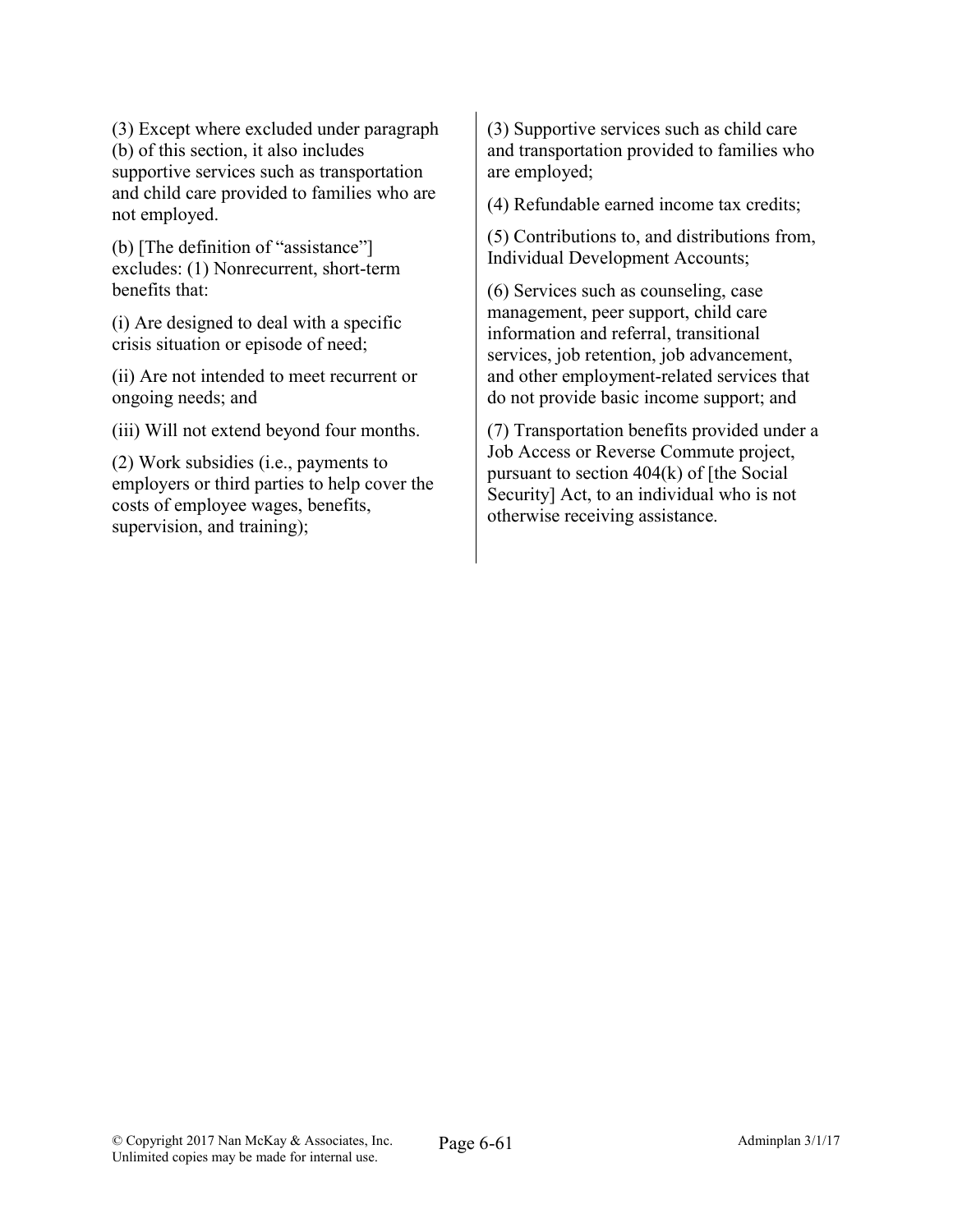# EXHIBIT 6-2: ANNUAL INCOME EXCLUSIONS

# 24 CFR 5.609

# *(c) Annual income does not include the following:*

(1) Income from employment of children (including foster children) under the age of 18 years;

(2) Payments received for the care of foster children or foster adults (usually persons with disabilities, unrelated to the tenant family, who are unable to live alone);

(3) Lump-sum additions to family assets, such as inheritances, insurance payments (including payments under health and accident insurance and worker's compensation), capital gains and settlement for personal or property losses (except as provided in paragraph  $(b)(5)$  of this section);

(4) Amounts received by the family that are specifically for, or in reimbursement of, the cost of medical expenses for any family member;

(5) Income of a live-in aide, as defined in Sec. 5.403;

(6) Subject to paragraph (b)(9) of this section, the full amount of student financial assistance paid directly to the student or to the educational institution;

(7) The special pay to a family member serving in the Armed Forces who is exposed to hostile fire;

(8) (i) Amounts received under training programs funded by HUD;

(ii) Amounts received by a person with a disability that are disregarded for a limited time for purposes of Supplemental Security Income eligibility and benefits because they are set aside for use under a Plan to Attain Self-Sufficiency (PASS);

(iii) Amounts received by a participant in other publicly assisted programs which are specifically for or in reimbursement of out-ofpocket expenses incurred (special equipment, clothing, transportation, child care, etc.) and which are made solely to allow participation in a specific program;

(iv) Amounts received under a resident service stipend. A resident service stipend is a modest amount (not to exceed \$200 per month) received by a resident for performing a service for the PHA or owner, on a part-time basis, that enhances the quality of life in the development. Such services may include, but are not limited to, fire patrol, hall monitoring, lawn maintenance, resident initiatives coordination, and serving as a member of the PHA's governing board. No resident may receive more than one such stipend during the same period of time;

(v) Incremental earnings and benefits resulting to any family member from participation in qualifying State or local employment training programs (including training programs not affiliated with a local government) and training of a family member as resident management staff. Amounts excluded by this provision must be received under employment training programs with clearly defined goals and objectives, and are excluded only for the period during which the family member participates in the employment training program;

(9) Temporary, nonrecurring or sporadic income (including gifts);

(10) Reparation payments paid by a foreign government pursuant to claims filed under the laws of that government by persons who were persecuted during the Nazi era;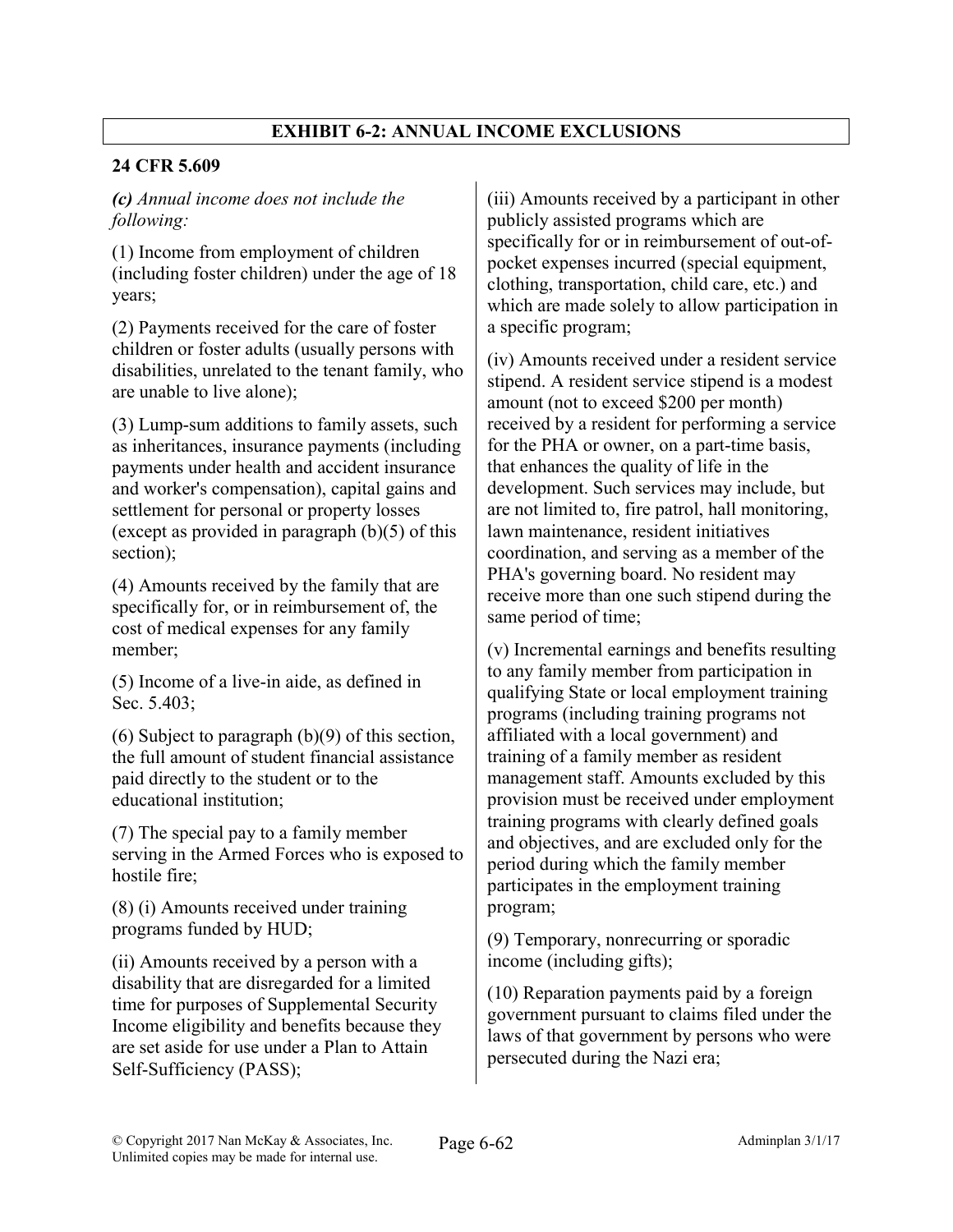(11) Earnings in excess of \$480 for each fulltime student 18 years old or older (excluding the head of household and spouse);

(12) Adoption assistance payments in excess of \$480 per adopted child;

(13) [Reserved]

(14) Deferred periodic amounts from supplemental security income and social security benefits that are received in a lump sum amount or in prospective monthly amounts, or any deferred Department of Veterans Affairs disability benefits that are received in a lump sum amount or prospective monthly amounts.

(15) Amounts received by the family in the form of refunds or rebates under State or local law for property taxes paid on the dwelling unit;

(16) Amounts paid by a State agency to a family with a member who has a developmental disability and is living at home to offset the cost of services and equipment needed to keep the developmentally disabled family member at home; or

(17) Amounts specifically excluded by any other Federal statute from consideration as income for purposes of determining eligibility or benefits under a category of assistance programs that includes assistance under any program to which the exclusions set forth in 24 CFR 5.609(c) apply. A notice will be published in the Federal Register and distributed to PHAs and housing owners identifying the benefits that qualify for this exclusion. Updates will be published and distributed when necessary. [See Section 6-I.M. for a list of benefits that qualify for this exclusion.]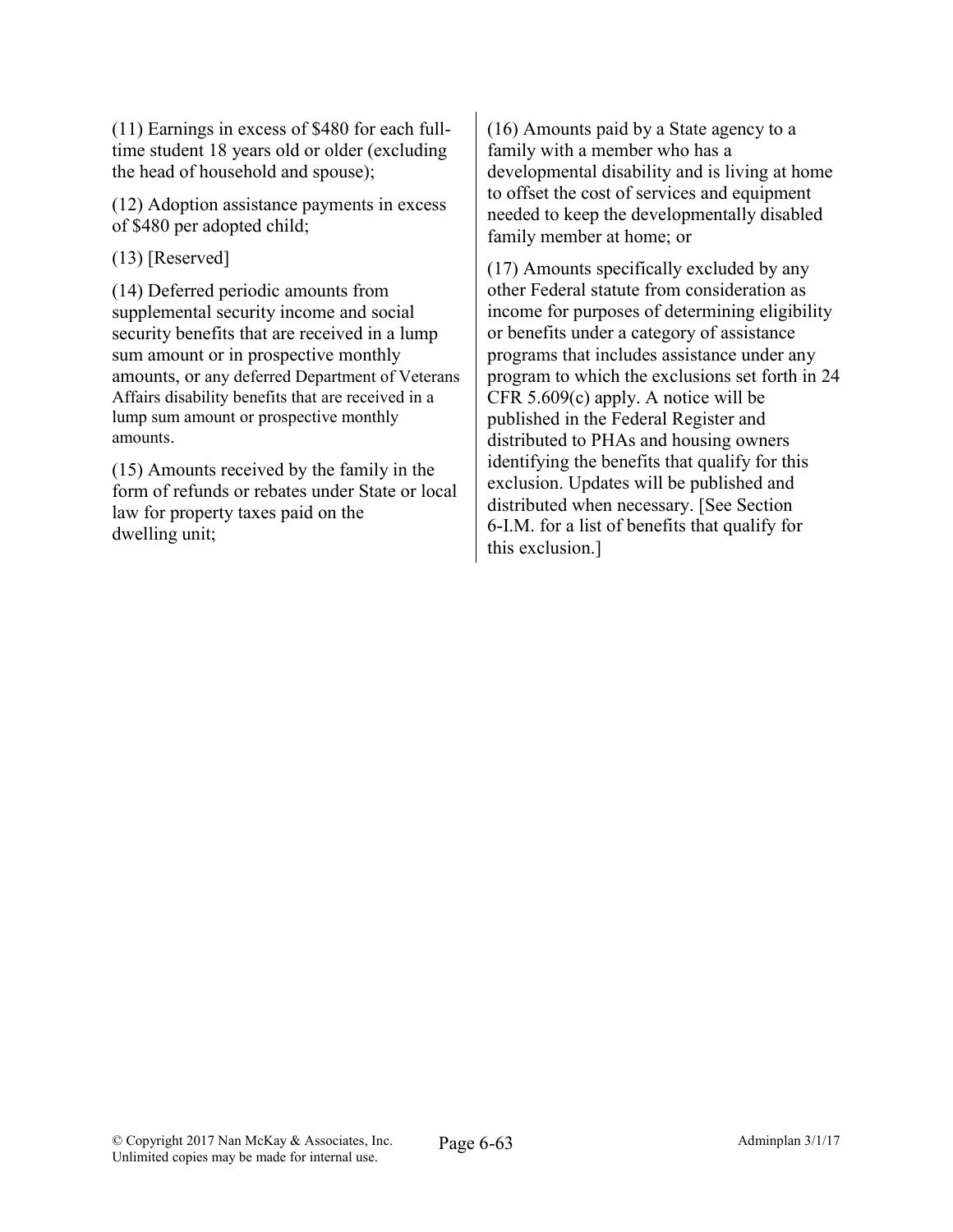# EXHIBIT 6-3: TREATMENT OF FAMILY ASSETS

## 24 CFR 5.603(b) Net Family Assets

(1) Net cash value after deducting reasonable costs that would be incurred in disposing of real property, savings, stocks, bonds, and other forms of capital investment, excluding interests in Indian trust land and excluding equity accounts in HUD homeownership programs. The value of necessary items of personal property such as furniture and automobiles shall be excluded.

(2) In cases where a trust fund has been established and the trust is not revocable by, or under the control of, any member of the family or household, the value of the trust fund will not be considered an asset so long as the fund continues to be held in trust. Any income distributed from the trust fund shall be counted when determining annual income under Sec. 5.609.

(3) In determining net family assets, PHAs or owners, as applicable, shall include the value of any business or family assets disposed of by an applicant or tenant for less than fair market value (including a disposition in trust, but not in a foreclosure or bankruptcy sale) during the two years preceding the date of application for the program or reexamination, as applicable, in excess of the consideration received therefor. In the case of a disposition as part of a separation or divorce settlement, the disposition will not be considered to be for less than fair market value if the applicant or tenant receives important consideration not measurable in dollar terms.

(4) For purposes of determining annual income under Sec. 5.609, the term "net family assets'' does not include the value of a home currently being purchased with assistance under part 982, subpart M of this title. This exclusion is limited to the first 10 years after the purchase date of the home.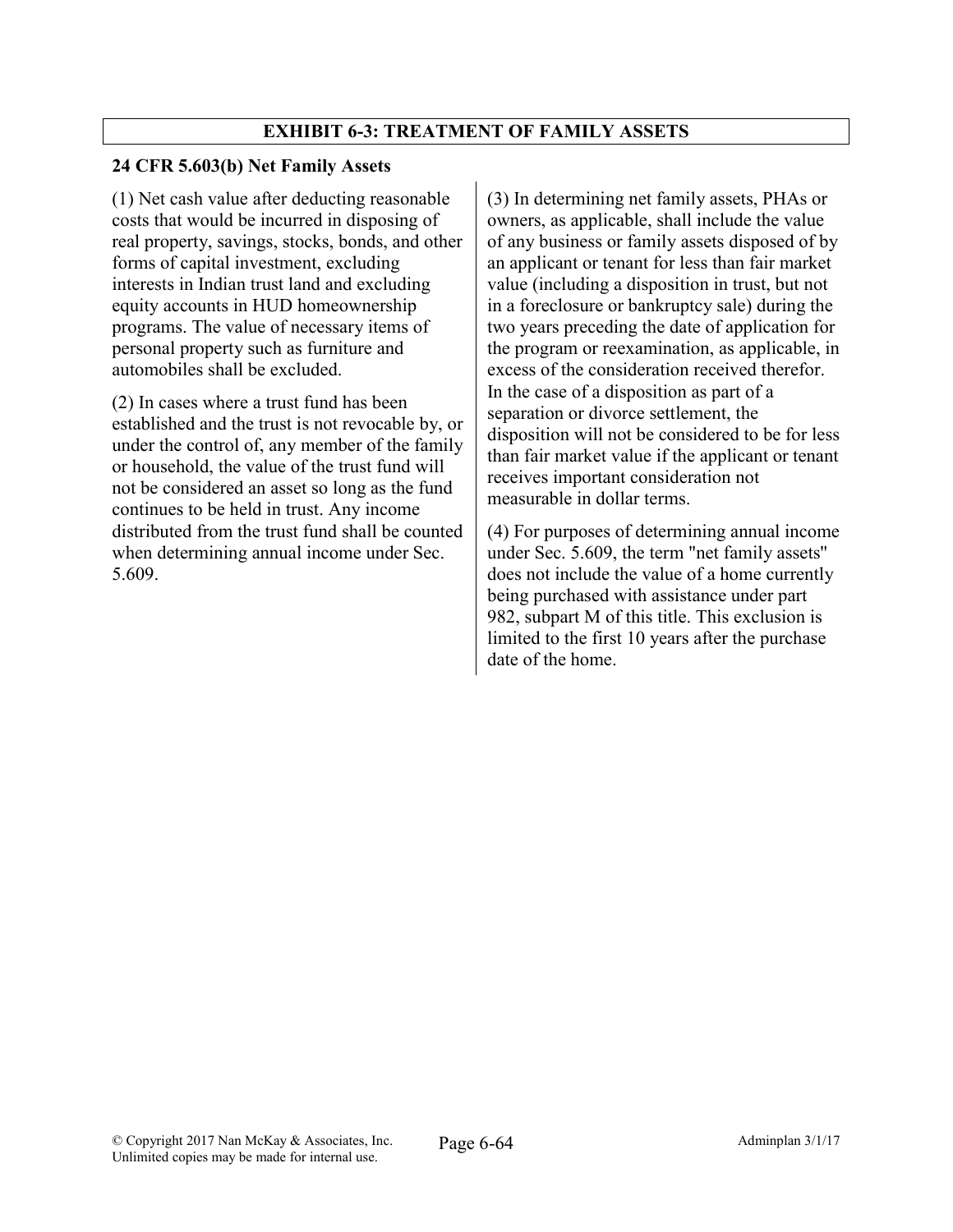# 24 CFR 5.617 Self-sufficiency incentives for persons with disabilities–Disallowance of increase in annual income.

*(a) Applicable programs.* The disallowance of earned income provided by this section is applicable only to the following programs: HOME Investment Partnerships Program (24

CFR part 92); Housing Opportunities for Persons with AIDS (24 CFR part 574); Supportive Housing Program (24 CFR part 583); and the Housing Choice Voucher Program (24 CFR part 982).

*(b) Definitions.* The following definitions apply for purposes of this section.

*Baseline income.* The annual income immediately prior to implementation of the disallowance described in paragraph (c)(1) of this section of a person with disabilities (who is a member of a qualified family).

*Disallowance*. Exclusion from annual income.

*Previously unemployed* includes a person with disabilities who has earned, in the twelve months previous to employment, no more than would be received for 10 hours of work per week for 50 weeks at the established minimum wage.

*Qualified family.* A family residing in housing assisted under one of the programs listed in paragraph (a) of this section or receiving tenant-based rental assistance under one of the programs listed in paragraph (a) of this section.

(1) Whose annual income increases as a result of employment of a family member who is a person with disabilities and who was previously unemployed for one or more years prior to employment;

(2) Whose annual income increases as a result of increased earnings by a family member who is a person with disabilities during participation in any economic self-sufficiency or other job training program; or

(3) Whose annual income increases, as a result of new employment or increased earnings of a family member who is a person with disabilities, during or within six months after receiving assistance, benefits or services under any state program for temporary assistance for needy families funded under Part A of Title IV of the Social Security Act, as determined by the responsible entity in consultation with the local agencies administering temporary assistance for needy families (TANF) and Welfare-to-Work (WTW) programs. The TANF program is not limited to monthly income maintenance, but also includes such benefits and services as one-time payments, wage subsidies and transportation assistance-- provided that the total amount over a six-month period is at least \$500.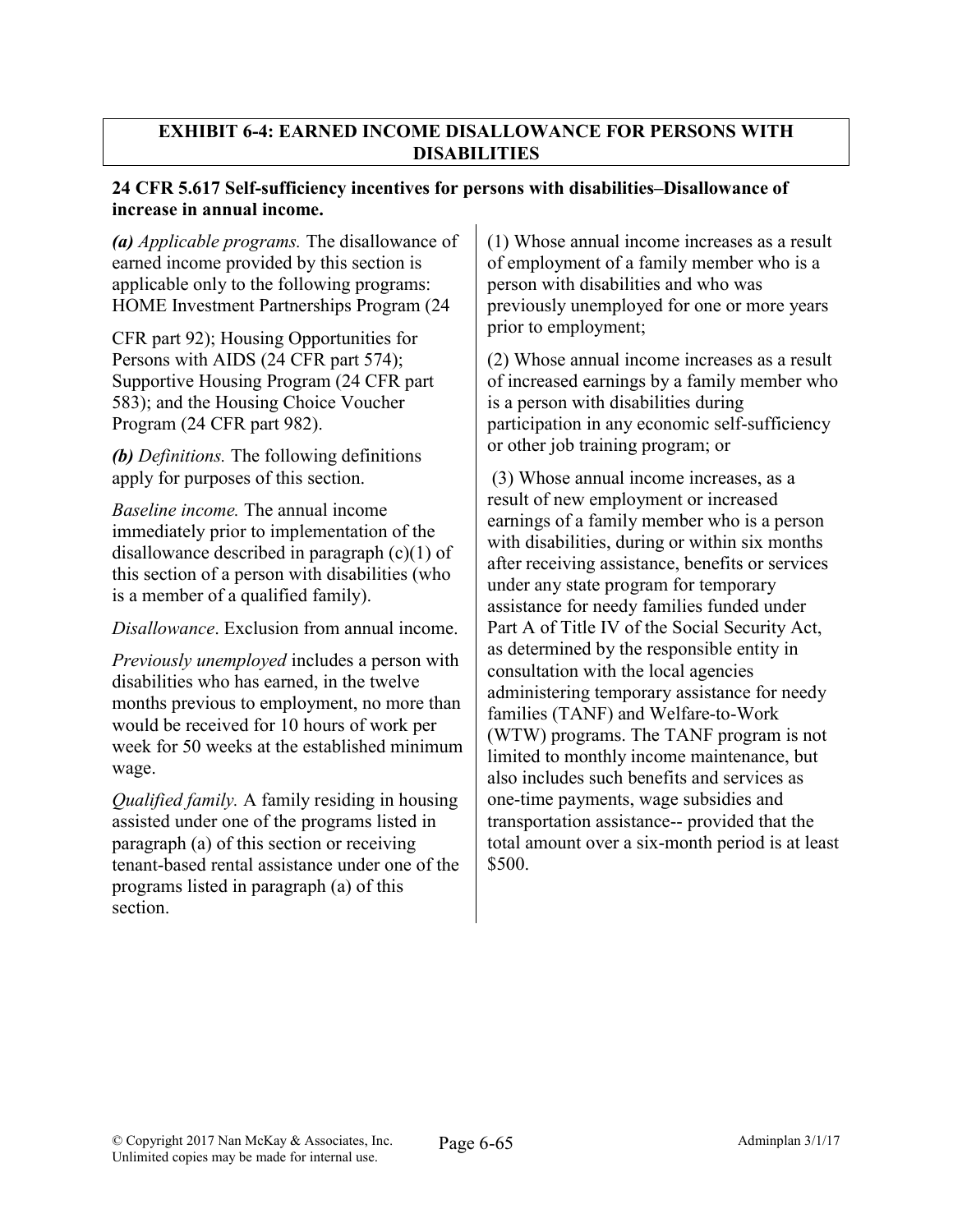#### *(c) Disallowance of increase in annual income—*

(1) *Initial twelve month exclusion.* During the 12-month period beginning on the date a member who is a person with disabilities of a qualified family is first employed or the family first experiences an increase in annual income attributable to employment, the responsible entity must exclude from annual income (as defined in the regulations governing the applicable program listed in paragraph (a) of this section) of a qualified family any increase in income of the family member who is a person with disabilities as a result of employment over prior income of that family member.

(2) *Second twelve month exclusion and phasein.* Upon expiration of the 12-month period defined in paragraph  $(c)(1)$  of this section and for the subsequent 12-month period, the responsible entity must exclude from annual income of a qualified family at least 50 percent of any increase in income of such family member as a result of employment over the family member's baseline income.

(3) *Maximum 2-year disallowance.* The disallowance of increased income of an individual family member who is a person with disabilities as provided in paragraph  $(c)(1)$  or  $(c)(2)$  of this section is limited to a lifetime 24-month period. The disallowance applies for a maximum of 12 months for disallowance under paragraph (c)(1) of this section and a maximum of 12 months for disallowance under paragraph (c)(2) of this section, during the 24- month period starting from the initial exclusion under paragraph  $(c)(1)$  of this section.

(4) *Effect of changes on currently participating families.* Families eligible for and participating in the disallowance of earned income under this section prior to *May 9, 2016*  will continue to be governed by this section in effect as it existed immediately prior to that date (see 24 CFR parts 0 to 199, revised as of April 1, 2016).

*(d) Inapplicability to admission.* The disallowance of increases in income as a result of employment of persons with disabilities under this section does not apply for purposes of admission to the program (including the determination of income eligibility or any income targeting that may be applicable).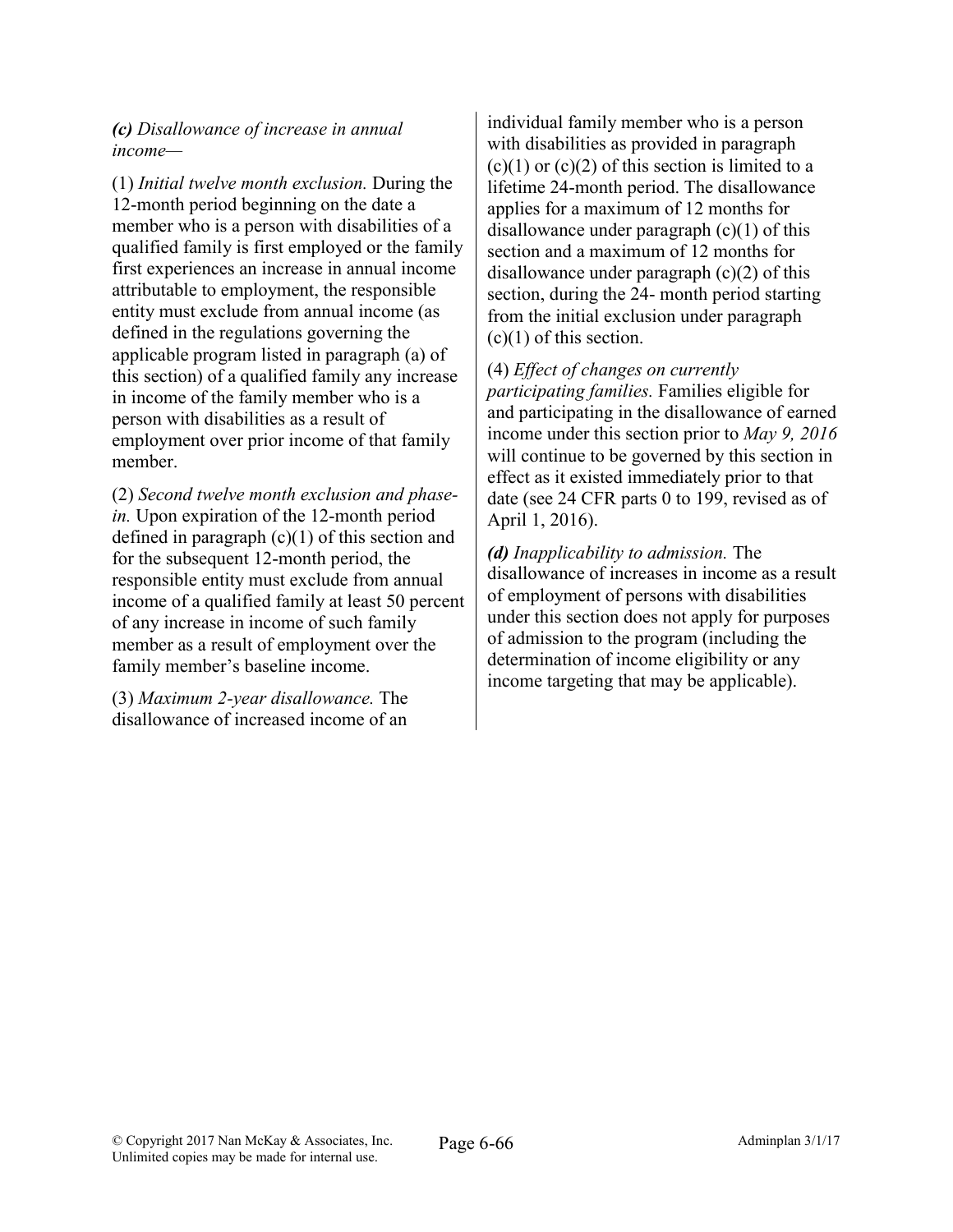# EXHIBIT 6-5: THE EFFECT OF WELFARE BENEFIT REDUCTION

# 24 CFR 5.615

#### Public housing program and Section 8 tenant-based assistance program: How welfare benefit reduction affects family income.

*(a) Applicability.* This section applies to covered families who reside in public housing (part 960 of this title) or receive Section 8 tenant-based assistance (part 982 of this title).

*(b) Definitions.* The following definitions apply for purposes of this section:

*Covered families.* Families who receive welfare assistance or other public assistance benefits ("welfare benefits'') from a State or other public agency ("welfare agency'') under a program for which Federal, State, or local law requires that a member of the family must participate in an economic selfsufficiency program as a condition for such assistance.

*Economic self-sufficiency program*. See definition at Sec. 5.603.

*Imputed welfare income.* The amount of annual income not actually received by a family, as a result of a specified welfare benefit reduction, that is nonetheless included in the family's annual income for purposes of determining rent.

## *Specified welfare benefit reduction.*

(1) A reduction of welfare benefits by the welfare agency, in whole or in part, for a family member, as determined by the welfare agency, because of fraud by a family member in connection with the welfare program; or because of welfare agency sanction against a family member for noncompliance with a welfare agency requirement to participate in an economic self-sufficiency program.

(2) "Specified welfare benefit reduction'' does not include a reduction or termination of welfare benefits by the welfare agency:

(i) at expiration of a lifetime or other time limit on the payment of welfare benefits;

(ii) because a family member is not able to obtain employment, even though the family member has complied with welfare agency economic self-sufficiency or work activities requirements; or

(iii) because a family member has not complied with other welfare agency requirements.

*(c) Imputed welfare income.*

(1) A family's annual income includes the amount of imputed welfare income (because of a specified welfare benefits reduction, as specified in notice to the PHA by the welfare agency), plus the total amount of other annual income as determined in accordance with Sec. 5.609.

(2) At the request of the PHA, the welfare agency will inform the PHA in writing of the amount and term of any specified welfare benefit reduction for a family member, and the reason for such reduction, and will also inform the PHA of any subsequent changes in the term or amount of such specified welfare benefit reduction. The PHA will use this information to determine the amount of imputed welfare income for a family.

(3) A family's annual income includes imputed welfare income in family annual income, as determined at the PHA's interim or regular reexamination of family income and composition, during the term of the welfare benefits reduction (as specified in information provided to the PHA by the welfare agency).